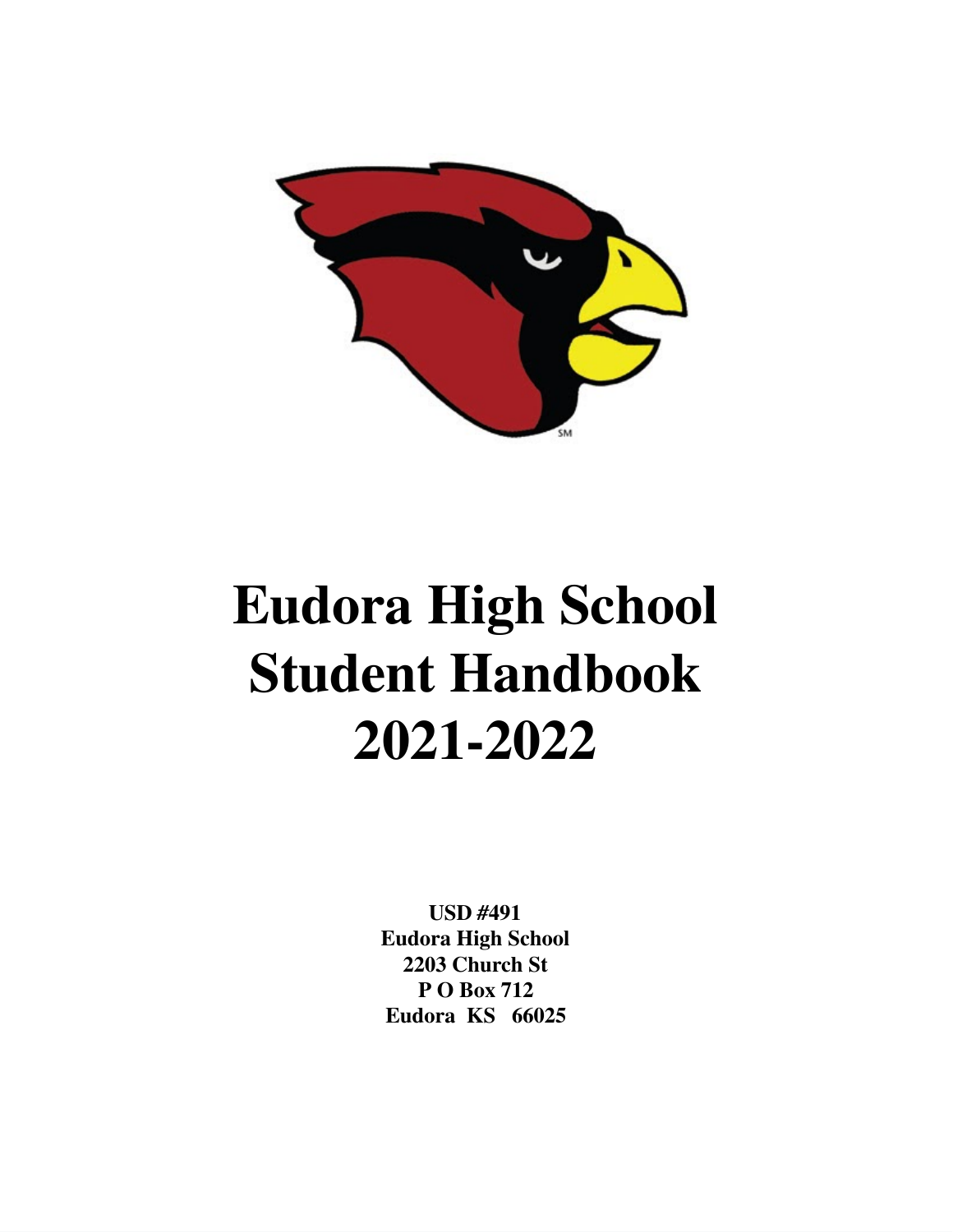# **TABLE OF CONTENTS**

| USD 491 Mission                           | 3                        | <b>SCHOOL PROPERTY</b>                                     |          |
|-------------------------------------------|--------------------------|------------------------------------------------------------|----------|
| <b>EHS Mission Statement</b>              | 3                        | Student Chromebook computer Policy                         | 17       |
| <b>Exit Outcomes</b>                      | 3                        | <b>Student Lockers</b>                                     | 20       |
| Welcome                                   | $\overline{3}$           | Resources                                                  | 20       |
|                                           |                          | <b>Buildings and Equipment</b>                             | 20       |
| <b>ACADEMICS</b>                          |                          | <b>School Grounds</b>                                      | 20       |
| Good Standing                             | $\overline{\mathcal{A}}$ | Vandalism Against School Property                          | 20       |
| Classification                            | 4                        |                                                            |          |
| <b>Grading System</b>                     | 4                        | <b>SERVICES</b>                                            |          |
| Grades, Grade Cards, and Honor Roll       | 5                        | Guidance Services                                          | 21       |
| Academic Recognition                      | 5                        | Career Center                                              | 21       |
| <b>Field Trip Requirements</b>            | 5                        | Library                                                    | 21       |
| Final Exam Exemption Policy               | 5                        | Internet Use                                               | 22       |
| <b>Graduation Requirements</b>            | 6                        |                                                            |          |
| <b>Graduation Honors</b>                  | 6                        | <b>HEALTH</b>                                              |          |
| <b>Graduation Regalia</b>                 | 7                        | Immunizations                                              | 22       |
| <b>Administrative Substitution Policy</b> | 8                        | Medications at School                                      | 23       |
| College Credit Program                    | 8                        | <b>Over-the-Counter Medications</b>                        | 23       |
| <b>Summer Credit Recovery</b>             | 8                        | <b>ACTIVITIES</b>                                          |          |
| Gifted Test-Out                           | 8                        |                                                            | 23       |
|                                           |                          | <b>Class Dues</b><br>Assemblies                            | 24<br>24 |
| <b>ADMISSION OF STUDENTS</b>              |                          |                                                            | 24       |
| <b>Resident Students</b>                  | 9                        | Eligibility                                                | 24       |
| Non-Resident Students                     | 9                        | <b>Student Organizations</b>                               |          |
| Withdrawal of Students                    | 10                       | Holding of Student Offices<br>Dances                       | 25<br>25 |
|                                           |                          |                                                            |          |
|                                           |                          |                                                            |          |
| <b>STUDENT CODE OF CONDUCT</b>            | 10                       | Prom                                                       | 26       |
|                                           |                          | Senior Trip                                                | 26       |
| <b>GENERAL</b>                            |                          | Home and Family Night                                      | 26       |
| School Hours                              | 11                       | Initiations                                                | 26       |
| Leaving School During School Hours        | 11                       |                                                            |          |
| Cardinal Time                             | 11                       | <b>DISCIPLINE</b>                                          |          |
| <b>SOAR Rewards</b>                       | 11                       | Guide to Good Conduct<br><b>Behavior</b> Code              | 27       |
| <b>SOAR Tokens</b>                        | 12                       |                                                            | 27       |
| <b>Attendance Policy</b>                  | 12                       | Rules for Good Behavior                                    | 27       |
| <b>Tardy Policy</b>                       | 14                       | Positive Behavior Intervention System (PBIS)<br>Guidelines |          |
| Saturday School                           | 14                       | Detentions                                                 | 28       |
| <b>Truancy Policy</b>                     | 14                       |                                                            | 29       |
| Homebound Instruction                     | 14                       | Cheating                                                   | 30<br>30 |
| Social Media Communications               | 15                       | Plagiarism                                                 | 30       |
| Meals                                     | 15                       | Suspension and Expulsion                                   | 31       |
| Dress and Appearance                      | 15                       | Reverse Suspension                                         | 31       |
| <b>Hall Passes</b>                        | 16                       | <b>Suspension Reduction Option</b><br><b>Bullying</b>      | 31       |
| Phone Usage                               | 16                       | Illicit Drugs & Alcohol                                    | 32       |
| Cell Phone Usage                          | 16                       | Jurisdiction of School Officials                           | 33       |
| <b>Electronic Devices</b>                 | 16                       | Search and Seizure on school premises                      | 34       |
| Selling At School<br><b>Visitors</b>      | 17<br>17                 | Forms of School Suspension                                 | 34       |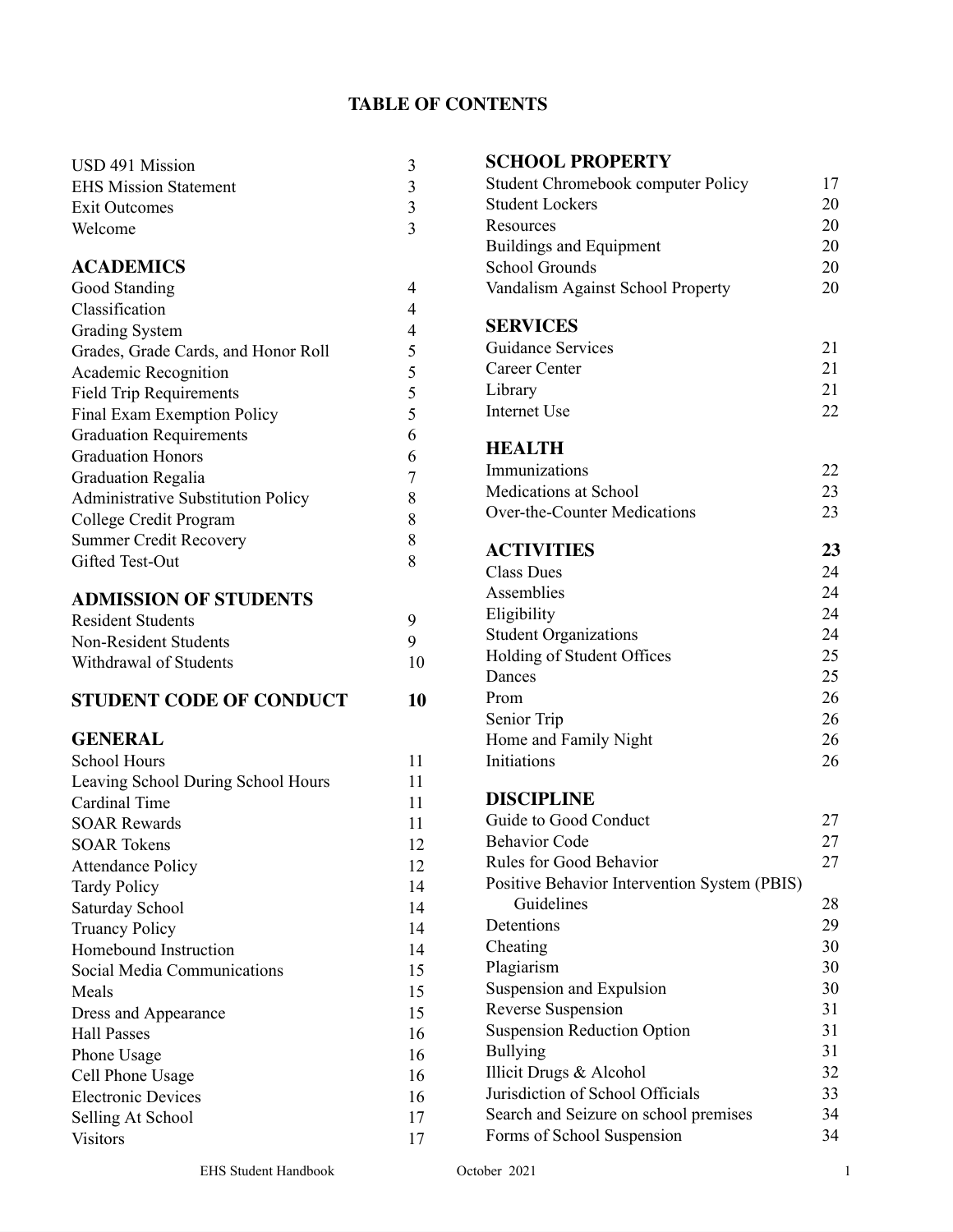# **TRANSPORTATION**

| <b>Bus Riders' Rules</b>               | 34 |
|----------------------------------------|----|
| Misbehavior on the Bus                 | 35 |
| <b>Activity Trips</b>                  | 36 |
| <b>Temporary Transportation Change</b> | 36 |
| <b>Student Vehicles</b>                | 36 |

# **SAFETY**

| School Closings Due To Weather       | 36 |
|--------------------------------------|----|
| Tornado Drills/Warnings              | 37 |
| Fire Drills                          | 37 |
| Student Release In Time Of Crisis    | 37 |
| Emergency Safety Interventions (ESI) | 37 |
| Internet Safety Policy of USD #491   | 38 |

# **APPENDIX**

| <b>Sexual Harassment Policy</b>              | 40 |
|----------------------------------------------|----|
| Copyright                                    | 40 |
| East Central Kansas Cooperative in Education | 42 |
| <b>FERPA</b>                                 | 43 |
| Equal Employment/Educational Opportunity     |    |
| Agency                                       | 44 |
| Grievance Procedures                         | 46 |
| Writing Expectations                         | 47 |
|                                              |    |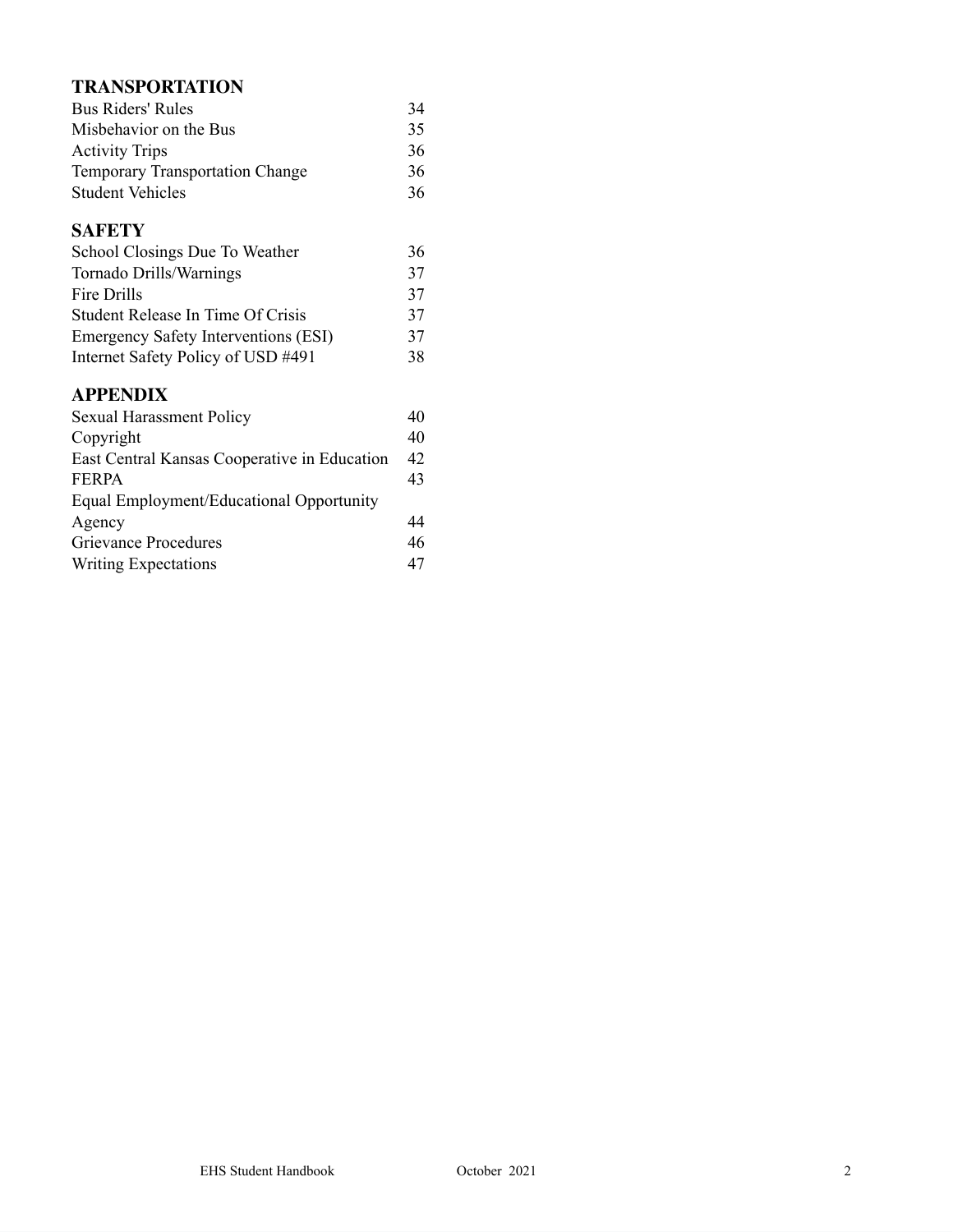## **USD 491 Mission**

While fostering a partnership with students, parents and the community; the mission of Eudora Schools is to prepare the students to be effective, successful, and responsible citizens with the ability to use their knowledge, behavior, and skills to reach their full potential while facing the challenges of tomorrow in our ever-changing world.

## **EHS Mission Statement**

The mission of Eudora High School is to work with the community to assure all students an education emphasizing skills for learning. All students will learn in an orderly and supportive environment that promotes responsibility and integrity while encouraging the pursuit of learning.

## **Exit Outcomes**

The student will...

- 1. Demonstrate achievement of basic skills.
	- · Apply essential knowledge in the content areas
- 2. Demonstrate independent and cooperative work skills.
	- · Interact positively in groups
	- · Demonstrate respect for different points of view
		- · Evaluate the effectiveness of their independent and cooperative endeavors
- 3. Appraise a situation and develop a plan to derive a solution.
	- · Plan goals, document progress, and evaluate solutions.
	- · Collect and organize information needed to identify an appropriate solution.
	- · Exercise creativity in solving problems.
- 4. Recognize and cope with various personalities and understand cultural dynamics.
	- · Demonstrate awareness of and need for cultural diversity
	- · Demonstrate accountability for conduct in interactive situations
	- · Demonstrate knowledge and develop an appreciation of the Fine Arts
- 5. Communicate effectively through reading, writing, speaking, listening, and using numbers.
	- · Identify various forms of communication
	- · Demonstrate and analyze communication skills
	- · Evaluate communication skills in themselves and others
- 6. Recognize the components of physical and emotional health.
	- Identify and implement strategies for drug free living, exercise, and good nutrition
- 7. Integrate technology into daily life as a tool for continuous learning.
	- · Apply technology in various learning situations
	- · Compare types of technology for use in a variety of situations
	- · Demonstrate technological literacy
- 8. Have the knowledge and skills to live and work in a democratic society.
	- · Investigate career opportunities
	- · Evaluate themselves as a member of a community
	- · Demonstrate respect for the environment
	- · Demonstrate knowledge of rights and responsibilities of citizenship

# **WELCOME TO EHS**

Eudora High School serves students in grades ninth through twelfth grades. You will find our teachers, staff, and students to be friendly, helpful, and willing to assist all that are completing their secondary education. If there are any questions or concerns about any of our EHS programs, please call our office at 542-4980. Teachers are available for conferences according to their teaching schedules, and the administrators' doors are open for visits during scheduled appointments.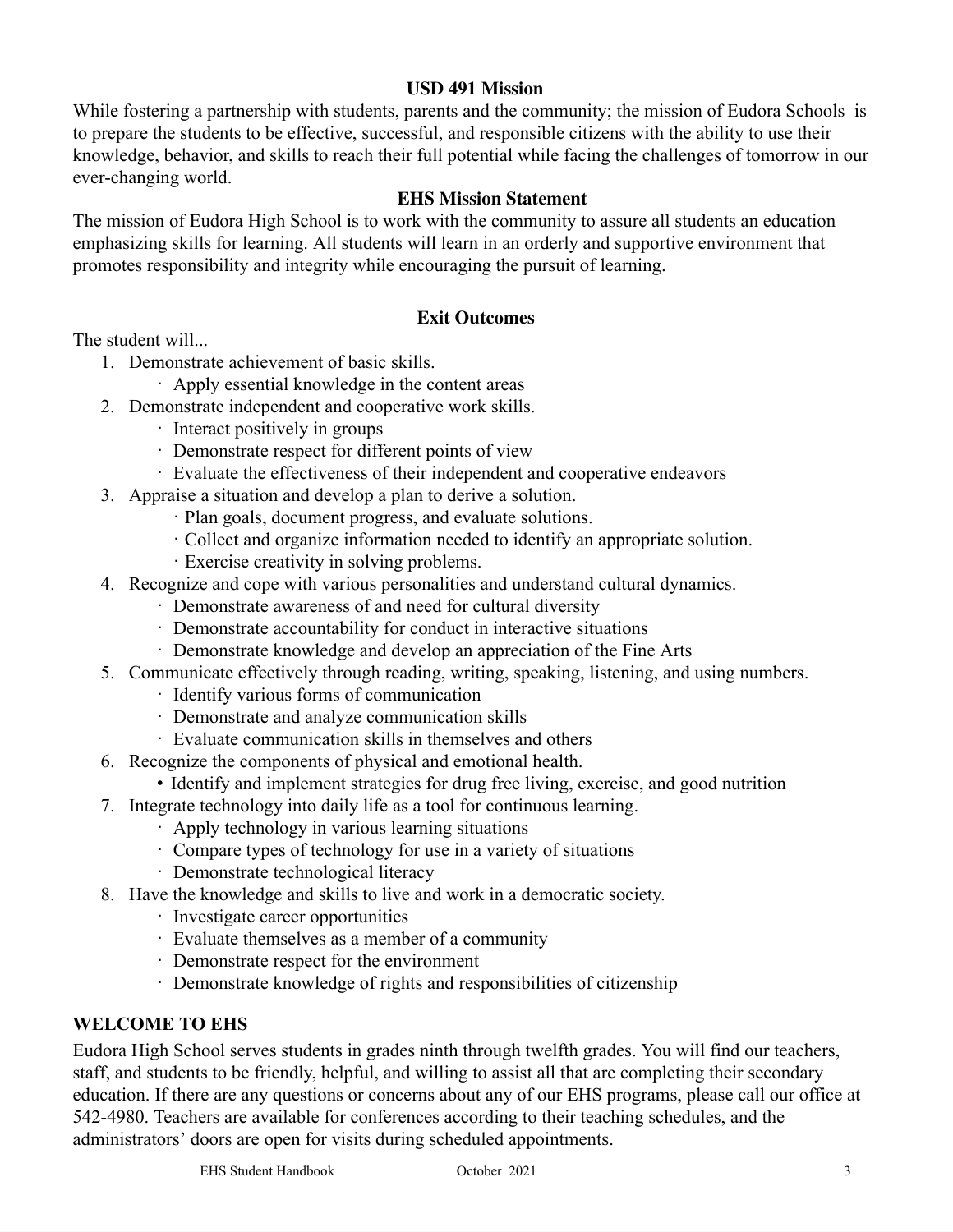## **ACADEMICS**

## **Good Standing**

Eudora High School defines "Good Standing" as a combination of good academic performance, good citizenship, and a satisfactory attendance status. Unless time is owed from a previous semester, all students will start a school year as being in "Good Standing". Students maintain their "Good Standing" status by meeting the school's expectations in terms of satisfactory academic progress, proper behavior reports, and regular school attendance records. Failing to meet standards in one of or multiple areas will result in the student being considered as "Not being in Good Standing".

- **Academics:** To maintain good academic standing students must be passing five classes. A student's academic status will be evaluated on an every two week basis. Any student having two or more consecutive negative status reports will be classified as not being in good standing.
- **Behavior:** Students who are in violation of student conduct policies established by USD 491 or Eudora High School will be considered to be not in good standing until all redresses have been completed. This will be connected to suspensions as well as point total accumulation on the behavior code.
- Attendance: A student that has 14 or more hours to make-up due to excessive or unexcused absences will be classified as a student not in good standing, or owes more time to be made up than the number of hours remaining within the school year.
- A student not in good standing cannot attend, and cannot participate in extracurricular activities or events. (This includes dances, prom, senior trip, sporting events, etc.)

#### **Classification**

Students will be classified as a member of the graduating class when they enter high school in the fall semester of their freshman school year. In order to track proper progress towards graduation from EHS, a student with the listed credits would have progressed enough to be considered on track as a student in this grade level:

Freshman (9th grade): 0-4.5 credits Sophomore (10th grade): 5-9.5 credits Junior (11th grade): 10-16.5 credits Senior (12th grade): 17 or more credits

## **Grading System**

The Kansas Uniform Grading System is used to record academic progress. These grades and meaning are:

- A work is outstanding/superior
- $B$  work is above average
- $C$  work is of average quality
- D work is below average/inferior
- F work is not acceptable for credit
- I work has not yet been completed

Incomplete work will need to be made up within two weeks following the end of a grading period or it becomes an 'F'.

Students whose class performance is at "D" or "F" level for two consecutive weeks will have their parents notified via a teacher communication indicating there is an issue with the student's performance. It is the hope that the school and parents can work together to promote improved learning.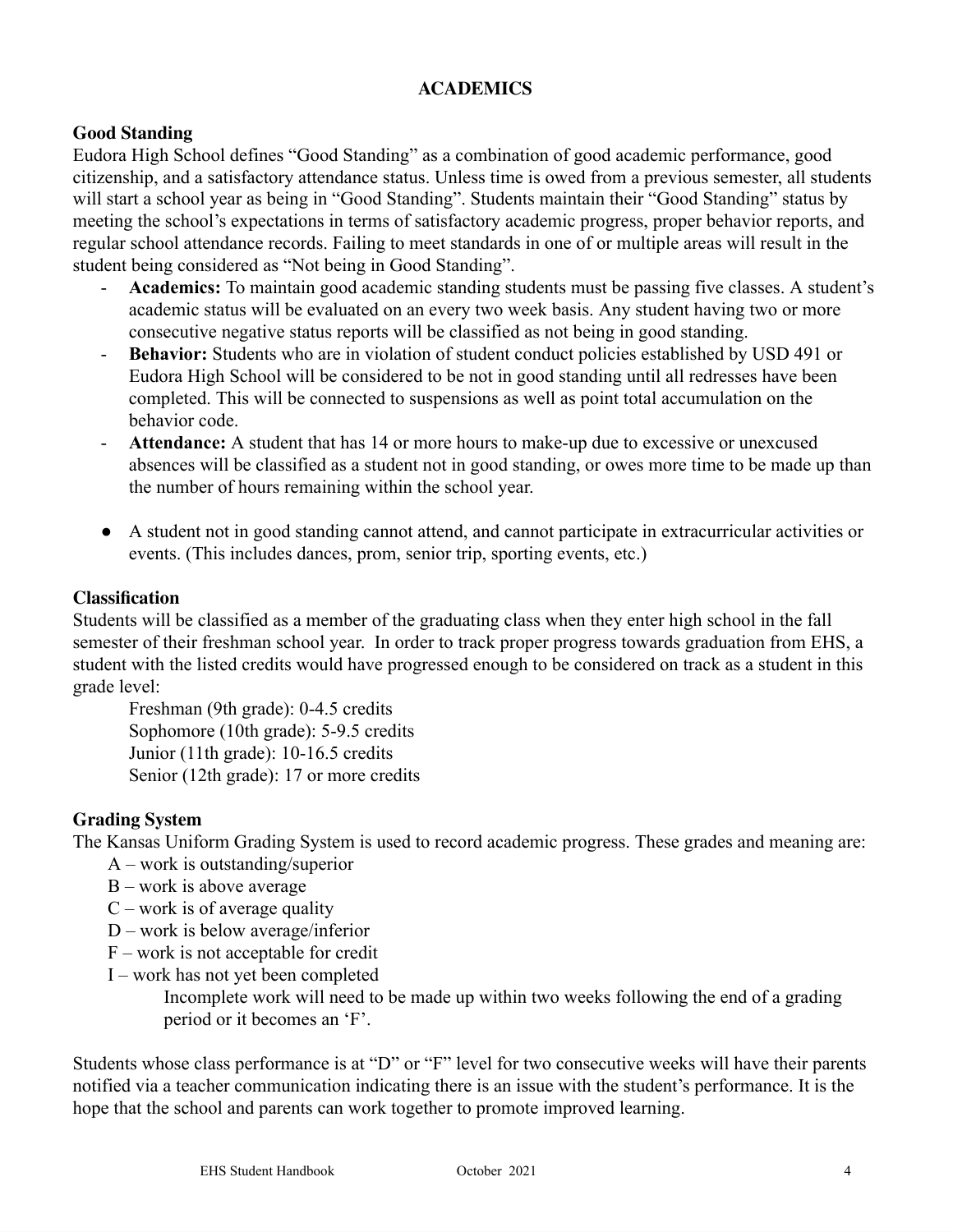## **Grades, Grade Cards, and Honor Roll**

Each grading period is approximately 18 weeks in length. Parents can access their child's current grades anytime online through PowerSchool. PowerSchool IDs and passwords can be obtained from the office in person with proper identification.

Recognition for outstanding performance in classes will be in the form of three Honor Roll levels: *Top Honors, High Honors, and Honor Roll.* The counseling office will prepare and publish a list of all students earning a position on these lists.

EHS uses a normal 4.0 grading scale for class rankings, and a weighted 5.0 grading scale in figuring the honor roll. Selective classes considered "honors classes" are given a weighted distinction. These classes are designed for students who want academically challenging classes with more reading, writing, and problem solving activities. Although all students are eligible for consideration to enroll in the honors classes, not all students will be encouraged to enroll in these classes. For students who take honors classes both grading scales will be used to determine GPA.

The following values are used in figuring the honor roll:

| Weighted  |
|-----------|
| $A - 5.0$ |
| $B - 4.0$ |
| $C - 3.0$ |
| $D - 2.0$ |
| $F - 0$   |
|           |

#### **Academic Recognition**

An academic awards assembly will be held near the end of the school year for students on an honor roll. In addition, the following students will be recognized:

- · Top Math Student
- · Top Science Student
- · Top Language Arts Student
- · Top Social Science Student
- · Other Content Area Awards

The top student of each discipline shall be chosen through departmental evaluations.

## **Field Trip Requirements**

A student must be passing all classes to be eligible to participate in a school-day field trip. When students are scheduled to go on a field trip, their participation will be determined by their **grades two school days before the trip.** This means turning in late assignments or last minute extra credit work will not make you eligible to go if you were *not* eligible two days before the trip.

## **Final Exam Exemption Policy - connected to "SOAR REWARDS"**

In an effort to promote student attendance, positive behavior, and academic achievement throughout the school year, students can earn exemption from the spring semester final exams by earning SOAR rewards. SOAR rewards will be compiled on a weekly basis. A student will be exempt from taking final exams in May if the following two qualifying criteria are met:

1. The student has met the SOAR Reward criteria 60%+ of the time (20 of 32) and has an 'A' for spring semester courses;

*or* has met the criteria 75%+ of the time (24 of 32) and has a 'B' for spring semester courses; *or* has met the criteria 85%+ of the time (28 of 32) and has a 'C' for spring semester courses.

2. The student has received no more than one ISS suspension in a semester and has no OSS suspensions during the school year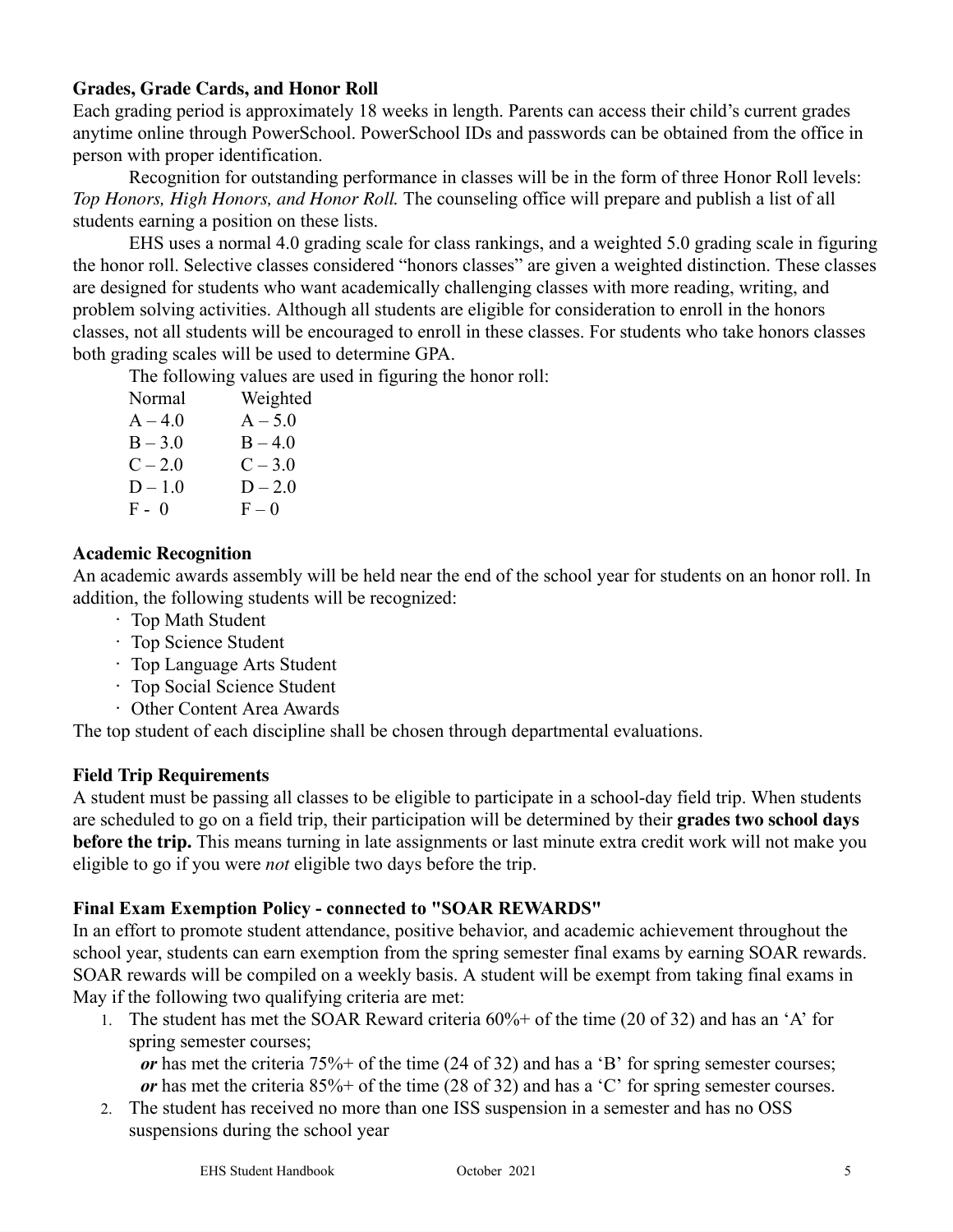## **Graduation Requirements**

A student shall qualify for a high school diploma from Eudora USD #491 upon the completion of seventeen (17) required credits, plus at least seven (7) units of elective credit for a total of twenty-four (24) credits: The required credits are as follows:

- Four units of Language Arts which shall include English I, II, III, and IV. (Dual-credit college courses English Composition I and English Composition II may be substituted for English credit.)
- Three units of Social Science which shall include one unit of U.S. History, one semester of Government, and one and one-half units of elective Social Studies. (Dual-credit college courses may be substituted for Government if that option becomes available)
- One unit of Fine Arts (Art, Band, Choir, Foreign Language)
- Three units of Science (one biological, one physical) Dual-credit college courses may be substituted for a science credit if that option becomes available)
- Three units of Mathematics (Dual-credit college courses may be substituted for a Math credit if that option becomes available)
- Two units of Practical Arts. (Personal Finance required for class of 2022 and beyond)
- One unit of physical education that shall include one-half unit of Health

Each student shall be required to enroll in a minimum of seven subjects unless their application for off-campus education or training has been approved by administration. In the spring semester of their senior year, a senior may request a modification to the requirement of a full seven (7) period day enrollment. This modification would only be considered if (1) the senior passed all enrolled coursework during the fall semester and (2) can connect their modification to their personalized Individual Plan of Study. PLEASE NOTE: To be eligible for KSHSAA sanctioned activities, a spring semester senior must be enrolled in a minimum of five courses. Also, a fifth-year senior may enroll in less than seven subjects with the high school principal's approval.

All graduation requirements, detentions, and time to be made up must be completed at least forty-eight (48) hours prior to the graduation ceremony. Students that do not meet the established standards will not participate in the graduation ceremony.

## **Graduation Honors**

- Top Academic Honors-Academic Excellence
	- 4.0 weighted GPA or above
	- 28 or higher on ACT OR 1250 or higher on a SAT OR 1870 or higher on SAT with writing
	- Must take at least 10 Semesters of weighted classes.
	- Completion of 4 units of Math
- High Honors
	- 3.75 weighted GPA or above
	- 26 or higher on ACT OR 1170 or higher on a SAT OR 1760 or high on SAT with writing
	- Must take at least 5 Semesters weighted classes
- Honor
	- 3.5 weighted GPA or above

Students who meet the requirements of the top two categories will be voted on by the senior class as graduation speakers. The three senior speakers will be chosen from the qualified candidates. (The senior class will vote on eligible candidates and the top 3 vote getters will be the speakers)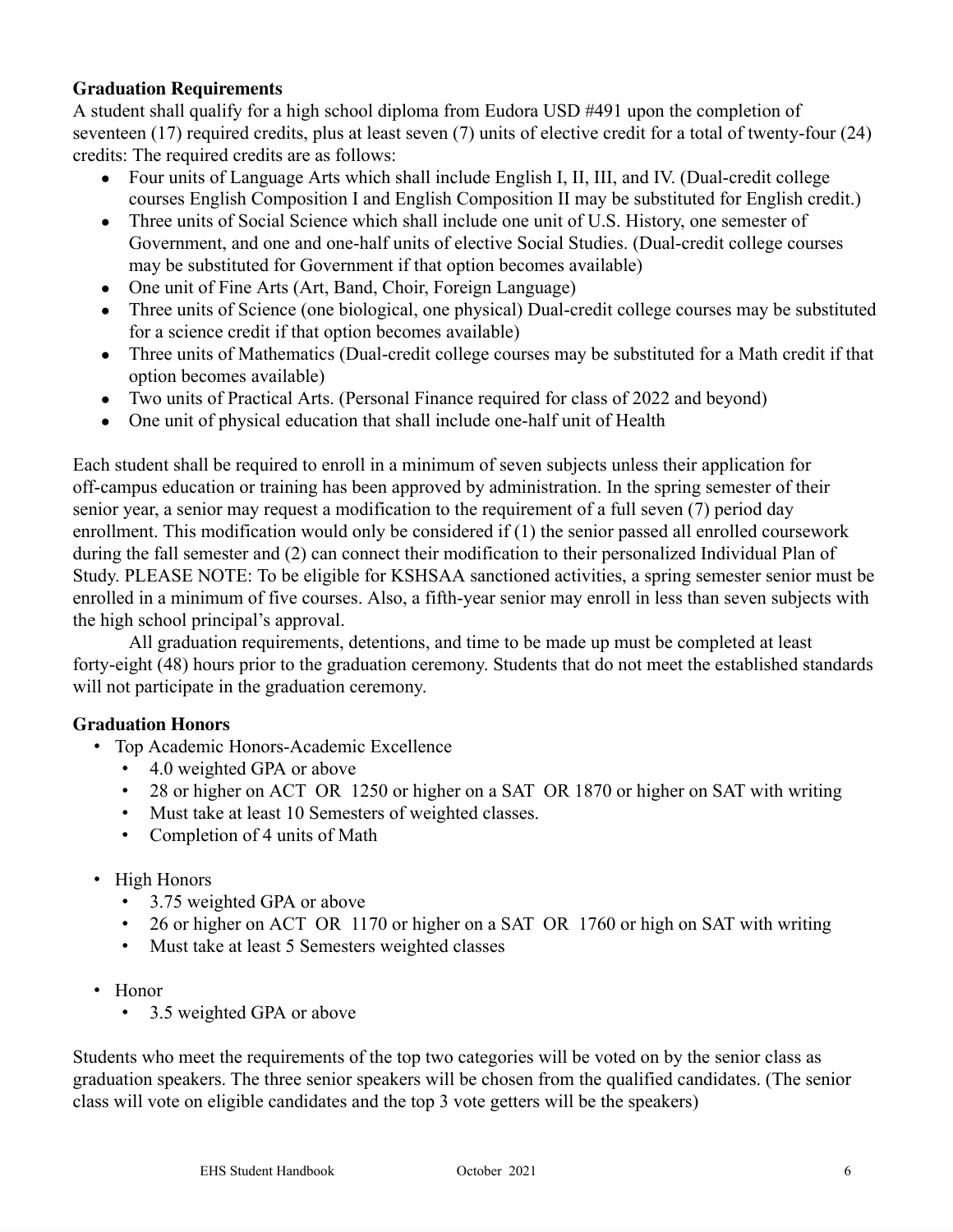## **GRADUATION REGALIA**

Eudora High School and the Eudora Public Schools are proud to recognize the accomplishments of those students that complete their high school graduation requirements. The high school administration marks this occasion with a formal graduation ceremony. At this time the district, family members and the community have the opportunity to recognize the achievements of those students that have completed the curriculum adopted by the Eudora Board of Education. The Board has further determined that a high school graduation ceremony is a cherished and inspirational ritual which is intended to be surrounded with a decorum of dignity, grace, solemnity, reverence, pomp and circumstance.

The Eudora High School graduation ceremony is a voluntary event. Eudora High School administration and staff encourage our senior students to attend, and would like to be able to publicly recognize their accomplishments at the graduation ceremony. Students who do not wish to participate in the graduation ceremony may make arrangements with EHS administration prior to the event to receive their diploma document on a day sometime after the ceremony date.

Therefore, should a graduating student choose to participate in the graduation ceremony, he or she shall be required to adhere to the conditions set forth by Eudora High School:

- **Course Completion**: Only students that have met the graduation requirements set forth by the Eudora Board of Education shall be eligible to participate in the graduation ceremony and walk across the graduation stage. Final determination of qualifying standards occurs no closer than 48 hours prior to the ceremony. Graduation shall include all students at the high school that have completed the regular course work as well as those students that have completed an alternate graduation plan that was previously approved by the Board of Education.
- **Dress Code:** All students shall be required to wear the approved cap and gown which have been traditionally purchased by the students. No additional adornment shall be allowed as part of the EHS regalia. No student shall wear any attire which could distract from the reverence of the graduation ceremony. Nor shall a graduate decorate their person or regalia in any manner. Students are asked to wear appropriately formal clothing beneath their gowns as fit for this occasion.
	- EHS School Organization or Military exception: An exception to the adornment rule could be made for those graduates that have (1) obtained membership into an approved school organization (i.e. National Honor Society) or (2) completed basic training with a branch of the U.S. armed forces. A student could petition the school administration to be allowed to wear approved items at the graduation ceremony that do not significantly change the look of the regalia (i.e. a military branch stole or organizational sash). In order to be considered, the request must be made in writing to the building principal at least two weeks prior to the date of the ceremony.
- **Behavior**: This is a dignified event and students are expected to behave in a way that is respectful of the event. Each year the administration will provide guidelines of the expected protocol for the graduation ceremony. Students that cannot or do not wish to conform to those standards are free to abstain from participation in the ceremony. The administration reserves the right to ask any student that is not in compliance to not participate and leave the facility.
- **Foreign exchange students:** Are guests at Eudora High School for an academic term and will return to their home country to complete their secondary education. Therefore, they will not meet the requirements to participate as graduates in the graduation ceremony.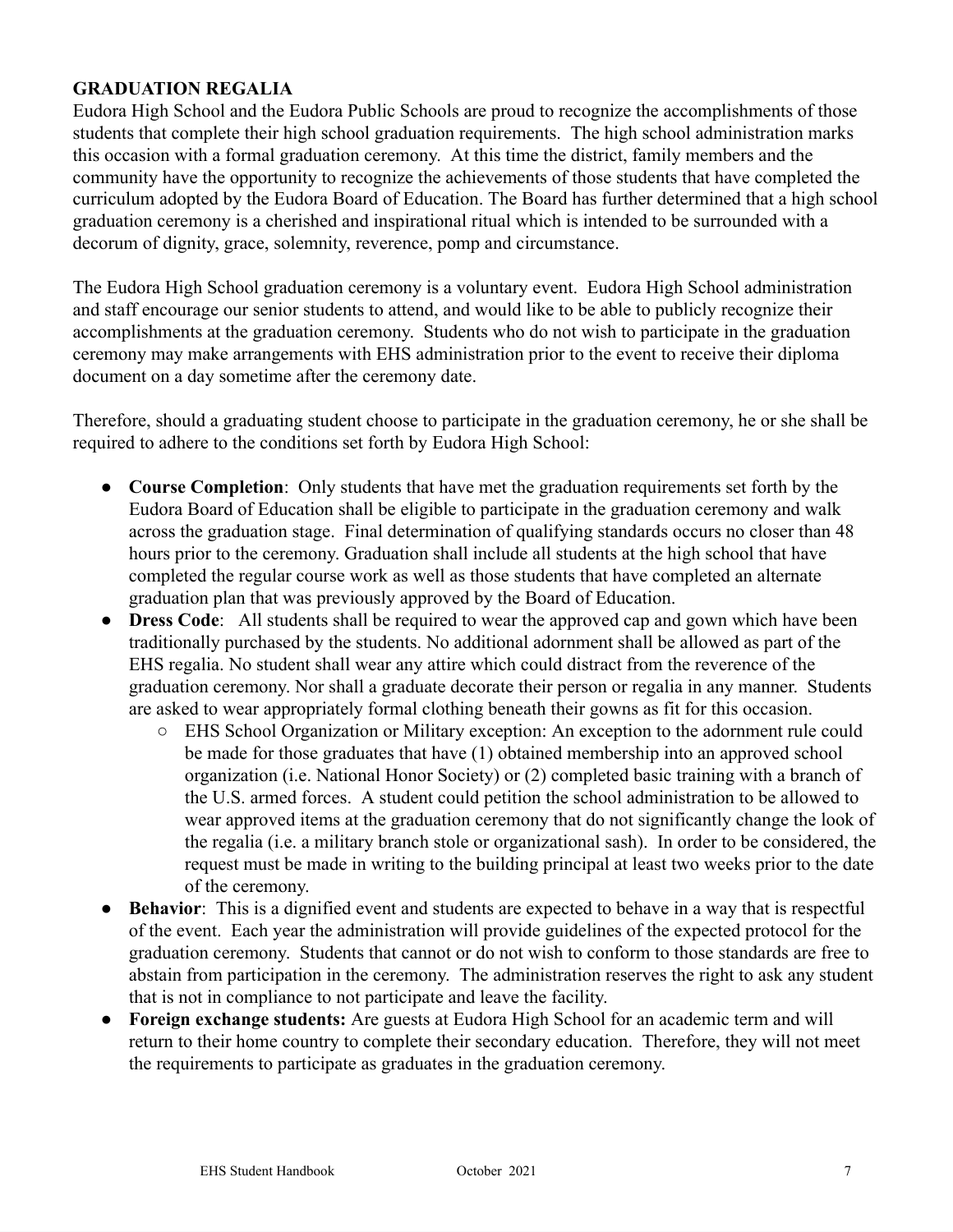## **Administrative Substitution Policy**

In an effort to meet the needs of all students at Eudora High School, we have initiated a class substitution policy. Students may request that an alternative class be accepted as a substitute for a required class at Eudora High School. The acceptance of any request will be contingent upon the decision of the administration. Class substitutions may include college courses, summer courses, or any course the administration deems as appropriate.

## **College Credit Program**

The Kansas Legislature has declared, and we believe, secondary school pupils should be continuously challenged in order to maintain their interest in the pursuit of education and skills critical to success in their postsecondary world. By offering college credit and work-based release time we expand offerings and expedite acquisition of college credits while moving our students towards high school graduation and post-secondary goals.

The release opportunities and classes offered for credit will be for juniors and seniors. Students desiring to take these classes either here on campus or off campus will need to secure an application form well in advance of enrollment time. The decision to approve or disapprove an application will be determined by a committee made up of principal, counselor, and a group of teachers that have had the most recent contact with the applicant. The committee will also determine the amount of credit to be received.

The following items will be considered as important for a student being approved:

- Current classification
- Cumulative GPA
- Standing (i.e. absences during the past year, number of disciplinary referrals, number of detentions)
- Is the recommended regents curriculum or technical preparation curriculum being followed?
- Is transportation available and are financial resources available?

Once a student is approved for enrollment in an off-campus course all expenses, direct or indirect, will be the responsibility of the student. USD #491 will not provide transportation.

Students who enroll and later drop a class will forfeit the credit plus the tuition that was paid. In most instances the student will be unable to enroll in regular classes until the start of a new semester, but will be required to report to an assigned school location during the hours of the class they dropped.

## **Summer Credit Recovery**

To receive credit for a course or courses taken during summer school, the student must make these arrangements with the approval of the Counseling Office.

- The student and parent(s) must fill out the necessary paperwork for enrolling at the Eudora Schools Virtual Learning facility or other district summer programming that might be instituted. Enrolling in the summer course(s) is the responsibility of the student and parent. (EHS counseling staff will help with procedural guidance)
- The course or courses to be taken must be a makeup for a course already failed at Eudora High School.
- Fees for these courses are the responsibility of the parent/student.
- Transportation will not be provided.

# **Gifted Test-Out**

As required by K.A.R. 91-40-3 (g),(h), all gifted students shall be allowed the opportunity to test out of, and receive credit for, required and/or prerequisite courses offered at Eudora High School. If a student designated to receive "gifted services" wishes to test out of an EHS course, the student shall make a written request to the counselor for the class he/she expects to receive credit using the test-out procedure. This request must include: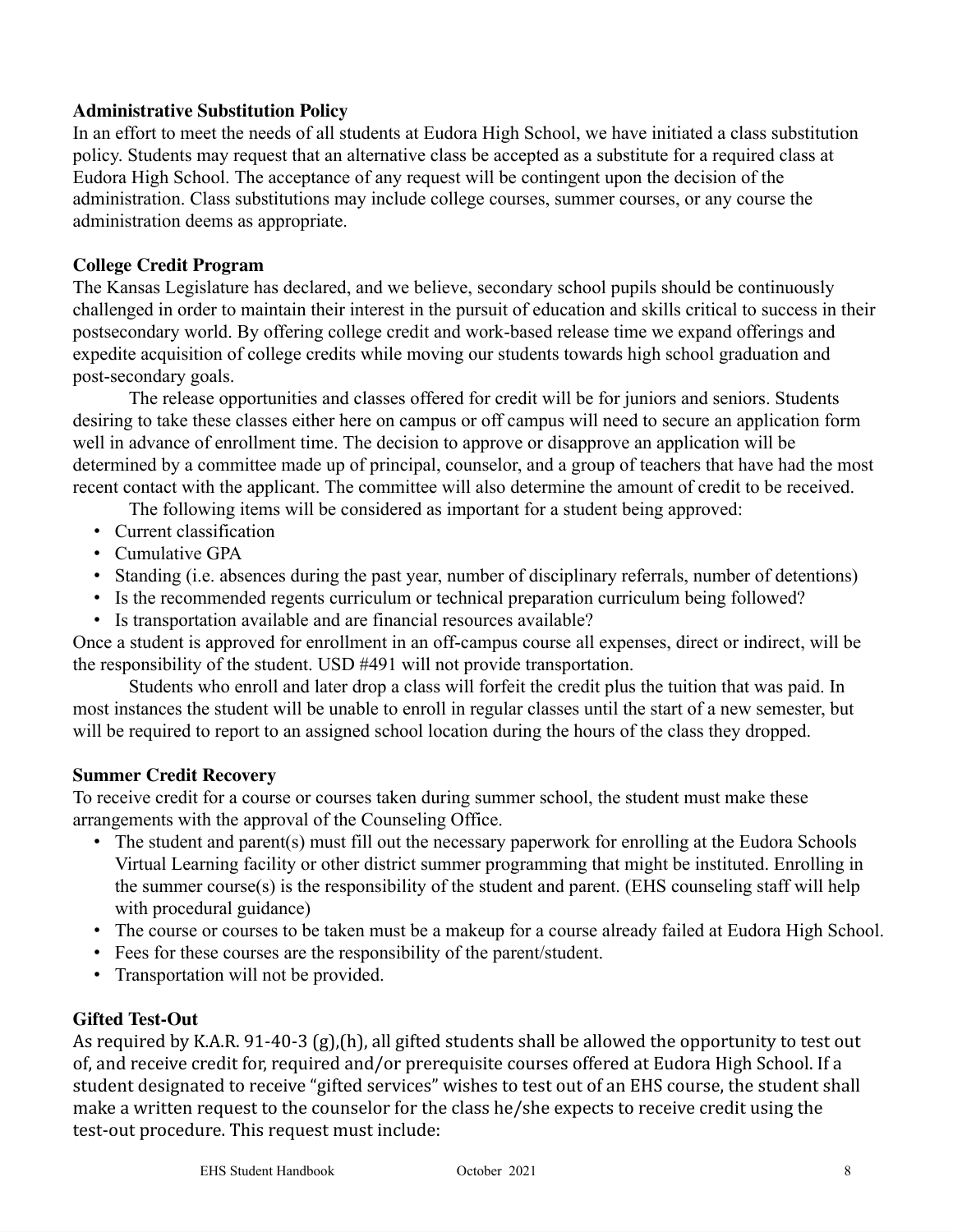- 1. Written statement of intent including course/s intending to test-out in.
- 2. Purpose for seeking the "test-out" opportunity.
- 3. Copy of the individualized education program (IEP) document specifying the desire to "test-out" of required and or prerequisite coursework.
- 4. Desired "date by" the gifted student intends to attempt securing a passing performance on the test-out assessment.

The student's assigned counselor will provide the requesting student with a procedural process documentation required activity necessary by the gifted student and the minimum credentialing score to achieve a successful "test-out" of the desired course. The counselor will also notify the specific content instructor of the student's desire to "test-out" of an EHS course they teach. No less than two weeks from the time the written request is received by the counselor, the teacher or subject area department representative will have designed a summative assessment which reflects the goals and objectives of the semester course content. The testing date, location, testing proctor will be specified within the two-week timetable. In order to receive credit and/or be eligible for another course, the student must demonstrate 90% mastery on the designated summative assessment. In the event that this level of mastery is demonstrated, the student shall receive credit. Credit will be awarded through the registrar when required documentation is submitted. Required documentation will include the "Test-Out" procedural process designating expectations with the instructor and/or department involved, and the student's IEP listing the gifted student's alternative plan of study. The student's alternative plan of study must meet logistic policy connected to being a full-time EHS student.

## **ADMISSION OF STUDENTS**

## *Resident Students*

Any educable child of specified age or who meets specifications established by Kansas statutes and who is living with a natural parent, or parent by legal adoption, or guardian, who actually resides within the boundaries of the Eudora School District, shall be permitted to attend the public schools of Eudora, Kansas, without payment of tuition, unless otherwise prohibited by the policies, rules and regulations of the Board of Education of Eudora, Kansas. USD #491 will not pay tuition for students attending school in other districts except as may be mandated by the state of Kansas or the federal government.

#### *Non-Resident Students*

Non-resident students may be admitted to USD #491 when such action is deemed appropriate. Non-resident students must fill out an application. The district reserves the right to deny any application it deems necessary. Some of the factors to be considered for rejection or acceptance are:

From Previous School Year:

- 1. No more than 15 days absent
- 2. Minimum of 2.0 GPA on a 4.00 scale
- 3. No suspensions for drug or alcohol abuse
- 4. Maximum of one (1) suspension for any other reason
- 5. Does not have adjudicated offender status

Failure to meet one or more of the previous criteria may constitute grounds for non-acceptance.

For Current School Year:

- 1. Checkout grades of at least 2.0 GPA on a 4.00 scale
- 2. No more than an average of 3.5 days absent per nine-weeks
- 3. No suspensions for drug or alcohol abuse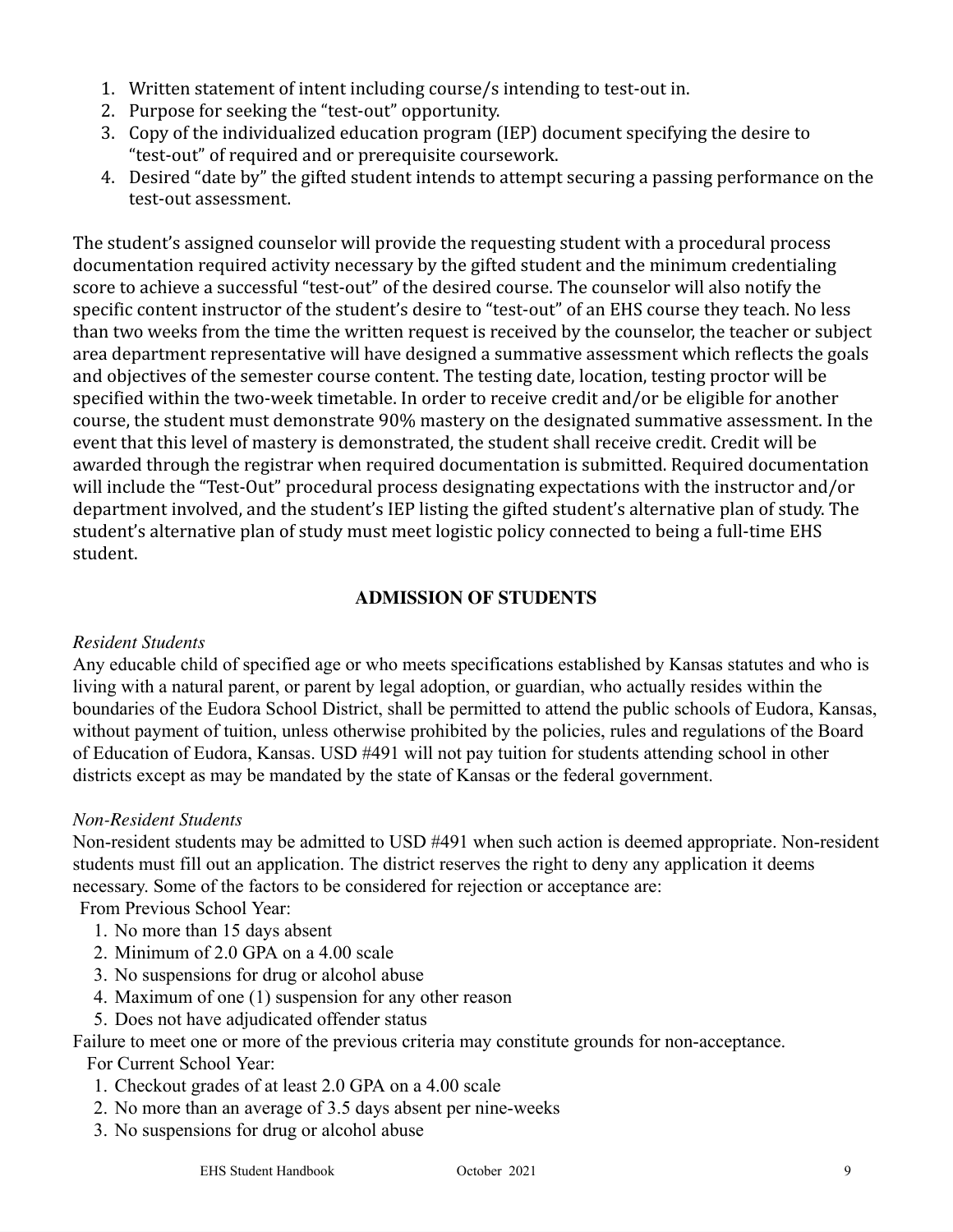- 4. Maximum of one (1) suspension for any other reason
- 5. Not leaving former school because of expulsion
- 6. Does not have adjudicated offender status
- 7. Class sizes indicate there is room for the student

No bus shall leave the District or its normal route to transport nonresident students.

Failure to meet one or more of the previous criteria may constitute grounds for non-acceptance.

#### *Other Non-Resident Guidelines*

- 1. Applicants will be evaluated at the building level and either accepted or rejected with an appeal process to the Board of Education.
- 2. Those students accepted will be subject to a building-level review every semester to determine acceptance for the following semester with an appeal process to the Board of Education. The fall semester review will take place between December 10 and 24, and the spring semester review will take place between May 15 and 25 to allow time for appeals to the Board of Education.
- 3. Children of Eudora USD #491 employees will automatically be accepted initially, but will be subject to a building-level review each semester with an appeal process to the Board of Education.
- 4. Current out-of-district students who have attended Eudora USD #491 schools two or more years will automatically be accepted but will be subject to a building-level review each semester with an appeal process to the Board of Education.
- 5. In the semester review, the following items will be considered to determine continued enrollment:
	- a. Attendance
	- b. Grades
	- c. Disciplinary record
	- d. Academic progress toward graduation
	- e. Level of positive influence on school environment
	- f. All district financial obligations have been met

## **Withdrawal of Students**

A student who plans to withdraw from school should report this intention to the counseling office and pick up a withdrawal release form that must be signed by each teacher and returned to the office for the principal's signature. The student's parent/guardian must be present to sign the school drop-out form, if the student does not intend to continue their schooling in another district. The school reserves the right to withhold credit for work completed until withdrawal arrangements are properly made with the school, which includes taking care of all financial obligations and fees owed.

## **STUDENT CODE OF CONDUCT PRINCIPLES, RIGHTS AND RESPONSIBILITIES**

Eudora Schools is committed to developing high quality, fair and clear principles for our community of learners based on Social, Emotional and Character Development (SECD) principles. A strong connection exists between Social, Emotional and Character Development (SECD), school behavior, and academic performance. Social and emotional factors relative to student success promote a healthy school. Social, Emotional and Character Development (SECD) provides a foundation for our community of learners, which positively impacts student's feelings of connectedness, and creates a sense of autonomy about their schooling and other aspects of their lives. These principles will be expected to be modeled by all staff and taught to all our students. Students will gain a sense of competence that encompasses academic, emotional and physical safety for each child to succeed and be college/career ready.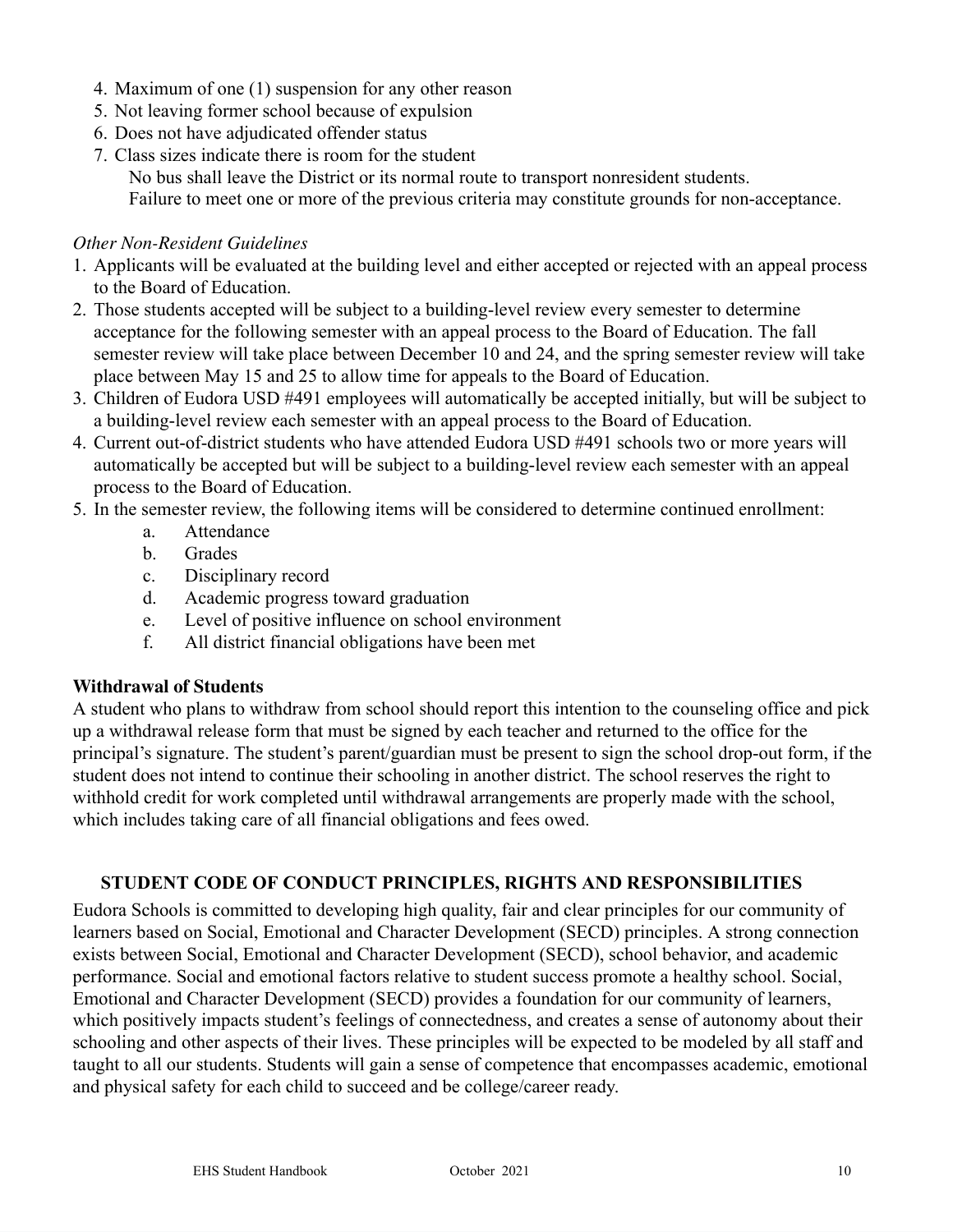## **GENERAL INFORMATION**

## **School Hours**

The Eudora High School building is open 7:15 a.m. to 4:15 p.m. Zero hour for EDTEC students starts at 7:18 a.m. Regular school hours are 8:08 a.m. to 3:19 p.m. All students will be dismissed at 3:19 p.m. Bus riders will be dismissed at 3:15 p.m. and should report directly to the bus loading zone. To start the school day, students are expected to complete a check into the building through a specified building entrance designated for their specific grade level. Upon arrival, students will remain in the commons until 7:40 a.m. and then may report to their 1st hour teacher's room or another teacher's room for homework support. All students must report to their 1st hour classroom prior to the 8:08 tardy bell. After school, all students should be out of the building by 4:15 p.m. unless under the direct supervision of a district teacher or coach.

## **Leaving School During School Hours**

Students may be dismissed during school hours for reasons that are excused in the attendance policy. To safeguard students, requests for dismissal must be by phone or in writing and submitted to the principal or designee. If possible, send this request to the office one day in advance. All students must check out through the main office before leaving the school grounds.

## *CARDINAL TIME*

Cardinal Time is an advisory period that takes place between 4th and 5th periods on designated school days. Cardinal Time provides a small interactive time period during the school day to participate in advisory activity, complete homework, and seek school support from building staff. This is also the time when lessons and activity connected to Individual Plans of Study and Social Emotional lessons required by the State will take place. Cardinal Time will be scheduled at least one day a week, and requires students to report to their Advisory teacher's assigned area for one half of Cardinal Time and report to the commons area for lunch during the other half of Cardinal Time.

## *SOAR REWARDS*

In an effort to promote good student attendance, positive student behavior, and academic achievement throughout the school year, Eudora High School will implement the following rewards for students to earn:

- 1.Exemption from the spring semester final exams.
- 2.Early Dismissal from "Power Hour" on district "Early Release" days (12:44 to 1:15pm) (9-ER Days)
- 3. Qualify to use district "Early Release" days to job shadow or visit area colleges, (2nd Wednesday of month)

SOAR rewards will be compiled on a weekly basis and students will earn a SOAR Reward if:

- · The student has an 'A', 'B', or 'C' in all classes
- · The student has Zero tardiness to their classes
- · The student doesn't receive any office referrals (majors or minors)
- · The student doesn't miss scheduled makeup time established with the attendance secretary.

#### **Final Exam Exemption in May will be earned by students that meet the following two criteria:**

1. The student has met the SOAR Reward criteria 60%+ of the time (20 of 33) and has an 'A' for spring semester courses;

*or* has met the criteria 75%+ of the time (25 of 33) and has a 'B' for spring semester courses; *or* has met the criteria 85%+ of the time (28 of 33) and has a 'C' for spring semester courses.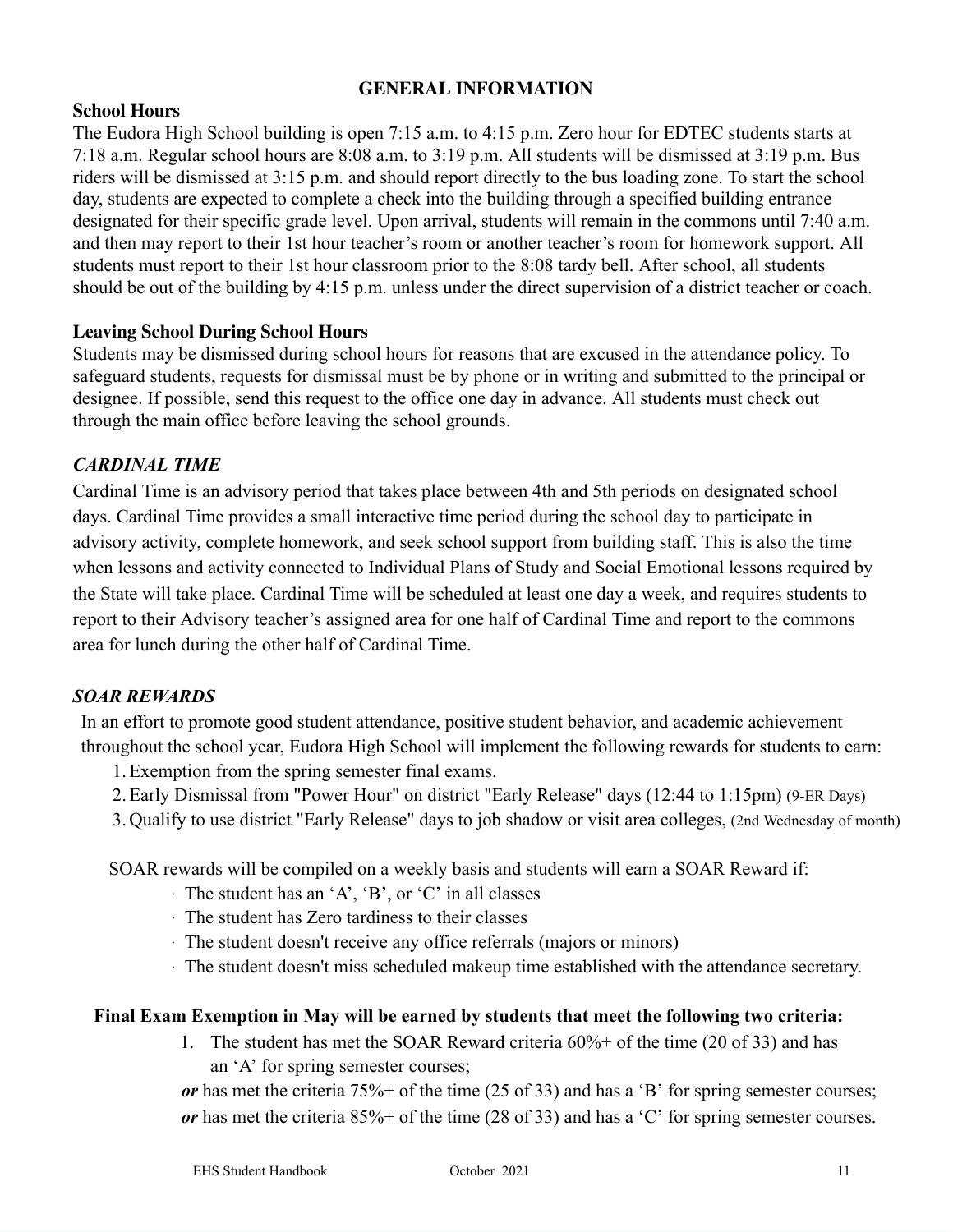2. The student has received no more than one ISS suspension in a semester and has no OSS suspensions during the school year.

## **On district "Early Release" days, the following rewards will be given to qualifying students:**

1. A student that has received all SOAR Rewards within the time frame before each Early Release, will be excused from school on the month's Early Release day to take a college visit, pursue a job shadow of their choosing, and/or pursue interests in career exploration. 2. A student that receives all but "1" of their SOAR Rewards within the month's time will be excused from school during Cardinal Time on the Early Release days. (12:44 to 1:15pm) 3. A student that receives all but "2" Soar Rewards within the month's time frame will be provided a snack from the high school concession stand. (The principal will provide the snack to the qualifying student at a convenient time for the principal)

## SOAR REWARDS will be awarded on the following days:

1st semester - 8/23/21, 8/30/21, 9/7/21, 9/13/21, 9/20/21, 9/27/21, 10/4/21, 10/11/21, 10/25/21, 11/2/21, 11/8/21, 11/15/21, 11/29/21, 12/6/21, 12/13/21, and 12/20/21 (16 - 1st semester dates) 2nd semester - 1/10/22, 1/18/22, 1/24/22, 1/31/22, 2/7/22, 2/15/22, 2/21/22, 2/28/22, 3/7/22, 3/21/22, 3/28/22, 4/4/22, 4/11/22, 4/18/22, 4/25/22, 5/2/22, and 5/9/22 (17 - 2nd semester dates)

# *SOAR TOKENS*

Soar Tokens are given to students by EHS building staff for their work, citizenship, and behavior. SOAR Tokens can be redeemed for making up tardies and other privileges delineated as a SOAR benefit.

- Receiving a SOAR Token is not equal to earning a SOAR REWARD.
- Soar Tokens are tracked electronically and can be banked for use at each student's discretion for positive school behavior or actions.

## **Attendance Policy**

Regular school attendance is expected of all students and is a necessary factor in achieving school success. While we are aware that all learning is not confined to the classroom, the educational opportunities are severely limited for the individual student when that student is absent from the learning environment. Parents should be aware of student absences and help reduce unnecessary loss of school learning time.

When your child is absent from school, please call the office before 9:00 am on the day of the absence. If your child is not in attendance and the school has not received notification **within 48 hours**, the absence will remain recorded as being an unexcused absence. It is the student's responsibility to ensure a parent verifies the absence with the attendance secretary; the EHS office will not pursue parental verification. Parental approval of an absence does not necessarily make the absence an excused absence.

After 15 days of school absences (105 hours), an absence will require a doctor's note in order to be considered an excused absence. Time missed past 15 days will still require the hours be made up before or after school or during Saturday School. Without a doctor's note, these absences will be unexcused and truancy will be filed.

Excused absences will be given for the following reasons:

- Religious activities and/or religious holidays
- Sickness, injury, or other medical condition
- Family funeral
- Legal reason (documentation must be provided)
- Extraordinary family circumstances (excused at the discretion of a principal)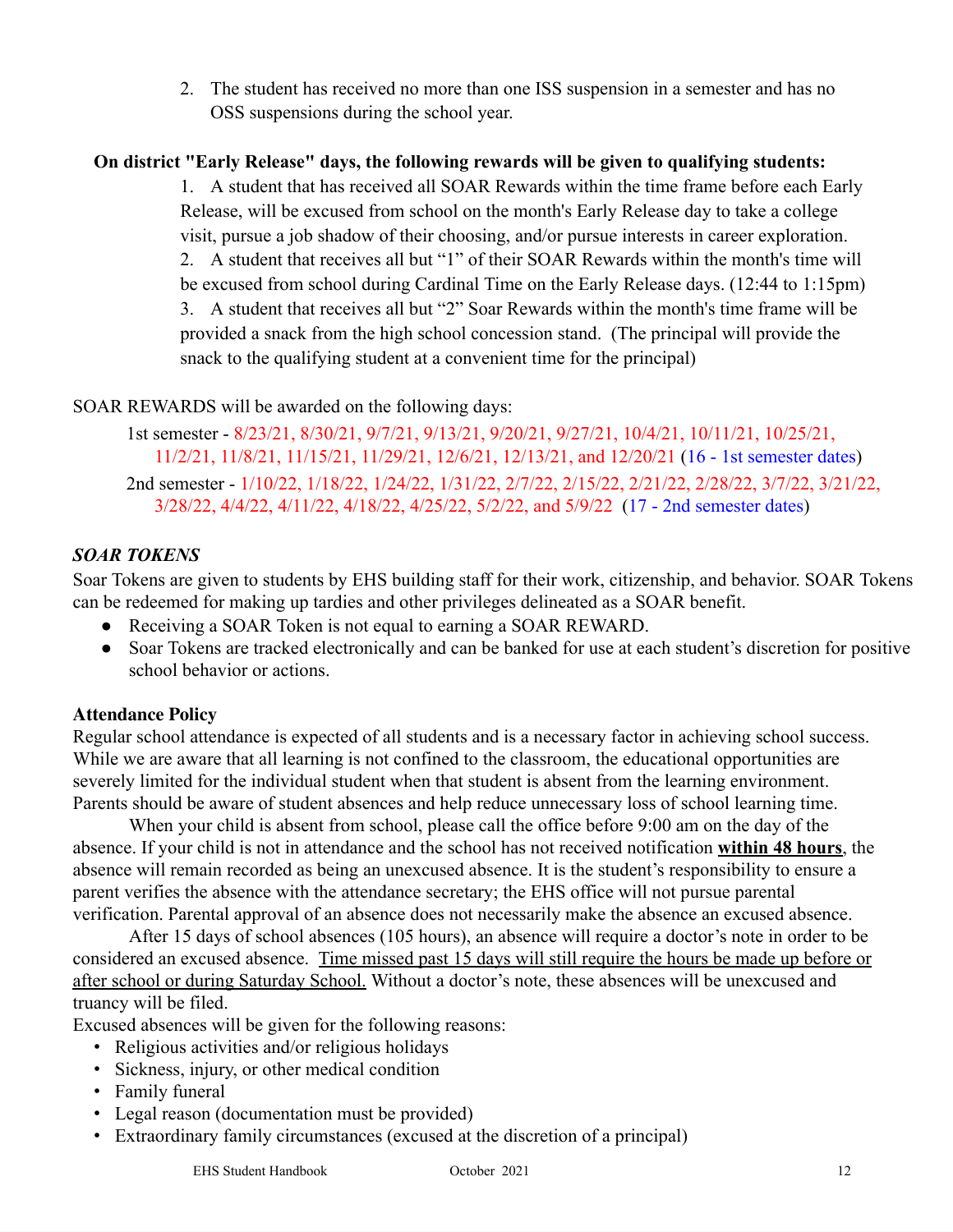- Pre-approved absences absences from school that have been approved by a building principal prior to the occurrence
- College Visits (allowed for Junior & Senior Students; requires advance approval form)

Unexcused absences are not covered by the aforementioned definition. Examples of an unexcused absence may include, but may not be limited to:

- Repetitive or chronic absences due to illness or injury not documented by a medical professional
- Truancy
- Family vacations (unless prior approval has been granted)
- Undocumented absences. (must meet the 48 hour notification stipulation)
- Non-emergency family situations
- Attempts made by a student to falsify an absence through a call by a parent impersonator
- Any tardy 10 minutes or greater to a class

## **Unexcused absence time must be made up before or after school and/or during Saturday School.**

- Building administration will set make-up time. Additional disciplinary action may be taken by the administration beyond a student having to make-up unexcused time.
- If a student misses the make-up time, they will be assigned additional time and points will be assigned from the disciplinary point system. If a student misses two consecutive detentions or more than three detentions in the school year they will be required to serve an ISS in addition to making up their assigned detentions.
- Last minute rescheduling of detentions and make up time will not be allowed. Rescheduling must take place before 8AM the day the detention is to take place except in cases of family emergencies.
- If a student misses Saturday School they will be required to serve an ISS when they return to school and will be assigned an additional Saturday School.

Once a student has reached the maximum of 15 absences (105 hours), the following policy will be applied:

- Students will make up time whether the absence is excused or unexcused.
- Time missed will be made up before or after school and/or on Saturday morning immediately following the student's return to school.
- A student that has 14 or more hours to make-up due to excessive or unexcused absences will be classified as a student not in good standing. A student not in good standing cannot attend nor participate in extracurricular activities or events. (This includes prom, senior trip, sport events, etc.)
- Students exceeding unexcused absence totals established by the KS Legislature will have truancy filed. See Truancy Policy located elsewhere in this section.

## *Extensions*

Extensions to the attendance policy as it relates to excessive absences may be granted by the administration for the following reasons:

- Chronic medical reasons. This requires doctor verification for each day missed from a scheduled school day.
- A student is absent consecutive days for a family emergency. Parent/s and administration will discuss the emergency, then the administration will have the final decision on the validity of the reason.
- All extensions and the length of those extensions are contingent upon the judgment of the administration.
- Students whose absences are excused are given an opportunity to make up missed work. Students will have two days per excused absence to make up new work assigned during the absence. After any excused absence, it is the student's responsibility to make the initial contact with his/her teacher(s) to determine make-up assignments and schedule times for taking any tests missed. Students are encouraged to contact teachers via email during their absence, or visit with their teachers first thing upon their return to school. When the student knows in advance that she or he will be absent, the student should request any required work prior to the absence. If a due date is established for an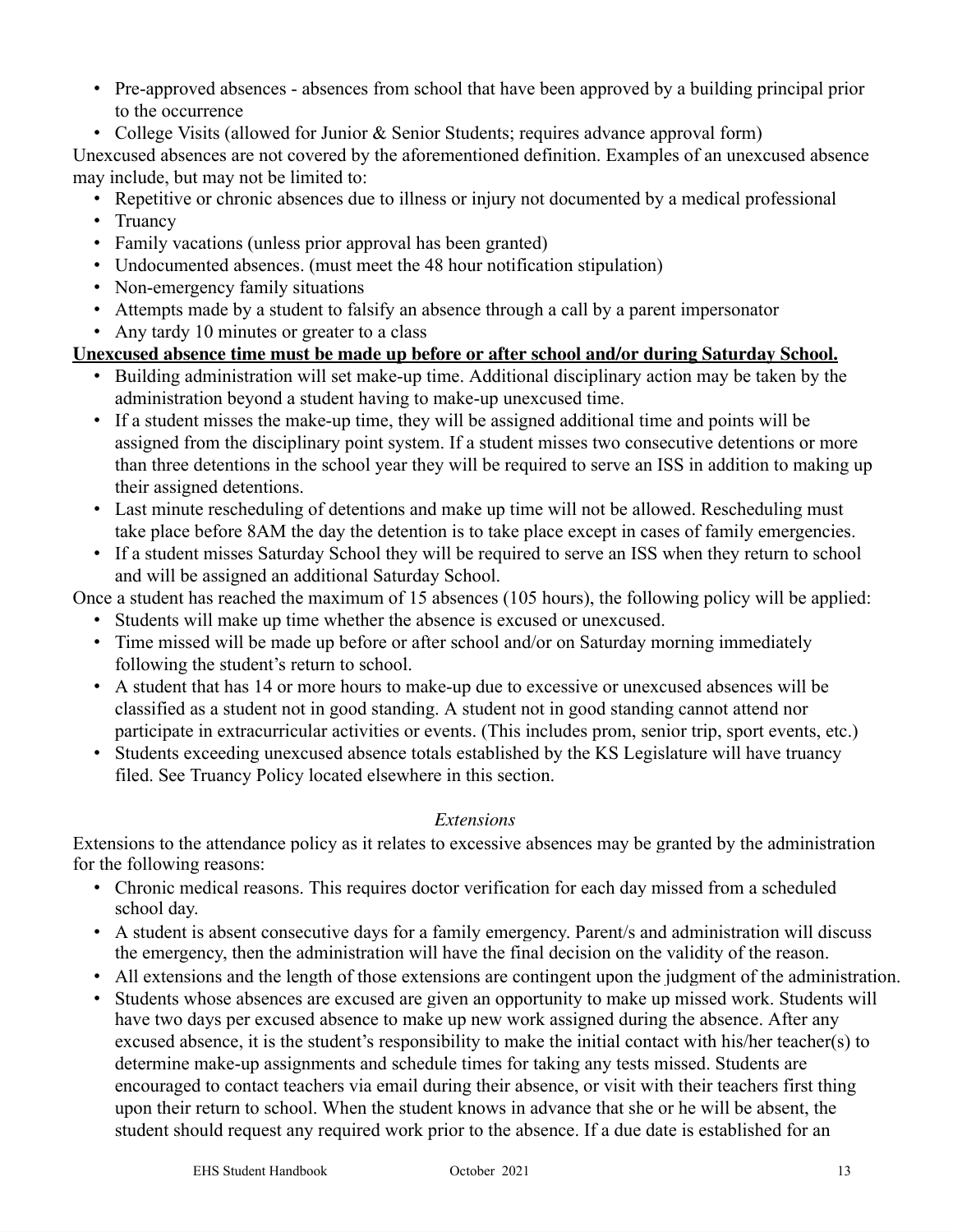assignment, project, or test before a student's absence, the student is expected to meet the original deadline. Making up work that was missed during a prolonged absence due to illness may be handled on an individual basis between the teacher and student. A prolonged absence would be anything over a week's time.

- Students absent from school for more than half a day (for reasons other than school sponsored or school approved activities) will not participate in any extracurricular school activities occurring on that day without administrative approval. This includes late afternoon and evening events.
- If a student has irregular attendance, parents will be called for a conference. If satisfactory arrangements cannot be made, the student may be suspended or expelled.

## **Tardy Policy**

Students who are tardy to school for the first hour must obtain an admit slip in the main office. Tardiness is considered unexcused and will accumulate. A fourth tardy to a specific class during a semester, results in the student being given detention. A student receiving a combined total of ten tardies during a semester will be given a detention for every tardy on the 10th and beyond. Habitual tardiness could result in ISS or OSS. Any arrival later than 10 minutes into the class, if it is not excused, will be considered an unexcused absence for that class and the time will be made up. Tardiness due to inclement weather will be excused only if the school buses are also running late or through administrative discretion.

## **Saturday School**

Saturday School is for students who have an unexcused absence during one or more hours of school and/or disciplinary consequences or academic probation. Saturday School begins at 8:00 a.m. and dismisses at 12:00 noon. Students should meet at the front office doors at 7:55 a.m. The same expectations apply as those used for after school detentions. A no-show results in disciplinary consequences and additional points accumulating on the discipline scale.

## **Truancy Policy**

## **(Kansas Compulsory/Attendance Law and Reportable to SRS**)

In compliance with, and taken partly from KSA Supp 38-802 (1973, HB 1502) Juvenile Code and Supp 72-1113, and KSA 72-1113 (1973, SB 26) a child is required by law to attend school.

If a child is inexcusably absent, they may become truant, and a building principal or other designated individual will make truancy reports. A truancy report will be filed when a student has:

- 3 Consecutive Unexcused Absences; or
- 5 Unexcused absences in a Semester; or
- 7 Unexcused absences in a School Year.

Truancy is defined as any three consecutive unexcused absences, any five unexcused absences in a semester, or seven unexcused absences in a school year, whichever occurs first. A letter shall be sent to the student's parent notifying him/her that the student's failure to attend school without a valid excuse shall result in the student being reported truant. Truancy will be reported to either Department of Children & Families (if the student's age is less than 15 years and 9 months) or the Douglas County District Attorney (if the student's age is greater than 15 years and 9 months). Per district policy, an unexcused absence for any fraction of a school day (minimum one class period) shall be considered an unexcused absence for the entire day.

#### **Homebound Instruction**

In case of serious illness, homebound instruction can be used or a combination of virtual and homebound.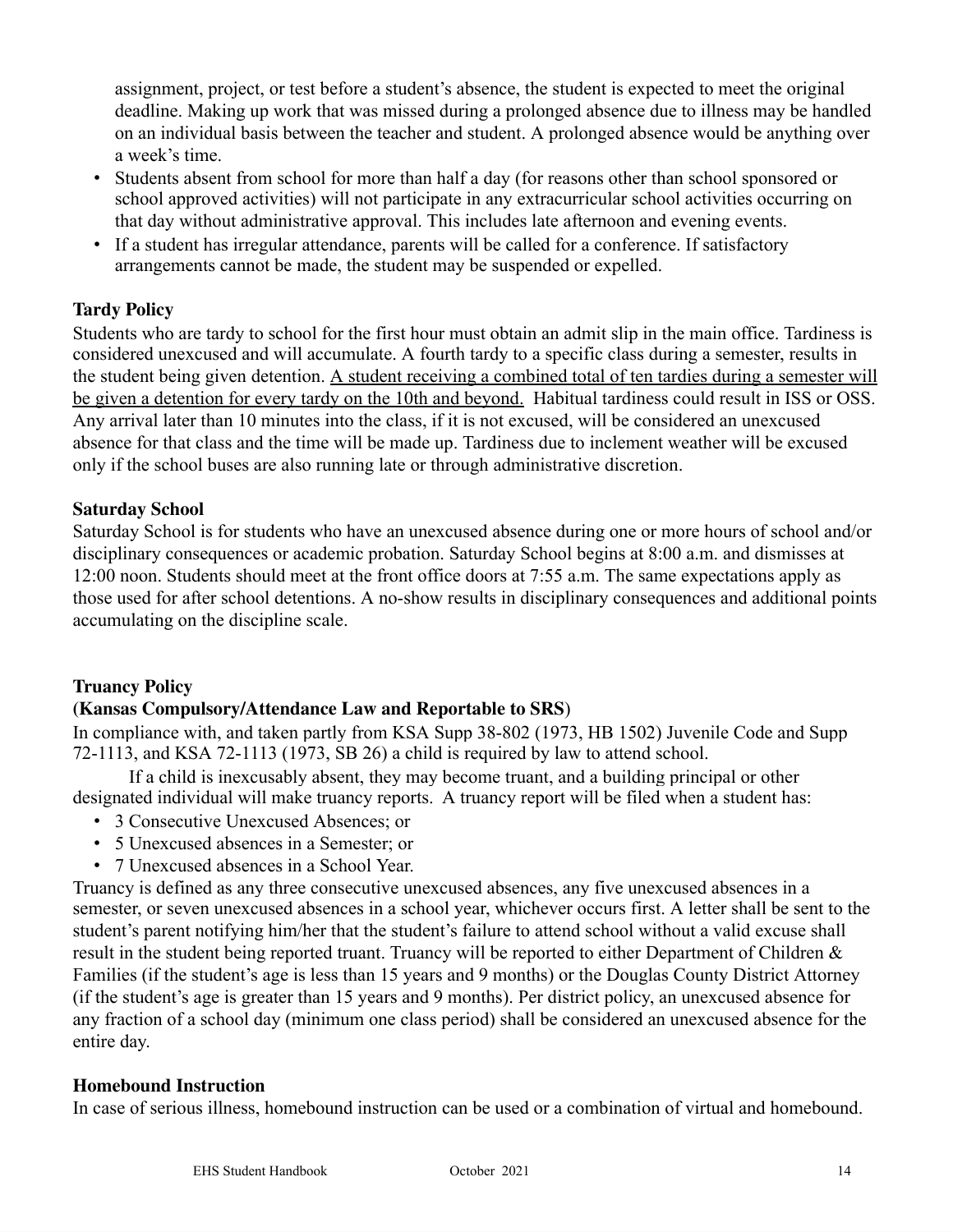## **Social Media Communications**

At Eudora Schools, we are proud to embrace the power of social media as a tool to communicate and engage with our parents, students and community. Negative behavior or attacks on any student or employee, by a student, employee, parent or any member of the public is disruptive to our district's positive learning environment and will not be tolerated.

#### **Meals**

Breakfast is served each morning 7:40 to 8:05 a.m. Eudora High School has a "CLOSED LUNCH" environment for students, with an "OPEN LUNCH" option available on a limited basis and for those students that meet qualifying standards. The qualifying standard includes administrative approval to take an "OPEN LUNCH" period. The limited open lunch is connected to our PBIS model, where reward tokens are given by staff for positive behaviors. In order to take advantage of a designated "Open Lunch" option, a student must meet the threshold for the number of SOAR Tokens required, and the guidelines outlined in the [Cardinal](https://docs.google.com/document/d/12YVXWgB8IqaLNR49hrMWXtEgqCtFaXMtHzx1orUY7JI/edit?usp=sharing) "Open Lunch" Reward policy.

Closed School Lunch is served during the "Cardinal Time" schedule. Students will use 25 minutes in the commons area to eat their lunch. The remaining time within "Cardinal Time" is spent with the Cardinal Time advisor or if pre-approved with a course instructor where support for their content can be provided to the student). Students are not to be in an unsupervised area, the library, or any hallway area.

A sack lunch can be brought from home or a meal can be purchased in the cafeteria. The cafeteria offers a prepared hot lunch and ala carte items. Students can purchase one or both of these options. All students are expected to report to and eat in the commons or patio areas during their assigned lunch shift. No food is to be ordered or purchased and delivered to the school during "Closed Lunch". Please make sure all trash is deposited in the appropriate containers.

Money can be credited to meal accounts any day before school, or you can pay cash each day. Students must have money in their account or cash in order to eat. High School Food & Nutrition Services (FNS) does not normally allow charges of any kind. In some emergency cases, FNS will allow a "meal only" charge to be made one time during the school year with parent or FNS manager permission. It is expected that this charge will be paid off the next school day. Meal benefits applications are available at Eudora schools offices.

Ala carte prices and cost per meal will be available a week before the school year starts in the fall.

#### **Dress and Appearance**

Neatness, decency, and good taste are guidelines of the district dress code. Students must dress in a manner that is not obscene; offensive; or substantially or materially disruptive to the learning environment. Apparel that is sexually suggestive; promotes violence, illegal activities, drugs, alcohol, and/or tobacco-vape products; or is determined to be gang related is prohibited. Student apparel and grooming must also meet requirements of any courses which are part of the approved curriculum in which they are enrolled.

The administration, faculty, and staff of EHS reserve the right to enforce reasonable dress guidelines to ensure a safe and orderly educational environment. Guidelines cannot take into account every possibility, so the cooperation of students and parents is requested and appreciated. Students should consider the following guidelines with respect to attire:

- Full head coverings are not to be worn in the building from 8:00 AM until school ends.
- Clothing with references to alcohol, drugs, or gangs is prohibited.
- Clothing with offensive language or symbols is prohibited.
- Clothing which promotes or conveys hate messages is prohibited.
- Clothing that may endanger the student or others, including visible chains and spikes, are prohibited.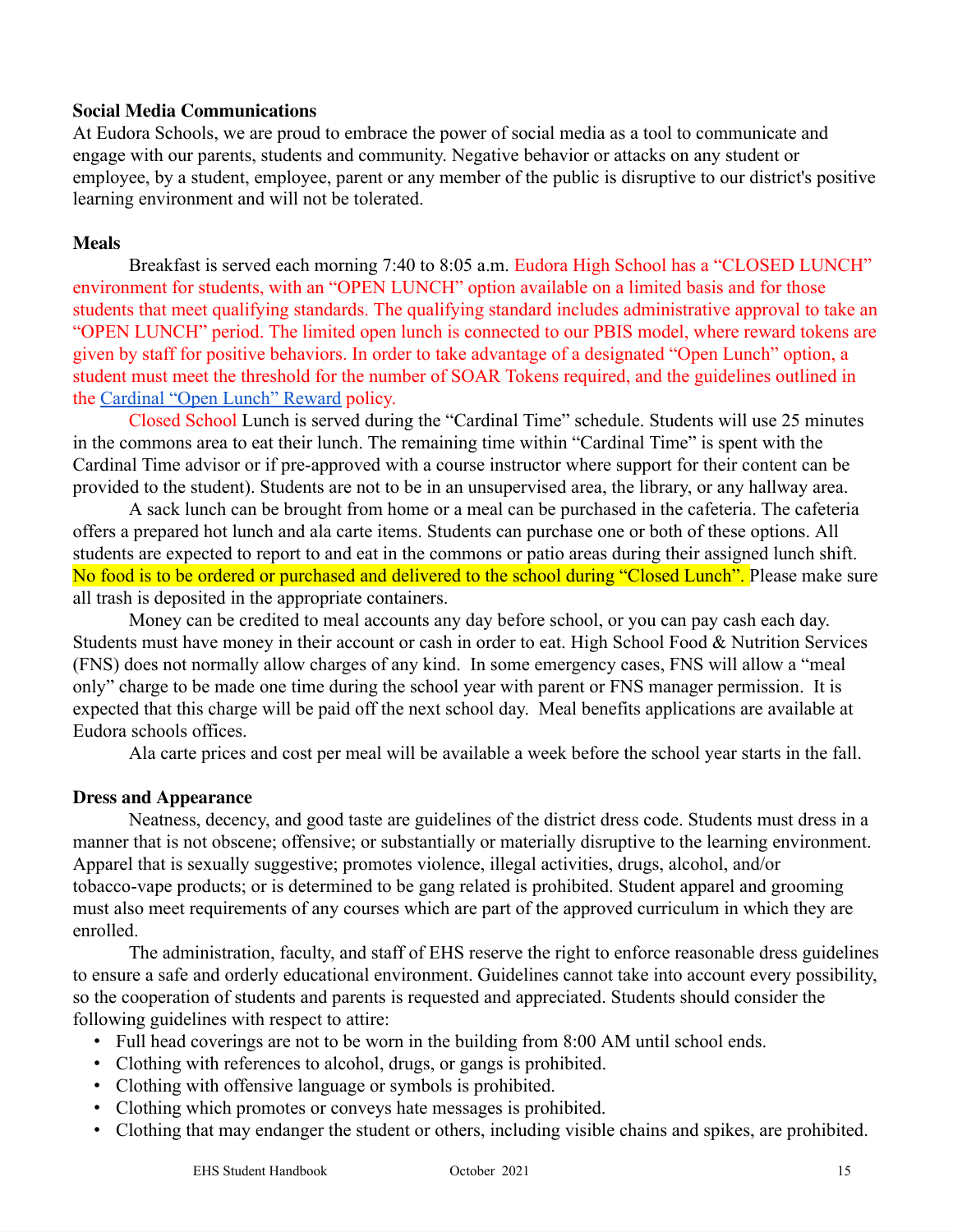- Clothing that is distracting so that it interferes with the teaching and learning process are prohibited.
- Clothing that does not properly cover the human form is not appropriate for the school environment and includes: Cut-off shirts, strapless tops, sagging pants, or other similar clothing.
- A coach, director, or sponsor may extend dress and appearance guidelines that exceed the list above.

Students wearing inappropriate clothing shall be sent to the office. If the inappropriate attire can be substituted with a T-shirt and/or sweat pants, the office will provide the student with such clothing in exchange for the inappropriate attire. The student will receive his/her own attire back with the return of the substituted clothing. Each apparel offense after the first incident will result in a detention and points from the behavior code. Any clothing or jewelry that disrupts or impedes the educational environment will be addressed on an individual basis.

In the interest of maintaining a safe environment, as well as promoting conduct which does not substantially disrupt, impede or interfere with the operation of the school, any articles of clothing, jewelry or other body ornaments which are perceived as gang-related attire by the school administration, shall not be worn at school or at school activities. Gang related graffiti, writing, and symbols are not tolerated.

#### **Hall Passes**

Students needing to leave their assigned class for any reason shall use the sign-in  $\&$  out sheet from the teacher in charge. Students wanting to go to another classroom must obtain permission in advance from the teacher concerned. For example, if a student wants to spend time in the art room, permission must be obtained from the art teacher prior to the student's study time. All students in the halls during classes must be escorted by a teacher or have a hall pass.

#### **Phone Usage**

The office telephones are to be used for school-related business. Student calls from a school phone should be confined to important necessary calls. Students should always check with their teacher and have a pass when coming to the office to use a phone. Students should not come to make a call and then expect to receive a pass to class from the office.

#### **Cell Phone Usage**

Personal cell phone calls are only allowed during breakfast and lunch in the commons area, and in the school office with permission. A student is allowed to use their personal cell phone for purposes *other than* making phone calls during passing periods. This may include texting and social media usage, but phone **calls** are not permitted during passing periods. Students must adhere to the Social Media Communications Policy, Internet Safety Policy, and the Behavior Code set forth by the district. Any violation of these policies will result in disciplinary action. Students are not permitted to leave their classroom for the sake of using their cell phone unless granted permission by the classroom teacher and/or the office. Students should have their cell phone properly stored away **before arriving** to class, unless otherwise specified by the teacher. It is the responsibility of the student to meet the cell phone expectations of each teacher upon arriving to that classroom.

#### **Electronic Devices**

Teachers may allow headphones and/or cell phone devices in their classroom as a privilege or if the teacher believes such usage is of educational value to the student. Teachers have complete authority as to the use of electronic devices of any kind in their classrooms.

• No sounds shall be played over speakers other than headphones. Although headphones are allowed, at no time should music be played at such a volume that other people can be disrupted by it.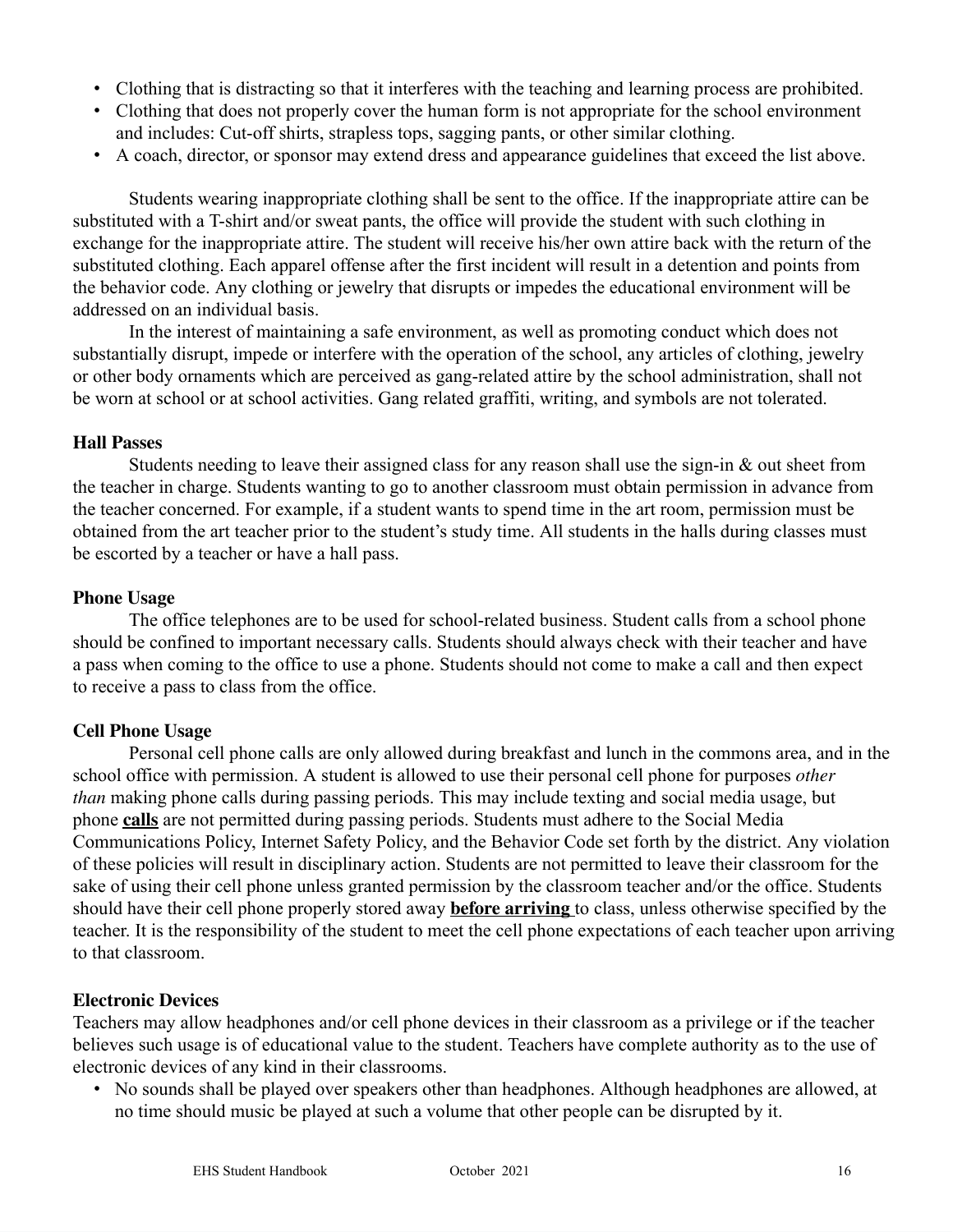- Causing a disruption with the use of an electronic device may result in a minor discipline referral and confiscation of the electronic device.
- Refusal to immediately surrender electronic devices to any staff member upon violation of policy is considered open defiance and will result in a major discipline referral.

Failure to follow electronic devices guidelines shall result in the following:

- Minor discipline referral for the first incident
- With the  $2<sup>nd</sup>$  incident, the device is confiscated and taken to the office, and the phone picked up by the student in the office at the end of the day.
- With the 3<sup>rd</sup> incident and beyond, the device is not only confiscated and taken to the office, but a parent must pick up the confiscated device. A major discipline referral will be given the student and points assigned from the behavior code.

## **Selling At School**

No student should enter a teacher's classroom to make a sale. Students are not to sell to teachers between 7:45 a.m. and 3:45 p.m. on school days. Students selling items should be sure that they are not using their fellow students as a captive audience. Selling should take place only at appropriate times.

## **Visitors**

Visitors (non-student) are welcome, but all visitors are asked to register as such in the office and obtain a visitor's name tag. EHS students desiring to have guests visit classes are to obtain a pre-permission form from the principal's office and have it signed by all teachers at least 24 hours in advance. If a teacher does not approve, the guest will need to go to the library during that period. If at least 4 teachers do not approve of a guest for all day or 2 teachers for a half-day, the guest will not be allowed to visit school. All guests are to wear their visitor's name tag throughout their time in the building. Guests will not be approved during semester and final exam test days.

## **SCHOOL PROPERTY**

#### **Student Chromebook computer Policy**

The student computer, charger and carrying case that have been issued to each student are the property of the Eudora School District. This computer is on loan, and must be used in accordance, both at home and at school, with the following Policies and Procedures, the District's Acceptable Use Policy, and any applicable laws. Use of this computer, as well as access to the computer network, the Internet, and email are a privilege and not a right. These items are provided for educational purposes only, and are intended to support the learning objectives of Eudora High School and Eudora School District, USD 491. Only district computers/devices are allowed on the school network, and students are expected to use the district provided device. Cell phones will be permitted according to district and building policy.

#### General Use of the Computer:

- Parents/guardians will be aware of their student's login name and password upon receiving the device.
- Students will have the ability to manage their password after receiving the device.
- The district is able to manage and reset a student's password at any time.
- Each computer and charger is assigned to an individual student. Students should not "trade" or "loan" their computer or charger to anyone else. The student is responsible for their designated computer and charger at check-in.
- Students should never share their password with another student. Passwords should always be kept confidential.
- Computers should be in a student's possession or in a designated secure area at all times. This means do not leave a computer unsecured. Utilize school provided lockers to secure computers if necessary.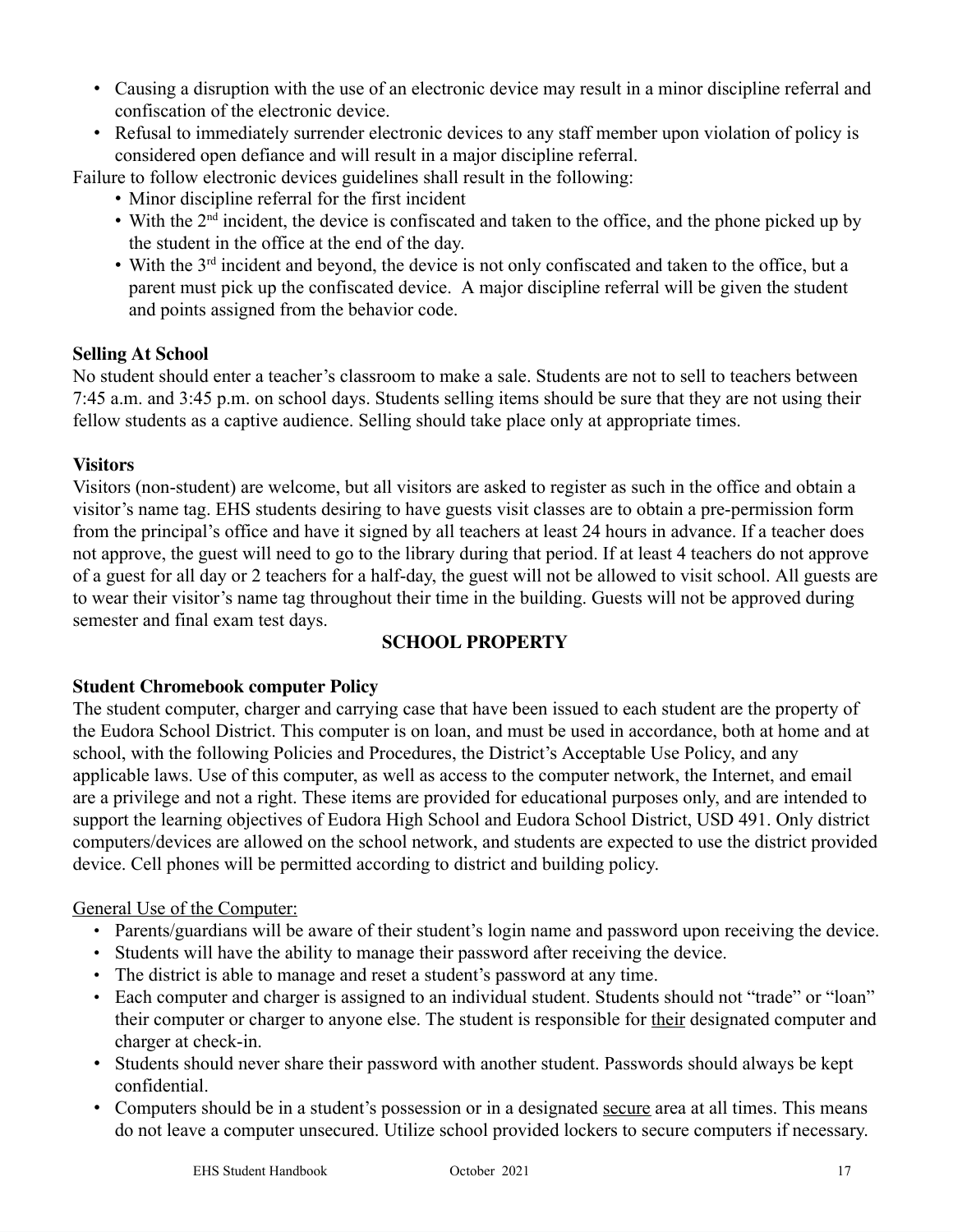○ During breakfast or lunch, students should:

- Leave their computer secured in a safe and secure location staying safely away from food and drinks.
- Students should carry their computer with them at all times during the academic school day, unless otherwise instructed by the classroom teacher.
- Students are responsible for bringing their computer, fully charged, to school each day.
- Altering/modifying the original USD 491 pre-set software image is prohibited.
- Examples include, but are not limited to:
	- Loading software applications not authorized by USD 491
	- Changing the computer name
	- Changing or removing operating system extensions
	- Altering security software
	- Altering the pre-loaded operating system or application
	- Taking apart the computer for access to internal parts
- Students are prohibited from playing non-academic games, including Internet-based and Widget games, during the instructional portion of the school day.
- Accessing or attempting to access sites that have been intentionally blocked by the School District will result in disciplinary action.
- E-mail (or any other computer communication) should be used only for legitimate and responsible academic communication between students, faculty, and the outside world. Rude, abusive, threatening, or otherwise inappropriate language is not permitted.
- Students should protect personal information in accordance with digital citizenship guidelines.
- Internet access (including a student's internet history) e-mail, and other media that are accessed, created or stored on their computers are the property of Eudora School District. The District has the right to review these items for appropriateness, and to limit or revoke a student's access to them at any time, and for any reason.
- Parents, guardians, and students do not have a right or expectation of privacy for any use of the computers or district network. A student is not permitted to delete the web history on their device or from their Google account at any time.
- Pornographic, obscene, or vulgar images, sounds, music, language or materials, including screensavers, backgrounds, and/or pictures, are prohibited.
- Violations that involve computer hacking or trespassing, harassment, bullying, or threats via computer, and computer fraud can result in serious disciplinary action up to and including suspension and/or expulsion. When applicable, it may also include possible charges from law enforcement and/or an arrest if state/federal law is violated. Ignorance of these regulations will not excuse an infraction.
- Students will follow the Eudora School District Acceptable Use Policy when using the Internet on the computer at home or at school.
- The district reserves the right to limit computer use for any student who develops attendance issues, including truancy. In such cases the computer will be collected and kept at school. The student will be required to check the computer in and out each day. The student will not be allowed to take the computer home again until he/she has two weeks with zero attendance issues.
	- An administrator has the discretion to determine what qualifies as an "attendance issue."
- Any student who does not bring his/her computer to school can have the privilege of taking the device home revoked. The student may be required to check the computer in and out each day.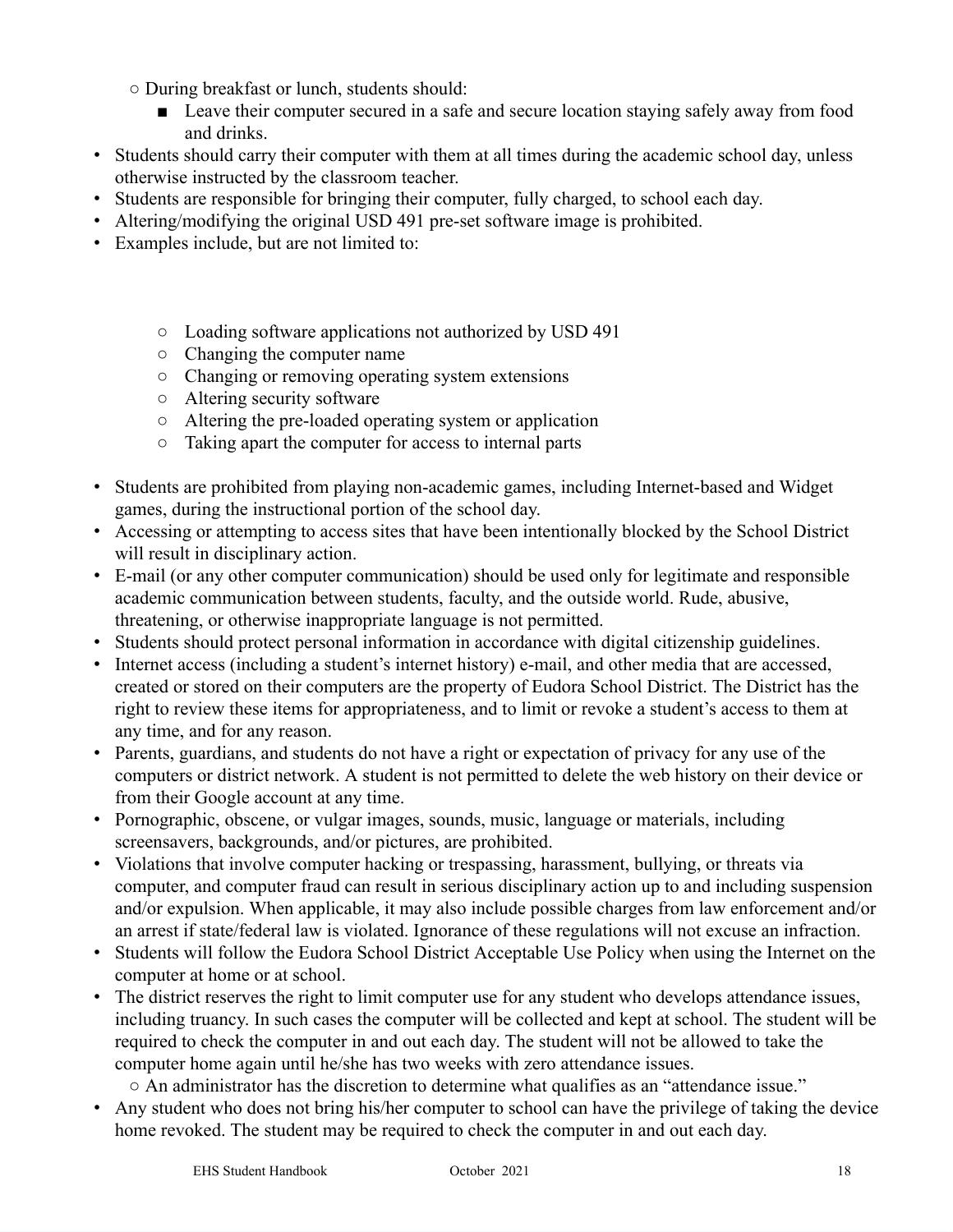- A student who forgets to bring his/her computer to school will NOT be given a loaner computer to use.
- Understand that the computer belongs to the school, and it can be checked at any time or taken away for disciplinary reasons.
- All full time students will be loaned a computer. Any part time students will be loaned a computer based on administrator discretion.
- Eudora School District is a Google Suites for Education environment. All students are expected to have their computer available to use during the school day.
- The expectation is that students take the device home every night, where it will be charged. Any exceptions to this need to be approved by the administration.

## General Care of the Chromebook

- Students are expected to treat their computer with care and respect. The computer, charger, and school-issued case are the property of Eudora School District, and should be kept clean and free of marks at all times. Placing stickers, writing or drawing on, engraving or otherwise defacing the computer, charger, or carrying case are not allowed and will result in loss of privileges, and/or incur repair/replacement costs.
- When transporting their computer to and from school, students should always be sure it is placed in the school-issued carrying case, and the case is fully closed. The computer case can then be placed inside the student's backpack.
- Students should not use their computer while walking, or otherwise being transported. Computers should only be used while they are on a flat, stable surface such as a table. Computers can be fragile, and if they are dropped they may break.
- Students should protect their computer from extreme heat or cold. Computers should never be left in a car, even if the car is locked.
- Computers should be protected from the weather, water or other liquid, food, and pets. Students should never eat or drink while using their computer, or use their computer near others who are eating and drinking.
- Heavy objects should never be placed or stacked on top of the computer. This includes books, musical instruments, sports equipment, etc.
- Students should use care when connecting their charger, USB connection or connecting the computer to a projector.
- Any inappropriate or careless use of a computer should be reported to a teacher or other staff member immediately.
- If the computer is damaged or not working properly, it must be turned in to the District Technology staff for repair.
- Parents/guardians/students are not authorized to attempt repairs themselves, or contract with any other individual or business for the repair of the computer.
- If the computer is lost or stolen, parents/guardians should immediately report the loss or theft to the administration and the school resource officer. A police report must be completed. Information Technology Services (ITS) will be notified and the device will be disabled.
- If the computer malfunctions and/or needs repair, the following steps should be taken by the student. ○ A detailed ITS helpdesk ticket should be created by the student. If the student is not able to create a helpdesk ticket due to the malfunctioning device, they should bring their device to the ITS representative located in the library (room C114).
	- $\circ$  A representative from the ITS will handle the ticket as timely as possible.

Consequences of Inappropriate Use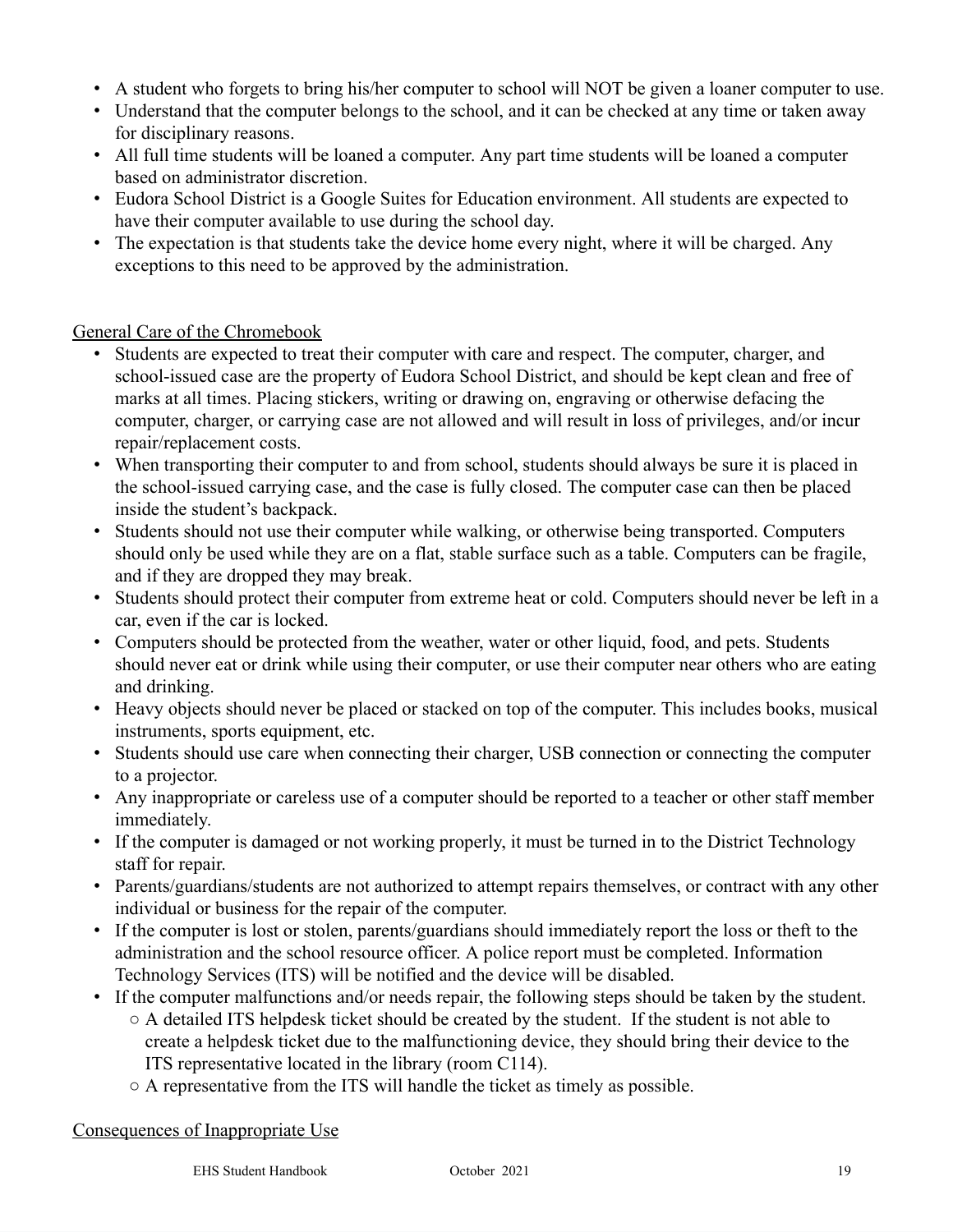The use of any district technology is a privilege and not a right. Students are expected to use their computer in accordance with approved policy and any applicable laws. Failure to use this computer in an appropriate manner will result in the following consequences, as determined by the staff and administration of Eudora High School:

- Student conference
- Parent conference
- Cancellation of student use or access privileges, including the privilege of taking the computer home
- Any and all school disciplinary actions. Violations will be cumulative and recorded in the school's behavior system.
- Civil or criminal liability under applicable laws

## **Student Lockers**

Each student can request an individual locker, provided upon a first come basis. Lockers have combination locks. The school reserves the right to search lockers any time a suspected rule violation is in progress or to protect the school or the rights of others. The student is responsible for the care and upkeep of his/her locker. Any damage or extra cleaning that must be taken care of by the school will be charged to the student as a fine for misuse of the locker.

## **Resources**

The classroom teacher will issue resources to students at the beginning of the course. Students must check in all resources at the end of the course. Each resource will be marked and numbered.

- · Resources are not to be marked by the student in any way except for their name on the textbook label. Any damage to a resource should be immediately reported.
- · Minor damage will be charged against the person causing damage.
- · A student who loses a resource or damages it beyond repair must pay for its replacement.
- · Each student is responsible for the resources checked out to him/her.

## **Buildings and Equipment**

It is the responsibility of our entire school community to take care of our building and equipment. Tables and desks should not be sat upon. All four legs of chairs should remain on the floor. Windows, shades, curtains, and other equipment are the teacher's responsibility. Tables and desktops are to be kept clean. Damage to the building, equipment or other facilities should be reported to the principal so that repairs can be made and/or money collected from those responsible for damage to them.

## **School Grounds**

Every effort should be made to keep the school grounds neat and clean at all times. Damage or vandalism of any kind will not be allowed. Being on the school grounds for reasons other than class attendance or attendance at an approved school activity will be considered loitering and will not be permitted.

## **Vandalism Against School Property**

The Board of Education offers a reward of one hundred dollars (\$100) for information leading to the arrest and conviction of anyone doing felonious vandalism to district buildings, facilities, or grounds. Names of individuals will remain confidential.

The Douglas County Sheriff provided the following rules and procedures for submitting information on vandalism against school property:

1. On plain paper, typewritten or print all the information you have about the crime you know about: names, dates, places, and all the facts supporting your statement.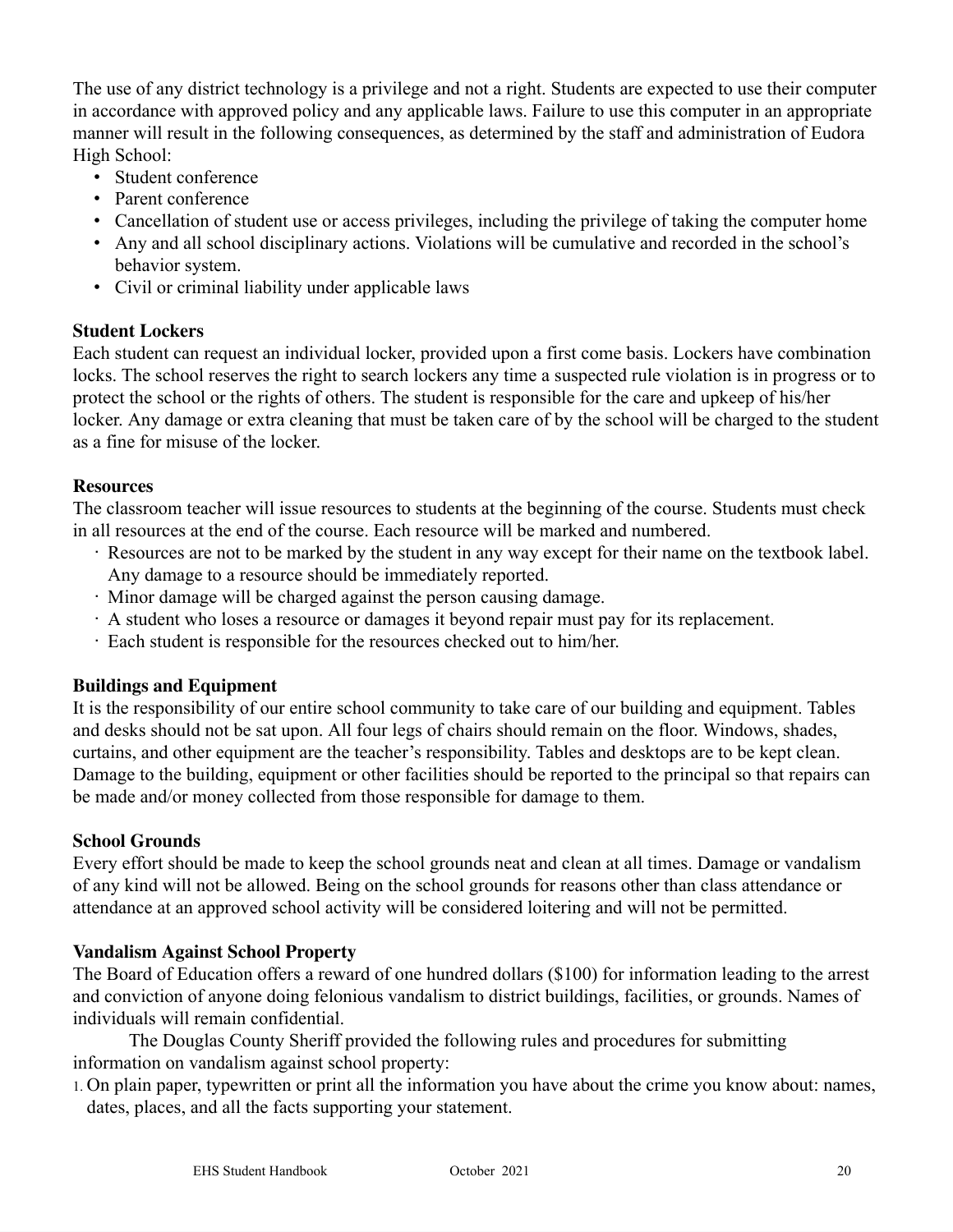- 2. Sign your letter with your name and address or, if you prefer to remain completely anonymous, use any combination of 6 numerals, such as 193405.
- 3. Tear off a corner from the last page of your letter in an uneven manner, not a straight line. Put the numerals on the torn off corner and keep it.
- 4. Mail your letter to: USD 491, Box 500, Eudora, KS 66025.
- 5. If your letter results in the arrest and conviction of the person or persons you named, you will be contacted or your number will be published. The reward will be paid to a representative of your choice to whom you should give the torn off corner of your letter for presentation to the School Board.
- 6. If the School Board is assured that the information you supplied is the key to solution of the crime, they will then authorize payment of the stated reward in cash to the informant or his representative.

#### **SERVICES**

## **Guidance Services**

The Counseling Office at Eudora High School is available to students at all times. Any student who would like to see the counselor/social worker should stop by the counseling office to make an appointment or in an emergency situation ask for a pass to the counseling office, or leave a message on their voicemail.

Counselors and social workers are students' helpers. Our counselor or social worker will help students find solutions to problems. The type of things a student can feel free to discuss with a counselor or social worker are: classroom problems, hassles with friends, problems with studies, personal concerns, types of jobs available, training needed to get a job, advice about course selections, or any other information a student might need. At times a student just needs someone who will listen, and our counselor and social worker are ready to meet that very important need.

Your counselor and social worker are available to you whenever you have a concern of any kind. What you might wish to share in confidence will not be passed on to your friends, teachers, principal, or parent/guardian. You may share with a parent/guardian what you discussed with a counselor or social worker, but they will not unless together the decision is made that your parent/guardian needs this information.

- The counselor or administration will help students enroll in courses. The counselor will have a copy of each student's grades. A student can come and discuss grades at any time.
- The Counseling Office coordinates achievement testing. Test results will be interpreted to students.
- Anytime you need to talk to someone, feel free to contact your counselor. Your counselor is here to listen and to help. **If you or a friend are in crisis, please come visit the Career Center and request immediate support.**

## **Career Center**

The Career Center has a variety of resources for students to utilize in making college and career choices. Students should obtain a pass from their classroom teacher before visiting the Career Center. The Center is closed during power hour.

## **Library**

The library opens at 7:30 a.m. and closes at 3:30 p.m. Students may study in the library before school with prior permission.

There is an overdue fine of  $5¢$  per item per day for all overdue materials. Be considerate of your classmates - return all library materials on time!

#### *Books*

Books are checked out for a two-week period, and may be renewed twice (for a total of six weeks). Students are limited to one nonfiction and two fiction books per student per day. If you lose a book, you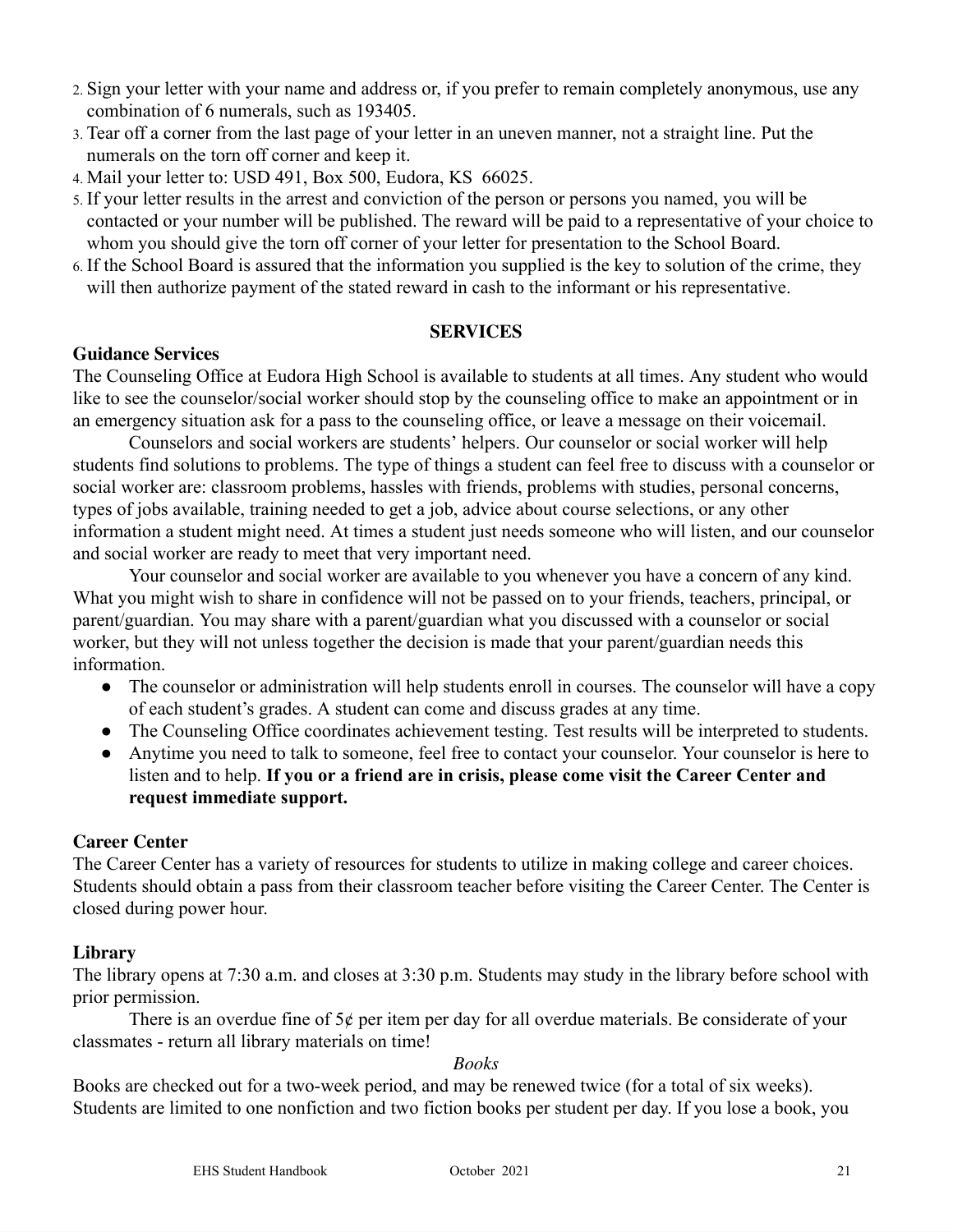must pay the replacement cost of that book. If you later find and return the book, you will get your money back minus the fines from the date due to the date returned.

## *Magazines*

Old magazines are kept for research purposes. Use the Reader's Guide to determine the magazine needed, fill out a magazine checkout slip (located by the Reader's Guide) and give the checkout slip to the librarian or library aide - they will get the magazine for you. Old magazines are checked out for one day. New magazines may not be checked out.

Encyclopedias and reference materials may be checked out for one hour or overnight: if checked out overnight, the materials must be checked out 7th hour or after school and returned before 1st hour starts the next school day.

## **Internet Use**

#### **(Also see Internet Safety Policy in the 'Safety' section**)

Internet user expectations for the Internet are as follows:

- Users will respect other's work, data, bookmarks, etc.
- Users will access and create information appropriate for the educational environment.
- Users will respect copyright.
- Users will utilize all hardware and software for intended purposes.
- Users will observe "netiquette".

Consequences for failure to meet user expectations are:

- 1st time Warning
- 2nd time Loss of technology privileges for a designated period of time by administrative staff.
- 3rd time Loss of technology privileges for the rest of the semester
- 4th time Loss of technology privileges for the rest of the year

#### **HEALTH**

Any student who cannot participate in normal school activity such as PE classes must have a written excuse from their physician. Students with severe cough, sore throat, fever, unexplained rash, persistent diarrhea  $\&$ /or vomiting will not be able to remain at school. If a student is sent home with a fever of 100.0 $^{\circ}$  or above, he/she must stay at home 24 hours after the fever subsides without the use of fever reducing medications. Any student with an unexplained rash may be excluded from school until their physician makes a diagnosis & approves a return to school.

After a repeated number of visits for similar medical concerns to the nurse's office, it may be necessary for the EHS care team to meet with the student,  $\&$ /or parents to address the health issue.

USD #491 will offer only emergency first aid to students. If illness or injury is severe, the parents will be called. If we are unable to reach the parents, the emergency contact procedure indicated on the student's enrollment form will be followed.

Any student who misses school because of a communicable disease may be required to have a doctor's permit before returning to school.

Hearing screenings are done every three (3) years; Vision screenings are done every two (2) years; Dental screening, cleaning, & other dental services information are provided to parents yearly. Dental hygiene is very important to growing teeth and yearly checkups are encouraged. Screenings will also be completed on high-risk students and any student that their parents or teachers have a concern about. Parents will be notified of all referrals. If you do not want your student's vision, hearing, or dental screened at school you must submit a written request to the school nurse at the start of the school year. If your student has a vision, hearing, or dental evaluation completed by a physician or specialist, please have a copy sent to the school nurse so that information can be added to their health file.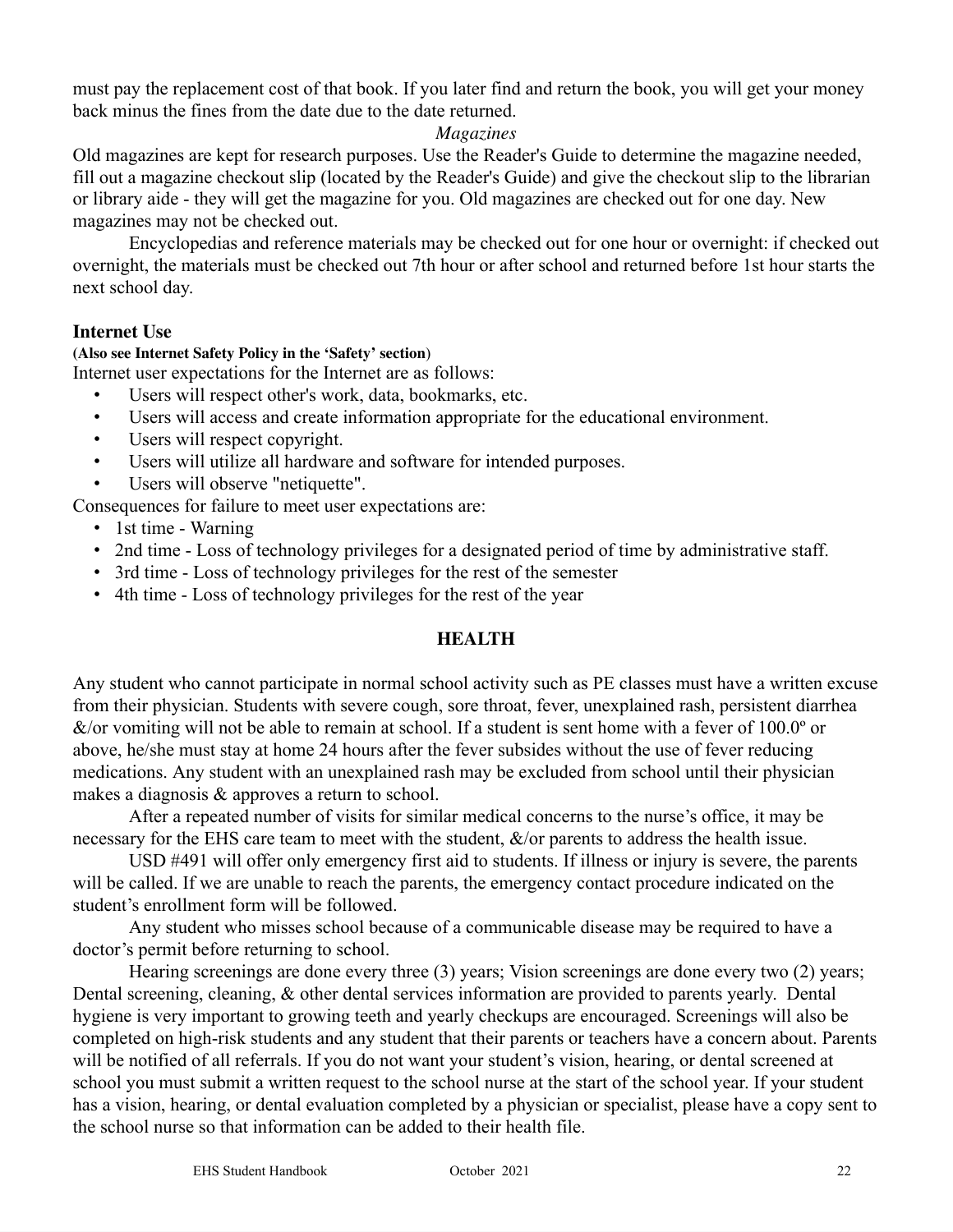#### **Immunizations**

Kansas State Law requires all students to have up-to-date immunization records prior to starting school in the fall. Parents will be notified by mail, email, phone, &/or text if their student's immunizations need to be updated prior to the beginning of the next school year. **Students without up-to-date immunizations by September 30th of each year will be excluded until immunizations are up-to-date in the health office.**

Any boosters that are due after the school year has started will be due within 30 days after they **expire or the student will be excluded from school until an up-to-date immunization record is received.** Students new to the district must show proof of up-to-date immunization status prior to enrolling. Students transferring in from another state will be given 30 days to complete immunizations required in Kansas that were not required by the state in which they are transferring from. Students with medical or religious exemptions are to have the appropriate form signed yearly. Medical and religious documentation must be provided prior to the student's 1st day of school.

*NOTE TO STUDENT ATHLETES:* Your athletic form does not go to the health office. Please make sure immunization information is sent to the health office. Please notify the health office of any health concerns or changes.

#### **Medications at School**

It is desirable for medications to be administered in the home. However, it is recognized that some students are able to attend school regularly because of the effective use of medication in the treatment of chronic illness or disabilities. It is also recognized that in many short-term illnesses, medications may need to be continued after a student returns to school. It is the school's intent to cooperate with the parents and their physician in seeing that the student receives the correct medication and dosage at the proper time.

If a student must take medication **more than three times a day** or at a specific time of day, he/she is eligible to take the medication at school. These procedures are to protect the student and to eliminate unnecessary medication administrations at school.

Students may carry and take their own medication with written permission from the parent unless the physician or parent specifically orders the medication to be administered through the health office. Teachers, secretaries, principals, or other school personnel will not give any medication to students unless delegated to do so. All medication is to be carried in the prescription bottle with the appropriate label. The student should carry only what is needed for one day.

Students requiring epi-pens for severe allergic reactions will be required to supply their own. The school will not have epi-pens in stock. No prescription medication is kept in stock at the school.

Students who regularly take medication for chronic conditions are to have a record of those medications on file in the health office. If taking any of these medications at school, the health office is to have written permission from the parent to do so.

If above privileges are abused and students are passing/sharing medication, the principal and/or nurse will have final authority to revoke medication privileges.

#### **Over-the-Counter Medications**

Parents are asked to provide all over the counter medication for their student. The health office will have a limited supply of Tylenol, Advil (or the generic equivalent) and cough drops available to the students for special circumstances if written parent consent is on file for that school year. Permission to give medications will not be accepted over the phone. If your student will need Tylenol, ibuprofen, or cough drops on a regular basis, it will be requested for the parent to supply.

High school students may routinely carry only common over-the-counter medication such as Tylenol, Midol, Advil, etc. The student should carry only what is needed for **one** day and it should be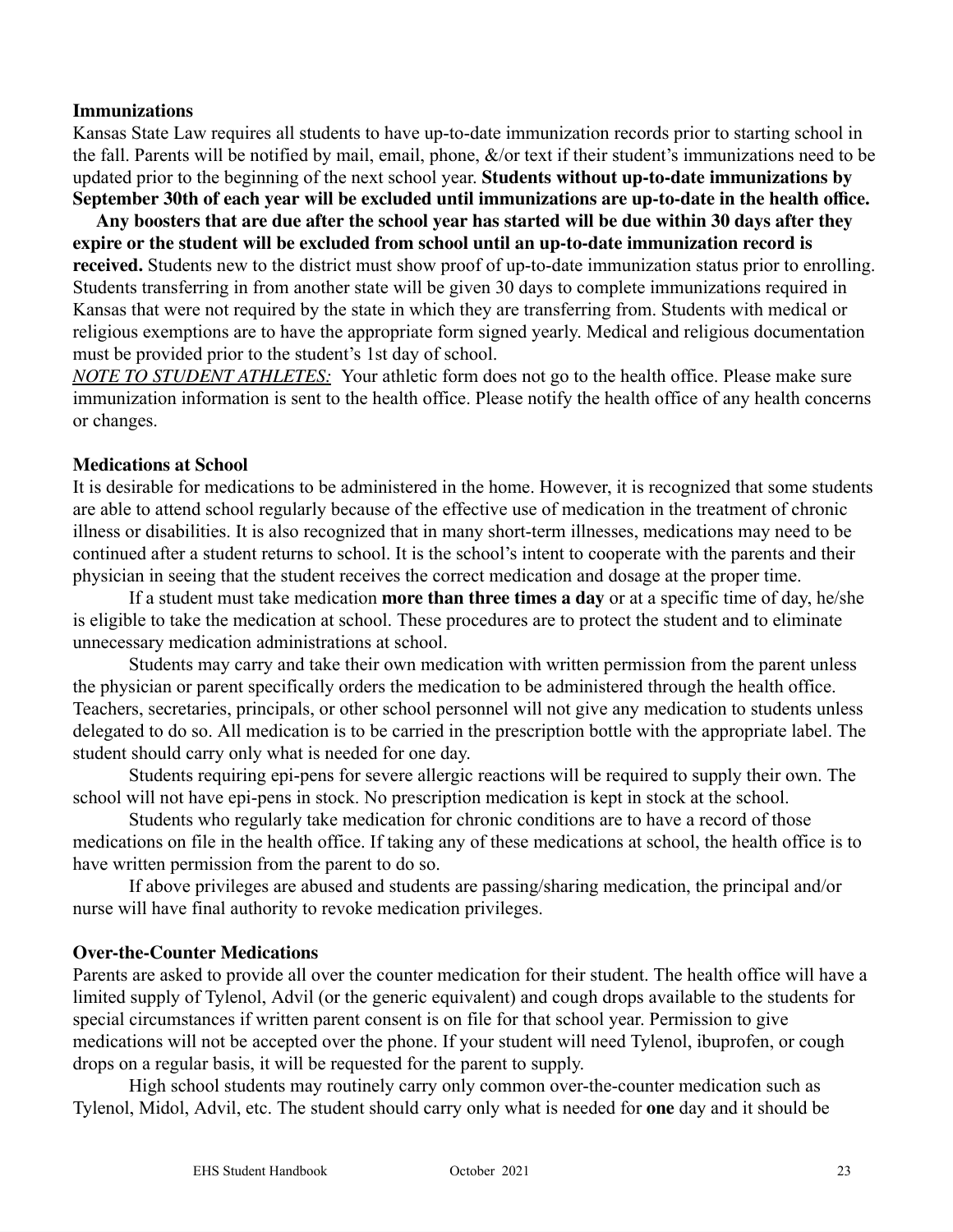carried in the **original container** that is clearly marked with the drug name. Students are **not** to share over the counter medications and if caught doing so will be required to keep medications in the health office.

If these privileges are abused and students are passing/sharing medication, the principal and/or nurse will have final authority to revoke medication privileges.

## **ACTIVITIES**

Extracurricular activities, including athletics, cheerleading, band, chorus, and club activities, are governed by the Student Activity Policies. Students who are involved in extracurricular activities may face consequences related to the activity in addition to the consequences discussed in this handbook.

## **Class Dues**

Class dues will be collected each year to assist with expenses incurred for the Junior-Senior prom and graduation. Freshmen - \$15 Sophomores - \$25 Juniors - \$25 Seniors - \$25

- Students can earn a \$5.00 credit towards reducing their dues for each concession shift worked. The individual class sponsor will determine the length of a work shift.
- No student can earn more than \$65.00 in credit towards class dues during their 9th thru 11th grade.
- Unpaid dues accumulate each year and are passed forward to each grade level sponsor.
- No student will be allowed to attend either Prom if class dues are not paid in full.
- Class dues are considered a student debt and should be paid in full prior to a student graduating or transferring out of the district.

## **Assemblies**

When attending assemblies, students should always be mindful of the respect that is owed to those performing and speaking to us. In some cases the school, student council, or other groups have taken money and time to plan assemblies.

Our actions at these events are a very good way for our school to gain a good reputation so good behavior is obligatory. The following actions are considered unacceptable at assemblies: booing, talking, eating candy, chewing gum, whistling, and other distracting kinds of actions. Showing our approval and pleasure of a speech or performance should be done with applause (clapping of hands). Remember to treat others as you would want to be treated. Our actions at these activities are a direct reflection on our school, community and parents.

## **Eligibility**

The Kansas State High School Activity Association sets eligibility standards for any activity involving two or more schools. This standard states that to be eligible a student must have passed at least five subjects the previous semester and must continue to be enrolled in at least five subjects. In addition, students are warned not to participate in competition outside the school without first checking with a coach or the principal to determine the effect of such participation on high school eligibility. Students participating in athletics or cheerleading must have an annual physical examination and insurance release signed by the parent(s).

## **Student Organizations**

A full slate of student organizations is available to students at Eudora High School. Students are encouraged to choose organizations that best serve their needs and interests. See Activity Handbook for a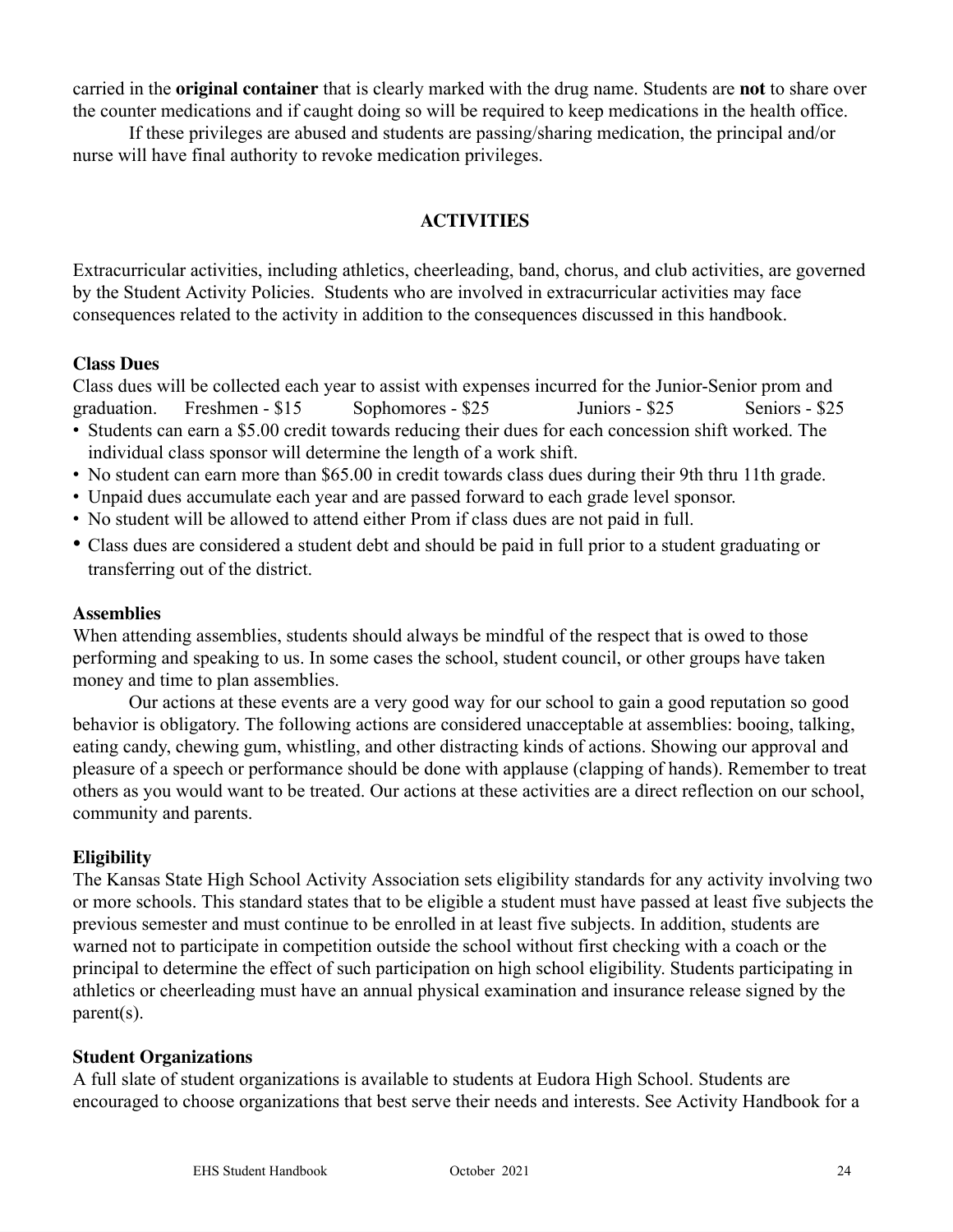complete list of student organizations. New organizations are eligible for approval providing they meet the following qualifications:

- 1. There needs to be a demonstrated need for the organization.
	- 1. There is a defined positive purpose for the group;
	- 2. The organization cannot circumvent another already established club or organization
	- 3. There is a minimum threshold level of participation. (approximately 2% of the student population)
- 2. There needs to be a building level sponsor that is willing to sponsor the organization.
	- 1. Must be an employee working at Eudora High School
	- 2. Must be a certified staff member at Eudora High School
	- 3. Sponsor cannot be the head sponsor of any other club or organization at EHS without prior approval from administration.
- 3. There needs to be a club constitution or organizational policy that governs the groups activities.
	- 1. The must be a written document that clearly establishes the governance of the club/organization.
	- 2. This would include membership dues, privileges of membership, officers to guide activities, and similar type policy.
- 4. The group would then need to make a proposal to the administrative team to add the club, organization, or student group for EHS student membership to start and provide a service to the EHS students.

## **Holding of Student Offices**

In order to encourage involvement for all students, it is understood that a Eudora High School student holds no more than two major offices and one minor office. This would allow students more time for participation, concentrated leadership and schoolwork. Leadership would also be spread among many students, not just a few. This policy encourages students to do the best job possible as office holders rather than try to do everything. Major offices include:

- President (Leader of any group or organization)
- Student Council main office holders

Students may hold one minor office also. These include:

- Vice-President of any school group or organization
- Secretary
- Treasurer
- Any other elected office not mentioned
- Students must maintain academic eligibility of the KSHSAA unless otherwise stated.

## **Dances**

The EHS Student Council is responsible for planning EHS dances. If other organizations wish to have dances, the Student Council and the administration must approve their plans.

Homecoming and Winter Sports are major dances and may be attended by all 9-12 graders in good standing at EHS, alumni, and outside-of-school dates approved by the principal and head sponsors. The Student Council, with the administration's approval, may designate one other dance per year for outside attendance. Outside dates shall not be older than 20 years old at the time of the dance. All other dances may be attended only by 9-12 grade EHS students.

The EHS Student Council and administration expect all people attending the dance to abide by the school rules of appropriate conduct. These include: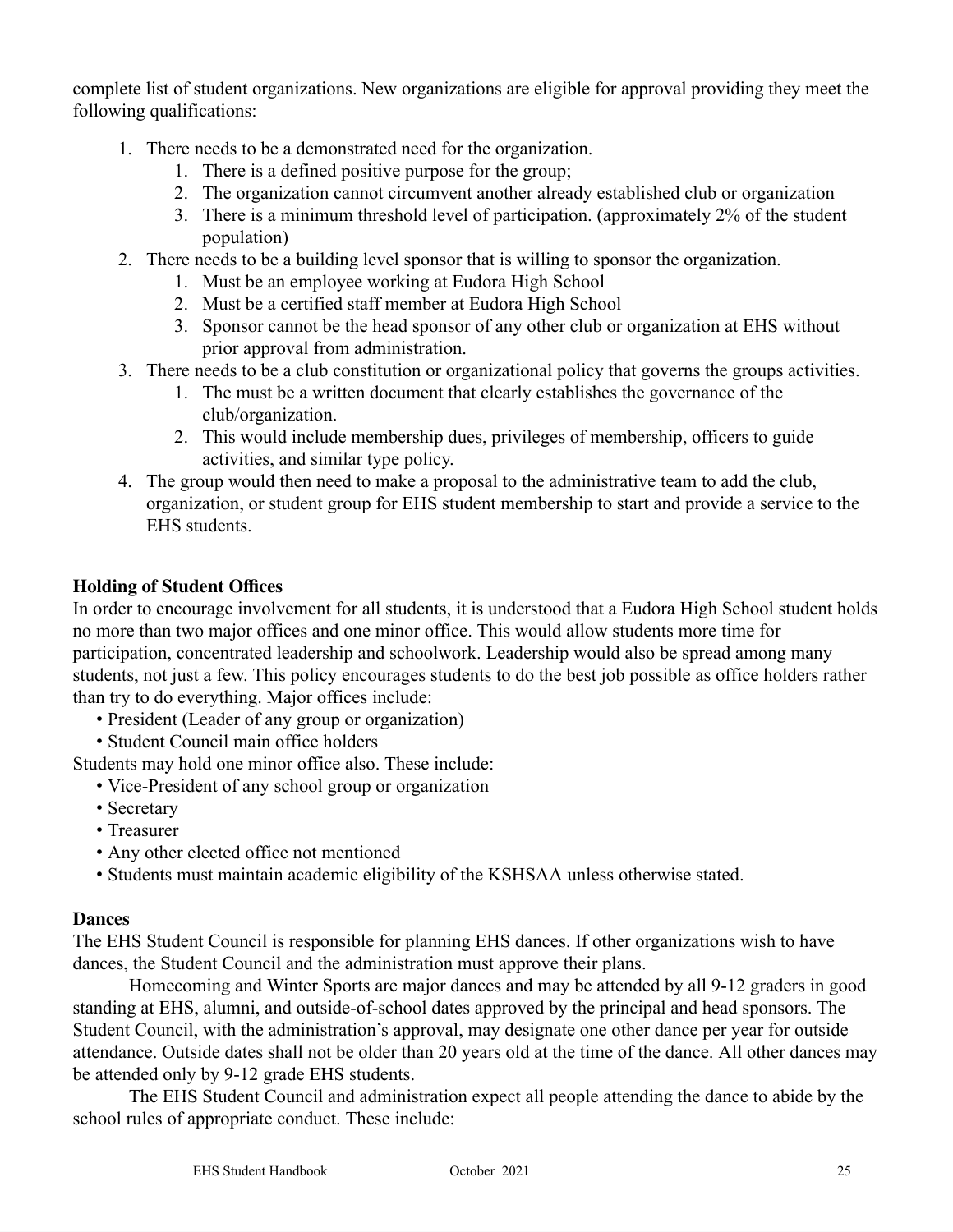- No use or suspected use of drugs, alcohol, or tobacco-vape. (Infraction may result in suspension).
- No obscene or foul language.
- No inappropriate dress (abide by the school dress code).
- No leaving the dance without permission and then returning to the dance.
- No disrespect shown to any sponsor or dance-employed group.
- No fighting or verbal disagreements with other participants.

Guests and students who break the conduct code will be asked to leave the dance. The head sponsor and/or administrator will call the parents of the person if he/she is of school age. All EHS students are expected to abide by the rules and to encourage their guests to do the same. Students and guests may be barred from future Student Council events if their behavior has been inappropriate. It is up to the principal and Student Council sponsor to decide when this action is necessary.

## **Prom**

Each year the junior class hosts a prom for juniors and seniors. All students attending the prom are expected to abide by the school rules of appropriate conduct concerning dances listed under senior high school dances.

#### *Prom Qualification Requirements*

- A student must be in his/her junior or senior year of high school.
- Junior students must actively participate in class meetings, fund-raising, etc. as this is how the junior class is able to provide the senior class a prom.
- Attending students must be a full-time student as described by board policy.

A student must be in good standing in school. Student class dues must be paid in full before prom. Ninth and tenth grade EHS students and all alumni and outside-of-school dates are permitted to attend as dates of EHS juniors and seniors by invitation and pre-registration at a cost per guest. Non-EHS students must provide a letter from their home school district administration confirming the guest is in good standing. Outside dates shall not be older than 20 years old at the time of the dance. An after-prom party traditionally is organized and supervised by the parents.

#### **Senior Trip**

Each year, with board approval, the senior class is allowed one school day plus the weekend for an excursion to some nearby resort area. The school district provides the use of school buses for the trip. All necessary expenses are paid from class dues and money making projects. All seniors making the trip must submit a parental permission slip and are expected to abide by the rules stated thereon.

## *Senior Trip Regulations*

- A student must be in his/her senior year of high school. A student will be limited to only one senior trip.
- A student must be a full-time student as described by board policy.
- A student must be in good standing in school.
- All bills must be paid enrollment, projects, class dues, lost books, etc.
- More than fifteen days of absences during the senior year will eliminate that senior from the trip (unless days have been extended by principal).
- Two ISS or one OSS suspension during the senior year will eliminate that senior from the trip.
- A long-term suspension or expulsion during the year will eliminate that senior from the trip.
- Any senior having unserved detentions at departure time will be eliminated from the senior trip.
- Each student going on the senior trip will earn his/her equal share of the cost of the trip or pay an amount to make up his/her share before reservations are confirmed for that senior. We have one fundraising project.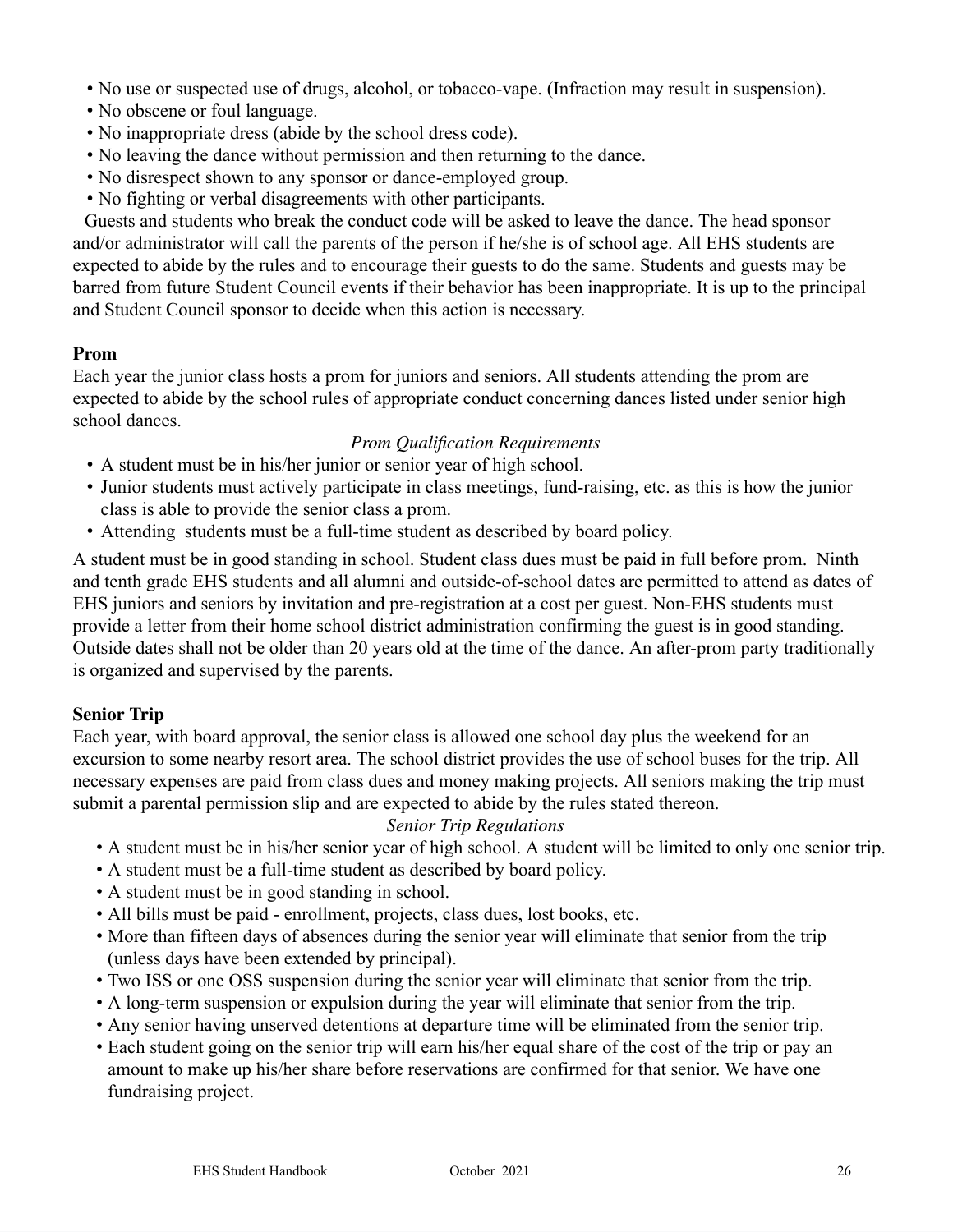## **Home and Family Night**

Wednesday evening has traditionally been set aside as home, church, and family night for Eudora district students. If the need should arise for a Wednesday evening activity, prior permission will be obtained from the building and district administrators. Wednesday evening practices are typically finished by 6:30pm. Events scheduled on Sunday will be rare. Sunday events also require prior permission from administration and the Board of Education. Sunday events will not start before 1:00 pm and should be completed by 5:00 pm.

#### **Initiations**

Eudora High School does not sponsor or approve of initiation activities. Students arriving for classes dressed inappropriately or with unkempt hair or faces as a result of initiation activities will be suspended.

#### **DISCIPLINE**

#### **Guide to Good Conduct**

A school is known by the quality of the people involved with its students, faculty, administration, supportive staff, and board of education. A good measure of this quality lies in the goals set by and for the school by members of these groups. Likewise, a good measure of an individual lies in the personal goals of achievement and conduct that will compile a school record needed for future education or employment. Included in the record you are building are:

- Scholarship: A student's permanent record of grades and test scores will be referred to repeatedly as individuals compete in the job market or for advancement. Make the best record you can.
- Attendance: The second most asked for information by potential employers concerns attendance records. People have been denied jobs because of poor school attendance. Employers want people with proven dependability.
- Behavior: Responsible behavior is expected of all students. Responsible behavior includes, common courtesy and respect for the rights and property of others along with self-control of actions, emotions, and impulses. The best discipline is self-discipline.

#### **Behavior Code**

Eudora High School's goal is to teach lessons both inside and outside the classroom. One of the most important lessons we teach is accountability for one's actions. We have developed a point system that is consistent and gives students both immediate and cumulative consequences. Students will learn that inappropriate actions and poor choices continue to compile and can impact one's life in a negative way. Students will also learn that they are ultimately responsible for their own actions, and can take actions to rectify a bad choice. Students will understand the value of community service and that they need to be proactive while making restitution.

#### **Rules for Good Behavior**

The following rules for students are subject to the Behavior Code point system (see Appendix):

- 1. All students are subject to the control and direction of ALL employees. Students are expected to show obedience and respect for teachers and staff.
- 2. Running in the hallway is not permitted.
- 3. Talking loudly in the hallways during class hours is not permitted.
- 4. When classes move within the building during school hours, the students are to move in a quiet fashion.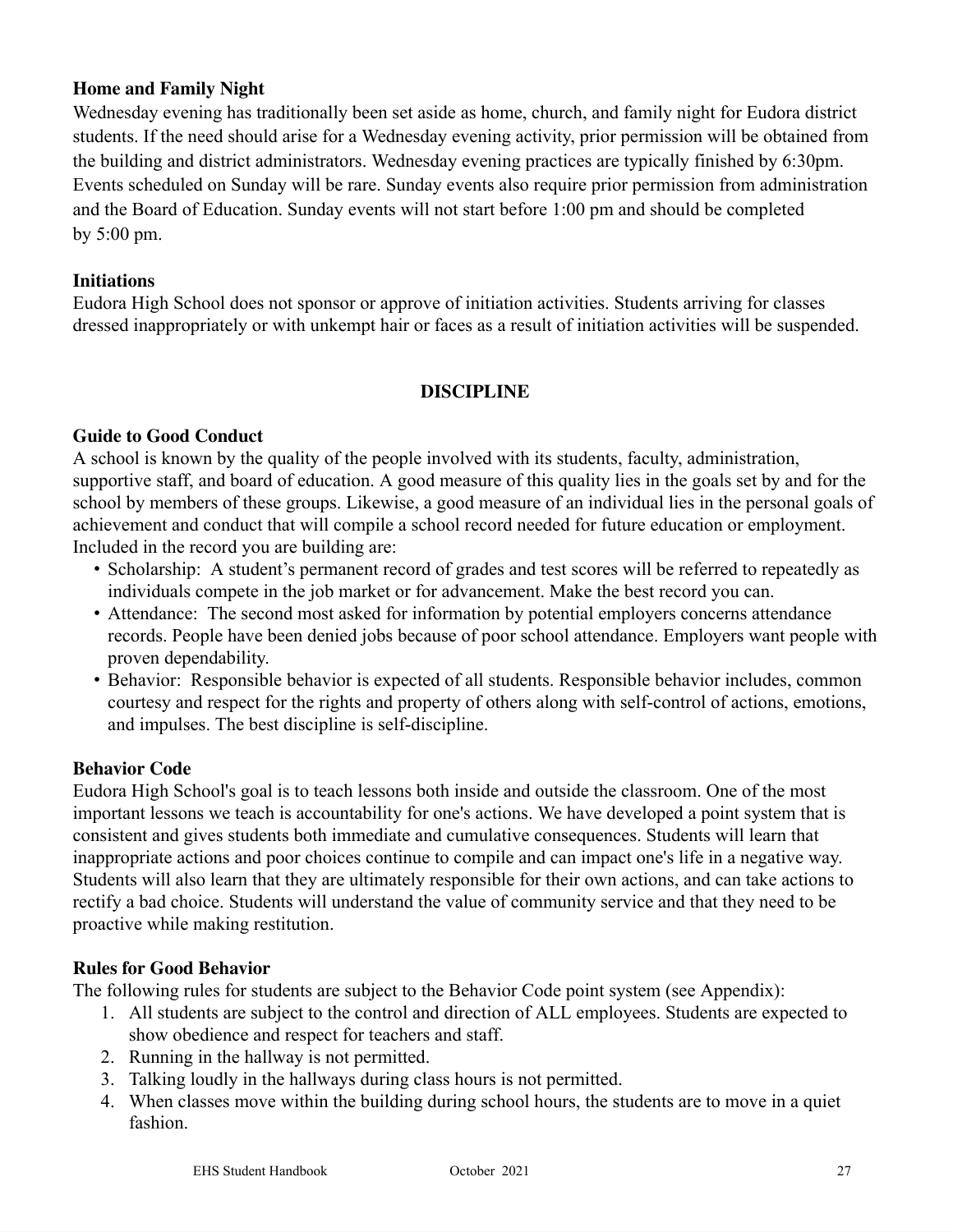- 5. The expression of affection shall be limited to the holding of hands. (No Public Display of Affection)
- 6. Abusive, disrespectful, or obscene language will not be tolerated.
- 7. Litter in halls and classrooms creates less than pleasant surroundings for everyone. Please keep our school clean and well kept.
- 8. All contents of a meal brought from home should remain in the container in the student's locker until lunch break; it should be eaten in the commons area. Violation of this rule may result in these items may be confiscated and not returned to the student.
- 9. Items that represent a hazard to the health and safety of other students are not allowed and will be taken by the teacher or principal and will be returned to the parent. These include, but are not limited to: Pocket knives, water pistols, water balloons, glass containers, laser light pointers, and items for the purpose of being used as a weapon.
- 10. Smoking, vaping, swearing, fighting, excessive tardiness, skipping classes, refusing a teacher's directives, class disruptions, property damage, use or possession of alcoholic beverages or electronic nicotine delivery system, stealing, public display of affection (kissing/ embracing), leaving school grounds without permission, use or possession of drugs or drug paraphernalia, cheating on tests, and back talking are all acts of irresponsible student conduct and are subject to Behavior Code point system.
- 11. Bringing animals to schools requires prior approval; exceptions are made when a school unit on animals or other activities under the direction of the teacher are planned and approved. When animals are at school; the district's policy for animals must be followed.
- 12. Snowballs are not to be thrown at any time.
- 13. Gambling is not permitted.
- 14. Civil laws must be obeyed.
- 15. Gang-related graffiti, writing or symbols are not to be used and will not be tolerated.
- 16. School rules apply at school activities occurring after regular school hours.

## **Positive Behavior Intervention System (PBIS) Guidelines**

Eudora High School will utilize a Positive Behavior Intervention System to promote expected behaviors. Students who are unable to follow the behavior expectations of the school will be issued Minors and Majors. A Minor is a report submitted to the office by a teacher describing a student's inappropriate behavior. Teachers will communicate with students about their behavior and provide corrective expectations. If a Major is issued by a teacher the student will discuss their behavior with an administrator and may receive behavior points based on the actions. Four separate Minors will result in an office-issued Major.

If a student accumulates 5 or more points he/she will be given in-school suspension (ISS) for up to 3 days. If a student accumulates 10 points he/she will be given out-of-school suspension (OSS) for up to 5 days. If a student accumulates 15 or more points he/she will be given out-of-school suspension (OSS) for 5 days and recommended for long-term suspension or expulsion. In an effort to promote student accountability and responsibility, students are given an opportunity to reduce points through community service. The principal will assign all community service. Two hours of service will be equivalent to one point. All quality and quantity of service will be verified. A maximum of 5 points can be reduced through service. Once a student reaches fifteen points they are not eligible to reduce points.

| <b>PBIS</b> Guidelines for Minors & Majors |                                              |                                                                                                                          |               |
|--------------------------------------------|----------------------------------------------|--------------------------------------------------------------------------------------------------------------------------|---------------|
| <b>VIOLATION</b>                           | <b>MINOR Example</b>                         | <b>MAJOR Example</b>                                                                                                     | <b>POINTS</b> |
| Inappropriate Language                     | Student uses word in conversation with peers | Student uses word toward an adult or peer in an<br>angry manner or if the word or language used is<br>considered severe. | $1 - 5$       |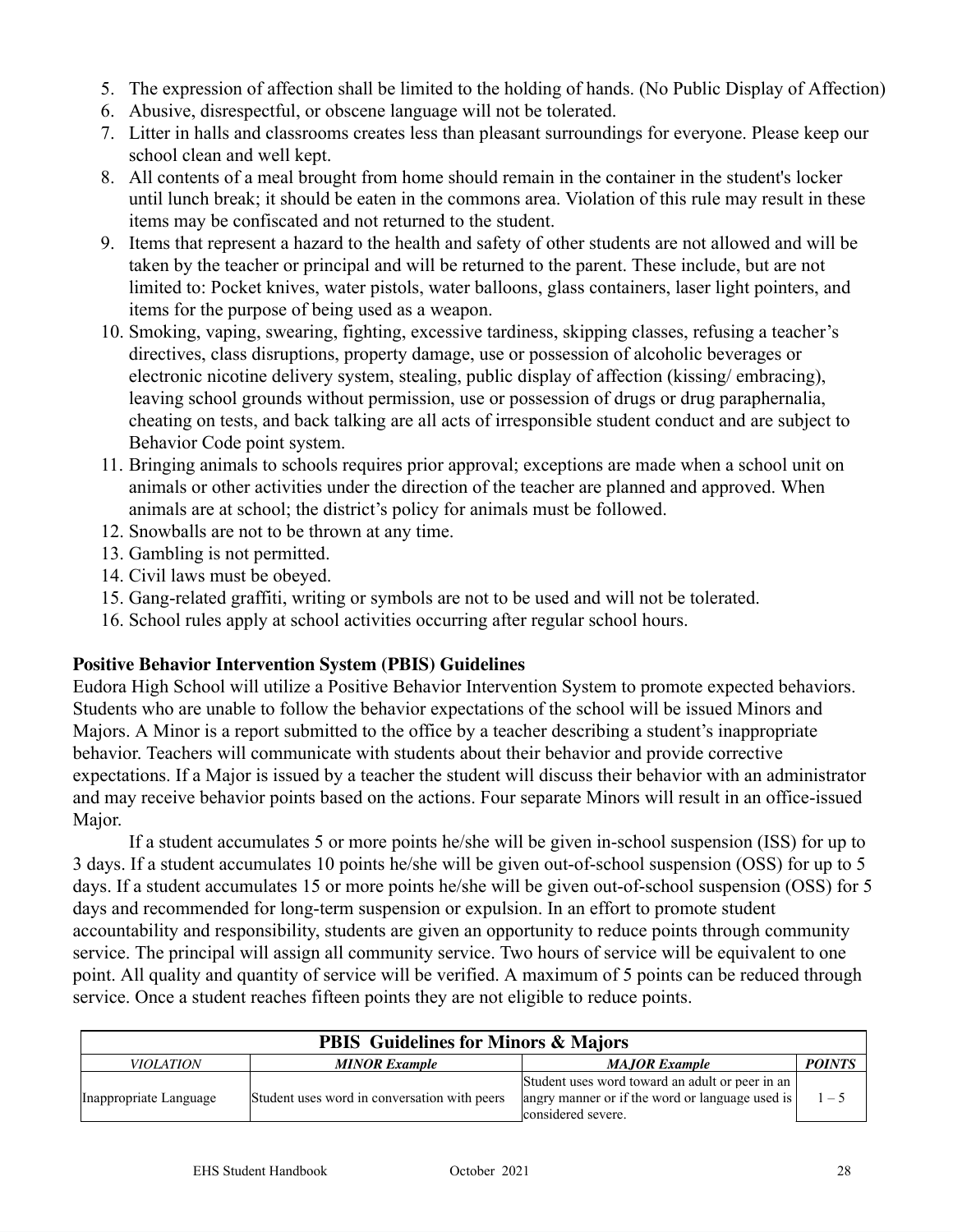| Physical Contact / Fighting                                | Horseplay causing a disruption                                                                                                                                                                                                                                     | Aggressive contact, possibly causing injury to<br>one or both parties                                                                                                                  | $3 - 8$      |
|------------------------------------------------------------|--------------------------------------------------------------------------------------------------------------------------------------------------------------------------------------------------------------------------------------------------------------------|----------------------------------------------------------------------------------------------------------------------------------------------------------------------------------------|--------------|
| Disrespect / Insubordination                               | Student engages in brief or low intensity failure<br>to respond to an adult or incident toward<br>student                                                                                                                                                          | Student refuses to follow directions, talks back,<br>or is socially rude                                                                                                               | $1 - 5$      |
| Non-compliance                                             | Student does not return signature-required<br>documents                                                                                                                                                                                                            | Student skips a scheduled teacher detention                                                                                                                                            | $\mathbf{1}$ |
| Disruption                                                 | Student disrupts the class again after given a<br>verbal correction                                                                                                                                                                                                | Student disrupts class a third time                                                                                                                                                    | 1            |
| <b>Property Misuse</b>                                     | Student engages in low intensity misuse of<br>property                                                                                                                                                                                                             | Student uses school property in a way it is not<br>intended to be used or that damages the property                                                                                    | $1 - 5$      |
| Technology / Electronic<br>devices                         | Student has personal technology out and/or on<br>during school hours. 1st time - verbal warning<br>and item is collected by the teacher; $2nd$ time –<br>item is collected by teacher and taken to the<br>office.                                                  | $3rd$ time – Item will go to the office for parent<br>retrieval; and loss of technology privileges                                                                                     | $1 - 5$      |
| Tardy                                                      |                                                                                                                                                                                                                                                                    | Student is tardy 4 times in a semester in a single<br>class                                                                                                                            |              |
| <b>Dress Code</b>                                          | Student wears clothing or item that does not<br>comply with the dress code in the student<br>handbook that warrants a warning. (Warning<br>consists of a conversation and change of clothes handbook after an initial warning.<br>and/or correcting the situation) | Student wears clothing or item that does not<br>comply with the dress code in the student                                                                                              | 2            |
| PDA (Public Display of<br>Affection)                       | Student participates in inappropriate contact<br>that warrants a warning.                                                                                                                                                                                          | Student participates in contact, kissing,<br>inappropriate touching or suggestive dancing<br>after an initial warning.                                                                 | $\mathbf{1}$ |
| Parking Lot                                                | Parking in unassigned areas.                                                                                                                                                                                                                                       | Repeat parking violations or excessive speed or<br>reckless driving                                                                                                                    | $1 - 4$      |
| <b>Unexcused Absence</b><br>(Skipping Class)               |                                                                                                                                                                                                                                                                    | Student is wandering the hallways outside of the<br>usual path or makes the choice not to attend<br>class.                                                                             | 1            |
| Harassment / Bullying                                      |                                                                                                                                                                                                                                                                    | Student delivers disrespectful messages, verbal<br>or non-verbal, to another person that causes that<br>person to feel threatened or uncomfortable.                                    | $1 - 5$      |
| Lying / Cheating / Plagiarism                              |                                                                                                                                                                                                                                                                    | Student delivers a message that is not true<br>and/or deliberately violates a rule. Copy or<br>plagiarize another person's work or to allow<br>another person to plagiarize your work. | $1 - 5$      |
| Forgery / Theft                                            |                                                                                                                                                                                                                                                                    | Student is in possession of, having passed on, or<br>being responsible for removing someone else's<br>property or has signed a person's name on a<br>document requiring a signature.   | $1 - 15$     |
| Alcohol / Drugs / Tobacco /<br>Vaping                      |                                                                                                                                                                                                                                                                    | OSS / Expulsion                                                                                                                                                                        | $8 - 15$     |
| <b>Extreme Misconduct</b>                                  |                                                                                                                                                                                                                                                                    | OSS / Expulsion                                                                                                                                                                        | $10 - 15$    |
| Assault on Staff / Weapons /<br>Arson / Terroristic Threat |                                                                                                                                                                                                                                                                    | OSS / Expulsion                                                                                                                                                                        | 15           |

\*The administration reserves the right to assign consequences and points to any violation of school policy that is not listed above.

## **Detentions**

Detentions may be assigned as a consequence for violating rules and regulations of Eudora High School or for disturbing good order and decorum during the school day or at school activities. Detentions will be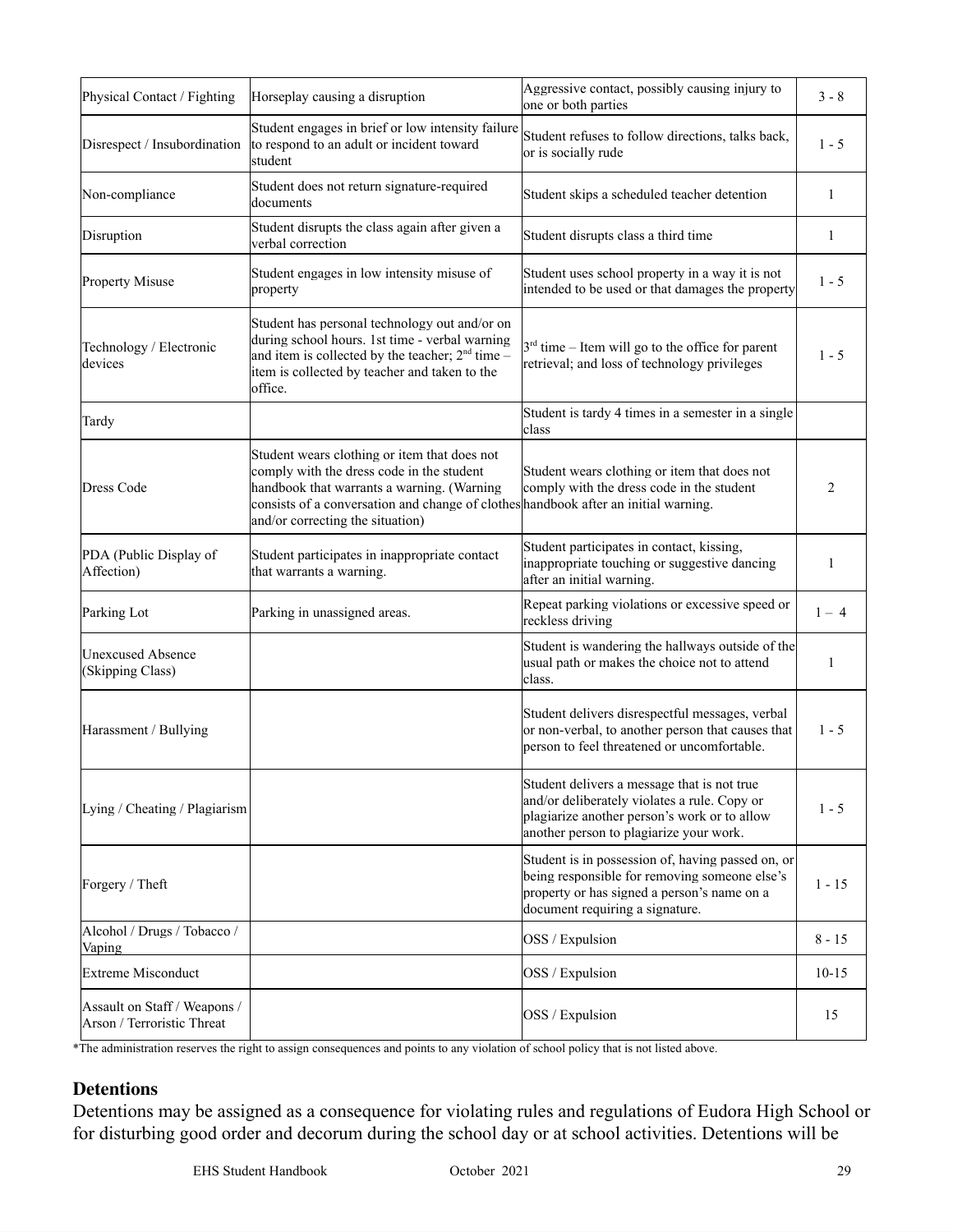served on the day or one school day after assigned. The following regulations will govern the detention center:

- · Detentions will be served from 3:25 to 4:15. Students serving detentions will be seated by 3:25 and remain seated during the entire detention period unless otherwise instructed by the supervisor.
- Students shall bring assignments or reading material to the detention hall. Students must study or read during the entire detention period.
- · Failure to maintain strict compliance with these regulations will void credit for the detention and time will be doubled. Voided detentions will be made up beginning the next school day.
- · Last minute rescheduling of detentions and make up time will not be allowed. Rescheduling must take place before 8AM the day the detention is to take place except in cases of family emergencies.

# **Cheating**

When a student is guilty of cheating, the teacher shall collect the student's work, assign a failing grade, issue a major, and notify the parent(s) and the office immediately as to the action taken. The parent(s) shall be notified that repeated offenses could bring about suspension from school.

# **Plagiarism**

Plagiarism (noun): the practice of taking someone else's work or ideas and passing them off as one's own. What this means is the author's words and ideas are his or hers and a student who borrows either must acknowledge that fact.

- · Intent to plagiarize is irrelevant. "I thought these were my own words; I didn't mean to" is not an excuse. It is still plagiarized.
- · Only copying a sentence here or there is still plagiarism.
- · "But I put it in my own words" is still plagiarism. You are still using someone's thoughts other than your own.
- · Every appearance of borrowed material must be acknowledged.
- · Copying from another student's paper is plagiarism.

# **Suspension and Expulsion**

## *Out-of-School Suspension (OSS)*

Out-of-School Suspension (OSS) from a class for more than one hour or suspension from school itself shall be exercised only by the principal or his appointed person in charge. The following guidelines shall affect a student's suspension from school:

- · Short-term suspensions from one to ten days may be assigned with an informal hearing being afforded the student.
- · Long-term suspensions are defined as more than ten days and require a formal hearing.
- · Expulsion may be for a term not surpassing 186 days.
- · Parents shall be notified in writing of each suspension and/or expulsion.
- · Students under suspension and/or expulsion are barred from all school property and are ineligible to attend / participate in school activities.
- · Work cannot be made up during suspension except for major assignments and tests that will count as a significant part of a course grade.

Exclusion from school or suspension periods longer than ten days shall be assigned using the following guidelines:

- · A student and his/her parents shall be notified in writing of the time, date, and place where the student will be afforded a hearing.
- · A student shall be given a copy of Kansas Statutes dealing with expulsion.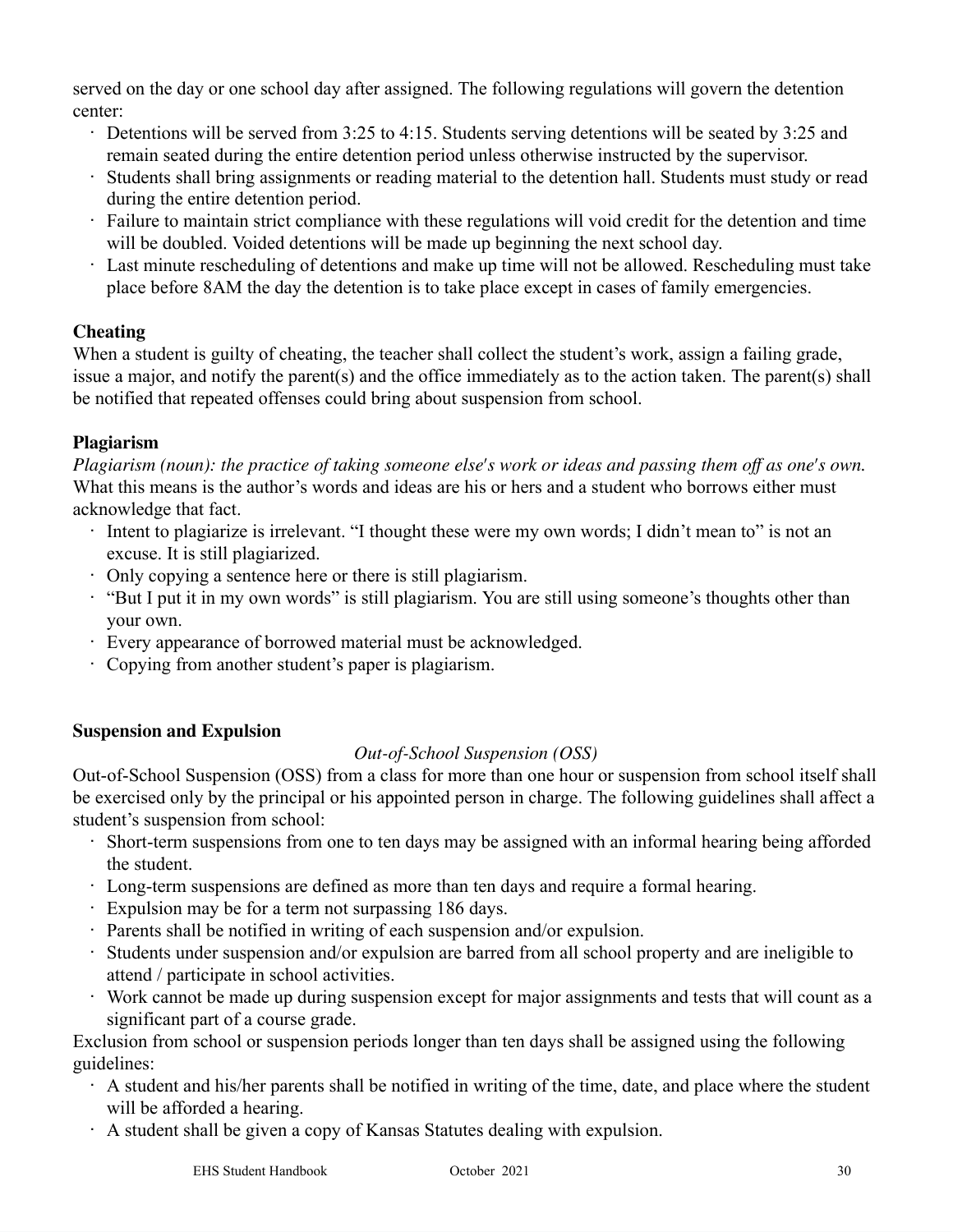Suspension and expulsion are authorized by a separate board policy entitled "Student Conduct and Procedure Code." However, two additional types of suspension are hereby authorized.

- 1. An 'in-school suspension' may be used to suspend a student from a class or even several classes. The student may or may not continue to attend other classes. During the suspension, the student will be assigned to an area such as the office, hallway, or detention room; and some staff person, or adult designated by the principal, will be assigned to maintain general supervision of the student.
- 2. A "conditional suspension" may be used to provide a procedure for short-term suspensions. In these instances the student may be returned to class as soon as a parental conference can be held and a satisfactory agreement arranged.

## *In School Suspension (ISS)*

A student in 'In-School-Suspension' is isolated from other students and is expected to work on assignments or read a library book (or other school related text) checked out before going to ISS. In this situation the work is graded and counted. During an ISS, students will be assigned to a study booth where they will remain for the entire school day except for supervised breaks. The following rules will apply:

- Student is to remain seated in the provided chair. Student will be checked on often and may ask questions or make requests at that time.
- · No permission will be given for drink or restroom except at supervised breaks.
- Student must have work to do and be working on school related tasks while in the ISS room.
- · Student shall not deface the assigned area. Any damage will be assessed to the student and must be taken care of before the student returns to classes.

## **Reverse Suspensions**

When a student has been assigned either ISS or OSS for a non-violent or non-drug/alcohol offense, a parent/guardian may request administration to approve a reverse suspension. If approved, in place of ISS/OSS, the student and his/her parent/guardian (ONLY) may attend the student's regularly scheduled classes together. The parent/guardian must agree to attend the full school day with their student. Should the parent/guardian be unable to attend for the full day, the student will return to ISS/OSS status. The parent/guardian must also meet with administration in advance to discuss the parameters of the parent's actions/interactions while at school. If a child is suspended for multiple days, the first day(s) is a normal suspension, and if their parent guardian comes in and spends a full day with them at school, the last day(s) will be dropped.

#### **Suspension Reduction Option**

In an effort to promote the quitting of self-harming activity connected to smoking, vaping, and other similar activity, the administration will promote the opportunity to reduce suspension dates from school by the student completing a cessation program agreed to by the school administration and offending student's parent. The student will be allowed to return from suspension before the end date once documentation of successful completion of a cessation session can be provided to the school. The student will be withheld from a return to the regular classroom schedule at least after the passing of a 24 hour period of time. The cost that is associated with a cessation program will be the sole responsibility of the student and/or their parent.

## **Bullying**

Acts of bullying, which include cyberbullying, or retaliation are prohibited:

1. On school grounds and property immediately adjacent to school grounds, at a school-sponsored or school-related activity, function, or program whether on or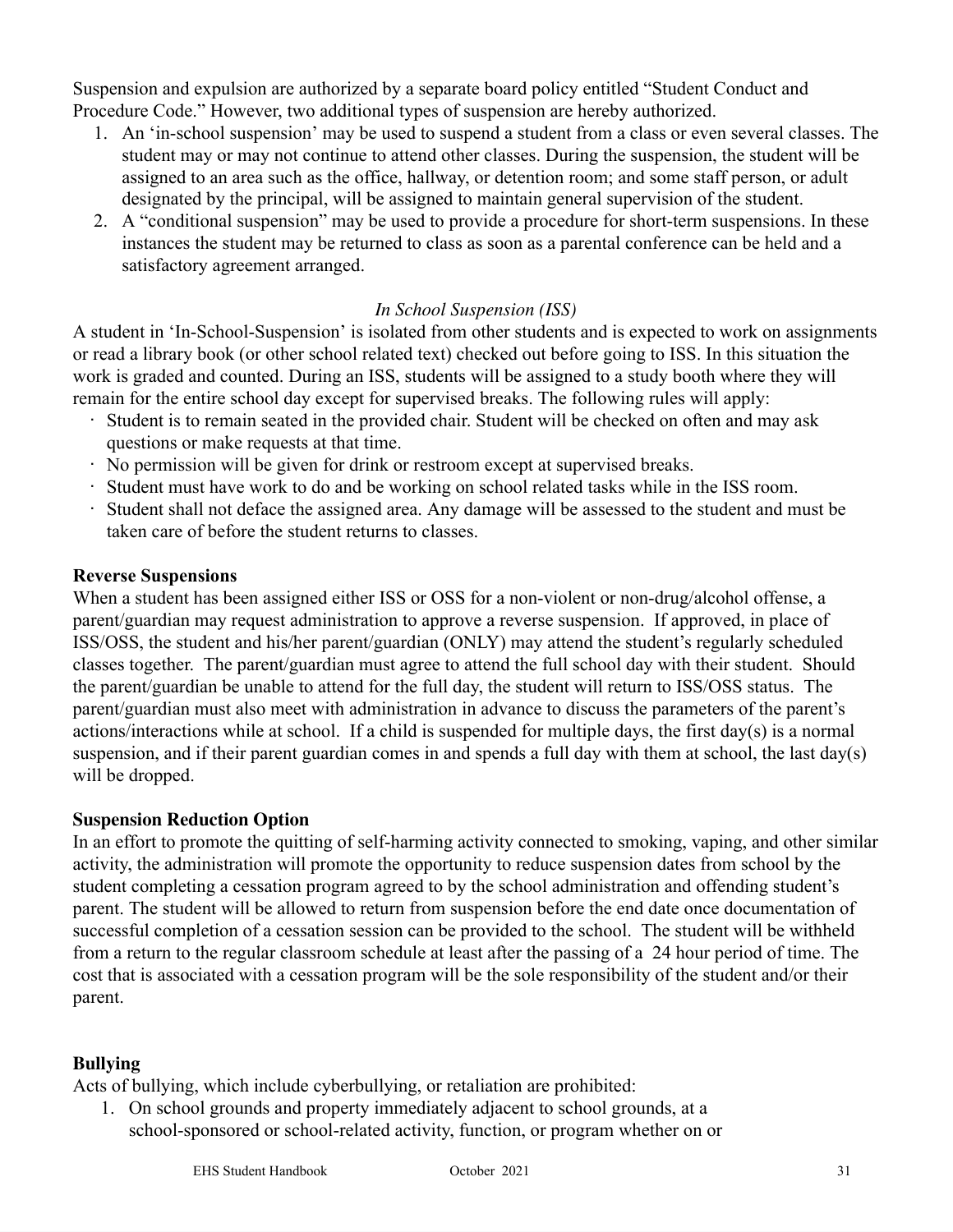off school grounds, at a school bus stop, on a school bus or other vehicle owned, leased, or used by a school district or school; or through the use of technology or an electronic device owned, leased, or used by a school district or school, and

2. At a location, activity, function, or program that is not school-related through the use of technology or an electronic device that is not owned, leased, or used by a school district or school, if the acts create a hostile environment at school for the target or witnesses, infringe on their rights at school, or materially and substantially disrupt the education process or the orderly operation of a school.

**Bullying** is the persistent use over time by one or more students of a written, verbal, or electronic expression or a physical act or gesture or any combination thereof, targeted at a student that:

- 1. Causes physical or emotional harm to the student or damage to the student's property;
- 2. Places the student in reasonable fear of harm to himself or herself or of damage to his or her property;
- 3. Creates a hostile environment at school for the student
- 4. Infringes on the rights of the student at school; or
- 5. Materially and substantially disrupts the education process or the orderly operation of a school.

Certain forms of bullying may involve criminal acts, which should be promptly reported to local law enforcement.

Cyberbullying is bullying through the use of technology or any electronic devices, such as telephones, cell phones, computers, and the Internet. It includes, but is not limited to, e-mail, instant messages, text messages, blogs, mobile phones, pagers, online games and websites.

Retaliation is any form of intimidation, reprisal, or harassment directed against a student who reports bullying, provides information during an investigation of bullying, or witnesses or has reliable information about bullying.

Reporting: A student who believes he or she has been bullied should report it to school officials without delay. Forms for the reporting of bullying shall be available in each school office, or on the school district website. Reported incidents will be investigated by school personnel according to district guidelines and the Bullying Assessment Flow Chart.

## **72-6147. Bullying, school district policies.** (a) As used in this section:

(1) "Bullying" means:

(A) Any intentional gesture or any intentional written, verbal, electronic or physical act or threat either by any student, staff member or parent towards a student or by any student, staff member or parent towards a staff member that is sufficiently severe, persistent or pervasive that such gesture, act or threat creates an intimidating, threatening or abusive educational environment that a reasonable person, under the circumstances, knows or should know will have the effect of:

(i) Harming a student or staff member, whether physically or mentally;

- (ii) damaging a student's or staff member's property;
- (iii) placing a student or staff member in reasonable fear of harm to the student or staff member; or
- (iv) placing a student or staff member in reasonable fear of damage to their property

(B) cyberbullying; or

(C) any other form of intimidation or harassment prohibited by the board of education of the school district in policies concerning bullying adopted pursuant to this section or subsection (e) of K.S.A. [72-1138,](https://www.ksrevisor.org/statutes/chapters/ch72/072_011_0038.html) and amendments thereto.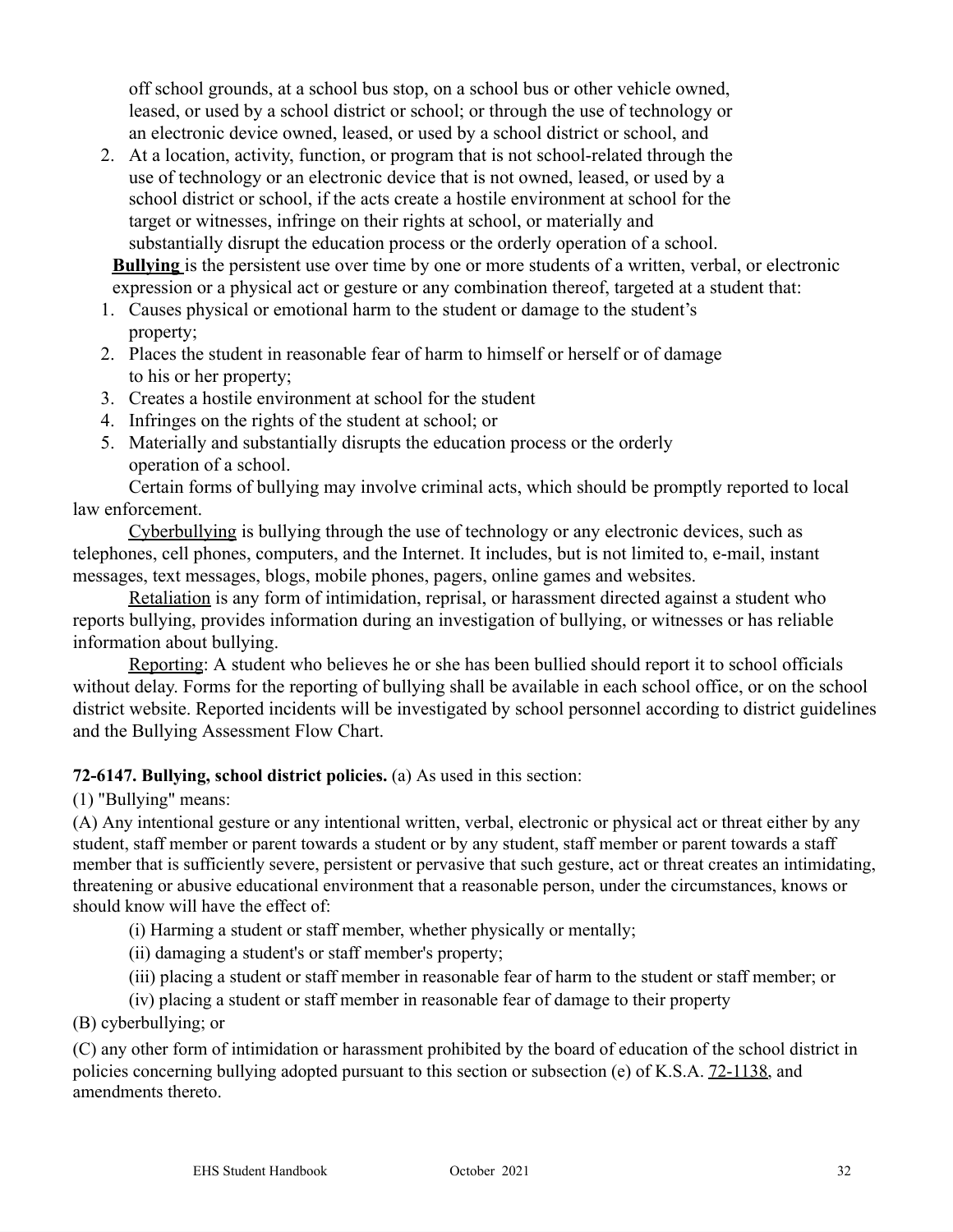## **Illicit Drugs & Alcohol**

Maintaining drug-free schools is important in establishing an appropriate learning environment for the district's students. The unlawful possession, use, sale or distribution of illicit drugs and alcohol by students on school premises or as a part of any school activity is prohibited. This policy is required by the 1989 amendments to the Drug-Free Schools and Communities Act, P.L. 102-226, 103 St. 1928.

#### *Student Conduct*

As a condition of continued enrollment in the district, students shall abide by the terms of this policy. Students shall not unlawfully manufacture, sell, distribute, dispense, possess or use illicit drugs, controlled substances or alcoholic beverages at school or on school district property, or at any school activity.

#### *Prohibited Activities*

- 1. Using, possessing, selling, furnishing, or having been under the influence of any controlled substance, alcoholic beverage, intoxicant of any kind, tobacco-vape or smoking paraphernalia.
- 2. The improper use/abuse, possession, selling, furnishing of any prescription or nonprescription drug or any materials (facsimiles) that give the appearance of alcohol, tobacco-vape or other controlled substances.

#### *Expectations for School-Sponsored Activities*

All school-sponsored functions, including those held at sites other than the school, shall be drug and alcohol free. Possession, distribution or sale of drugs, drug paraphernalia, inhalants, alcohol, tobacco-vape or any materials (facsimiles) that give the appearance of alcohol, tobacco-vape, or other controlled substances or other illegal substances is not permitted.

Students and their guests, regardless of age, are to arrive free of these substances. Those who disregard these expectations will be excluded from the event and will be subject to disciplinary actions that may include one or more of the following:

- · Parent notification;
- · Police involvement;
- · Suspension or expulsion; and/or;
- · Exclusion from future extracurricular activities.

Any student violating the terms of this policy will be reported to the appropriate law enforcement officials, and will be subject to suspension/ expulsion as a consequence for violation of JDDA. Students who are suspended or expelled under the terms of this policy will be afforded the due process rights contained in board policies and Kansas statutes, K.S.A. 72-8901, et seq. Nothing in this policy is intended to diminish the ability of the district to take other disciplinary action against the student in accordance with other policies governing student discipline. Drug and alcohol counseling and rehabilitation programs are available for district students. If a student agrees to enter and complete a drug education or rehabilitation program, the cost of such a program will be borne by the student and his or her parents.

A list of available programs along with names and addresses of contact persons for each program is on file with the board clerk. Parents or students should contact the directors of the programs to determine the cost and length of the program.

A copy of this policy will be provided to all students and the parents of all students. Parents of all students will be notified that compliance with this policy is mandatory.

#### **JURISDICTION OF SCHOOL OFFICIALS**

School officials may discipline students for misconduct as defined in this Code of Conduct, which occurs in and around school property, libraries or activities or using school provided equipment.

While misconduct, which occurs outside the school environment, is generally addressed by local law enforcement, school officials may discipline students for such conduct when the conduct impacts the school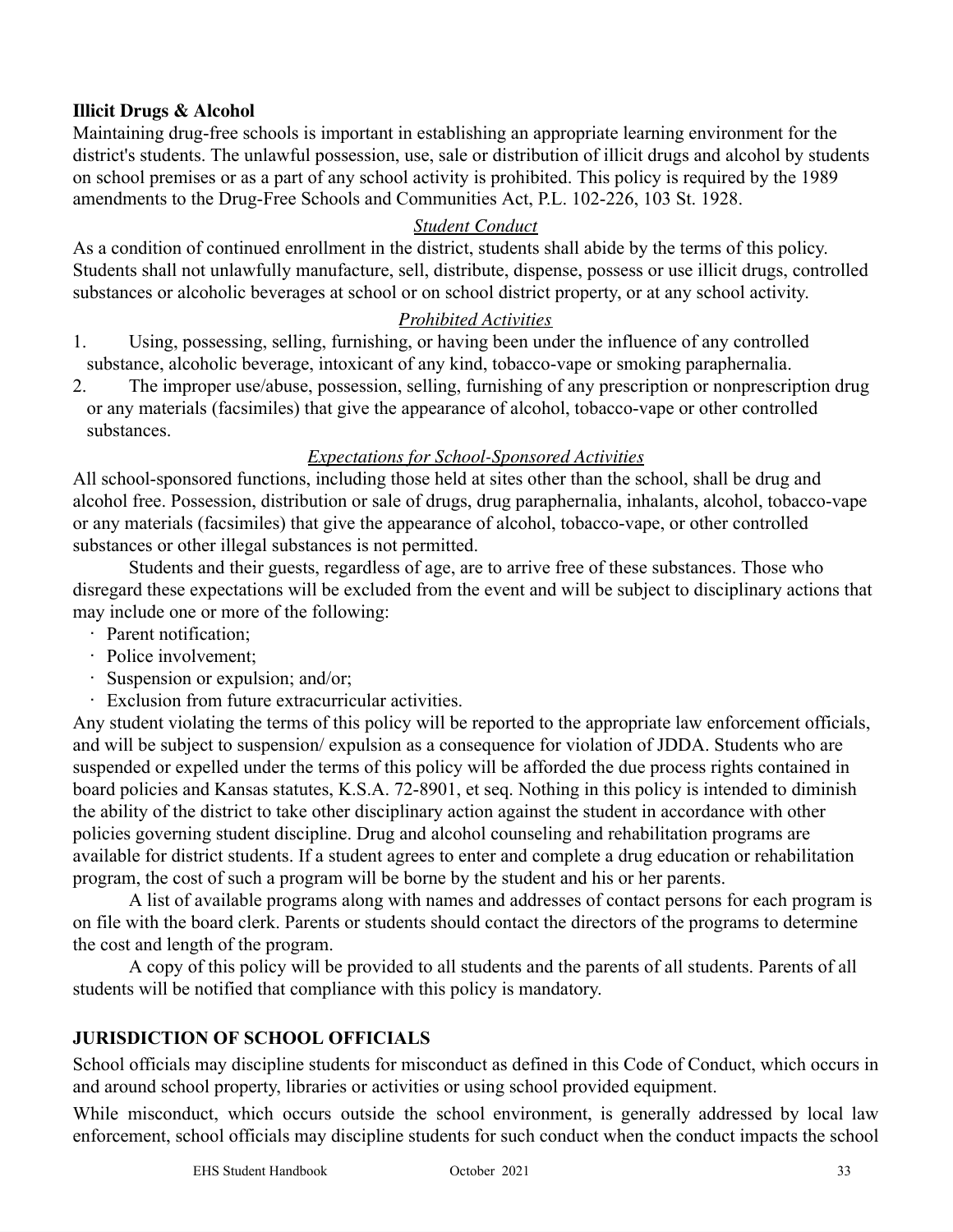environment, educational objectives and the greater interests of the school district. Accordingly, school officials may discipline students for conduct occurring:

- While on or about school premises;
- While on school buses to and from school, on school-sponsored field trips, and while attending or participating in extracurricular activities;
- While engaged in school related activities on or off premises;
- While on school property, but during non-school hours; and/or
- While off school premises if the misconduct is directed toward school personnel;
- When the misconduct is facilitated by school district provided technology and/or other devices;

# **SEARCH AND SEIZURE ON SCHOOL PREMISES**

## **Purpose and Objective**

To maintain order and discipline in the schools, school officials are empowered to conduct searches of student and school property. Accordingly, students who bring contraband on to school property or to school-related activities may be searched in order to secure the school environment so learning can take place, and to protect students, staff and visitors from any potentially harmful effects stemming from the contraband. The Administration may utilize reasonable suspicion searches, metal detectors and canines as necessary to carry out and further the objectives of this policy. A student's failure to submit to searches and seizures as provided in this policy will be considered grounds for disciplinary action up to and including expulsion.

## **FORMS of SCHOOL DISCIPLINE**

Administrative and teaching personnel may take actions regarding student behavior which are reasonably necessary to aid the student, further school purposes, or prevent interference with the educational process. Such actions may include, but need not be limited to, counseling of students, parent conferences, rearrangement of schedules, requirements that a student remain in school after regular hours to do additional work, restriction of extracurricular activity, or requirements that a student receive counseling, psychological evaluation, or psychiatric evaluation upon the written consent of a parent or guardian to such counseling or evaluation. The actions given by building administration may also include in-school suspensions during the day. When in-school suspensions, after-school assignments, or other disciplinary measures are assigned, the student is responsible for complying with such disciplinary measures; a failure to serve such assigned discipline as directed will serve as grounds for further discipline, up to expulsion from school. Building administrators develop building-specific protocols for the imposition of discipline.

In this section, references to "Principal" shall include building principals, the principal's designee, or other appropriate school district administrators.

Any statement, notice, recommendation, determination, or similar action specified in this section shall be effectively given at the time written evidence thereof is delivered personally to or upon receipt of certified or registered mail or upon actual knowledge by a student or his or her parent or guardian.

Any student who is suspended out of school or expelled from school pursuant to this section may not participate in any school activity during the duration of that exclusion including adjacent school holidays and weekends. The student activity eligibility of a student who is mandatorily reassigned shall be determined on a case-by-case basis by the principal of the building to which the student is reassigned.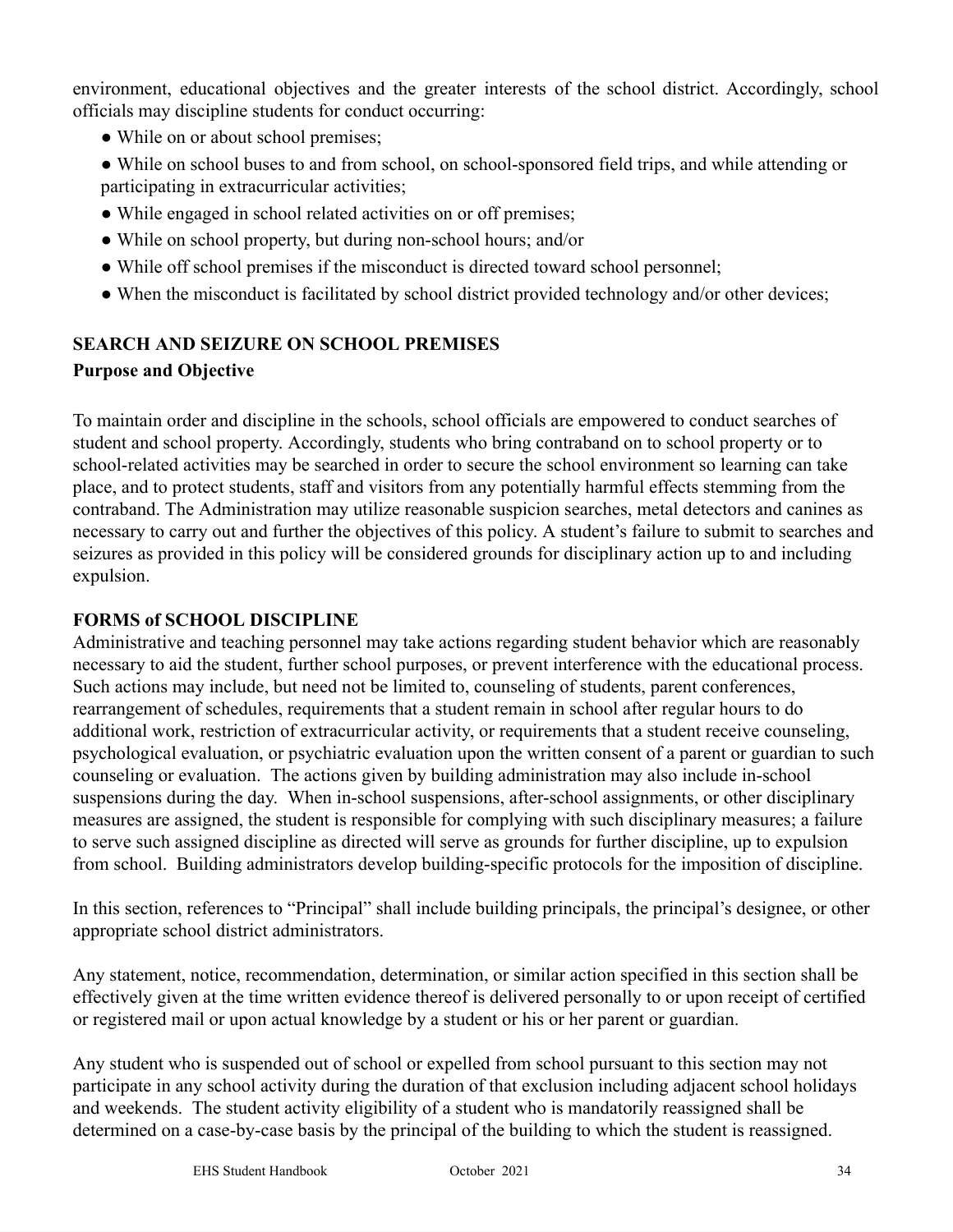## **TRANSPORTATION**

## **Bus Riders' Rules**

*Don't Lose Your Riding Privilege!* Follow These Rules:

- 1. Observe the same conduct as in the classroom.
- 2. Be courteous; do not use obscene or unacceptable language, gestures, remarks, or signs.
- 3. Do not eat or drink on the bus.
- 4. Help keep the bus clean at all times.
- 5. Glass containers of any kind are not permitted on the bus.
- 6. The use or possession of cigarettes, chewing tobacco, vaping materials, controlled substances, illegal drugs, weapons, flame producing devices, lasers, stun guns, mace, pepper spray, laser pointers, or alcohol is strictly prohibited.
- 7. Remain seated at all times while the bus is in motion.
- 8. Do not extend head, hands, arms, or other objects out of the bus. Do not throw items of any kind inside the bus or out the windows.
- 9. Do not vandalize or be destructive to the bus. Vandalism will be charged to the offending student
- 10. Do not fight, scuffle, or engage in horseplay on the bus or at the bus stop. Keep hands to yourself at all times.
- 11. Do not delay in loading or unloading. The bus cannot wait for stragglers, as schedules must be kept.
- 12. When crossing the roadway at a bus stop, be sure to cross ten (10) feet in front of the bus and wait for the driver to signal you across.
- 13. Snakes, mice, insects, and other items likely to cause commotion are not permitted on the bus or at the bus stop.
- 14. Emergency exits are to be used only in the event of an emergency. Do not use the back door, side door, windows, or roof hatches unless necessary.
- 15. Occasional riders must have written permission from their parent(s) or guardian to be transported by bus to a friend's house. A regular rider must have written permission to get off the bus at a location other than the rider's house.
- 16. Cooperate with the driver at all times. The driver is authorized to assign seats when necessary.
- 17. Under no circumstances should a student attempt to retrieve items near or underneath a bus. Tell the driver if an item has gotten away; he/she will assist in a safe retrieval, if possible.
- 18. Portable electronic devices are not permitted unless equipped and used in conjunction with personal headphones.
- 19. In instances where small children are delivered to their home by bus only to find no responsible persons there to receive the child the bus driver is instructed to bring the child back to the transportation center or the appropriate school and await contact by parent(s) or guardian(s). An exception to this rule is possible if the parent(s) or guardian(s) submit a request to the transportation director in writing, stating that the child should be discharged at home whether an adult is present or not.
- 20. Non-regular route students ride the buses at the option of the school district's administration. An advance written request must be submitted to the transportation director before permission is granted.
- 21. After three consecutive 'no shows' without proper notification of the director or driver, the bus riding student will be dropped from the route until such time that the parent contacts the transportation department to request that bus services resume.

This list should not be construed as all-inclusive. Common sense and pride should be applied to all situations. The driver has the authority to suspend or implement rules as necessary.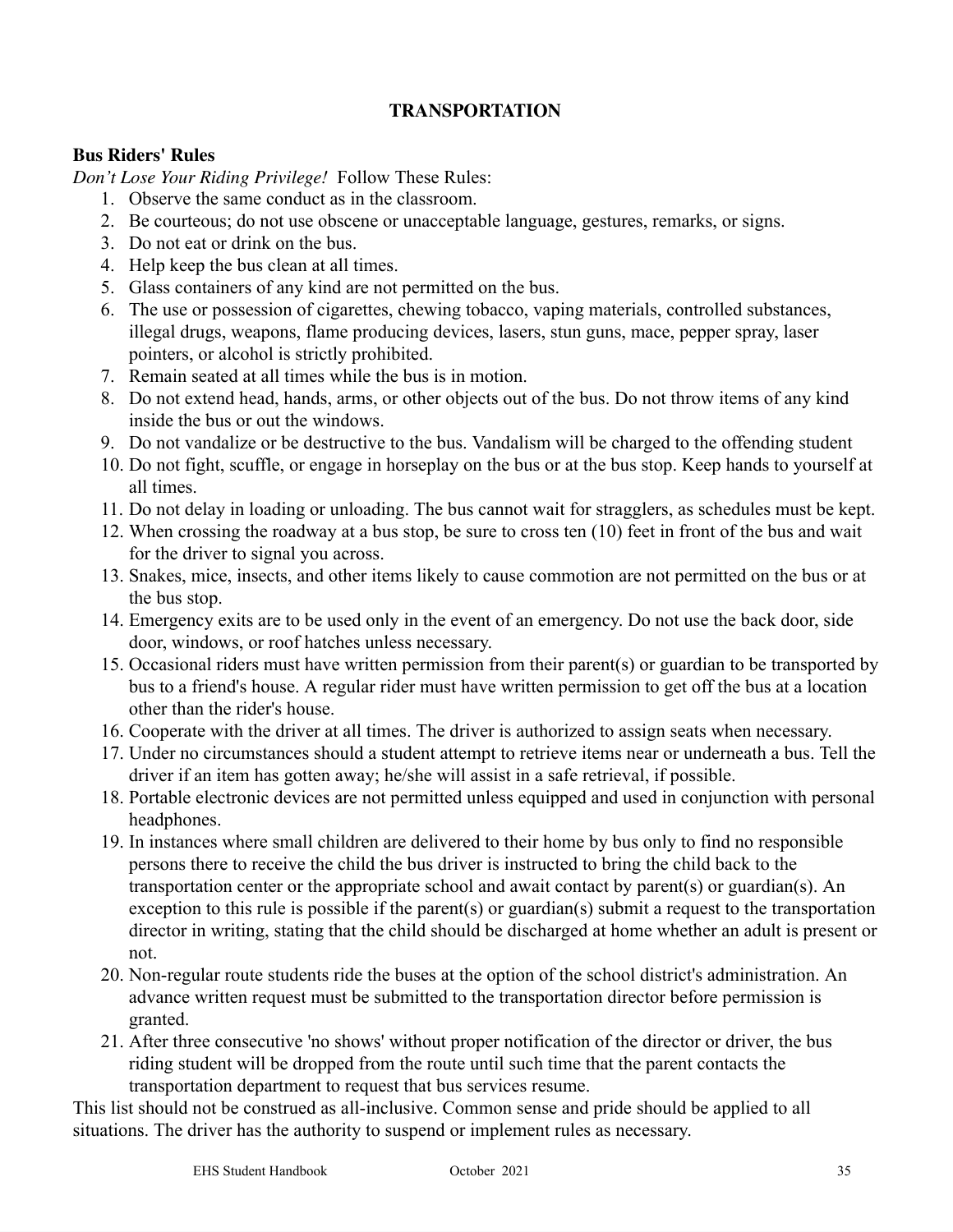## **Misbehavior on the Bus**

A form will be used to communicate with parents or guardians when their student has misbehaved on the bus. The form must be signed by the parent or guardian and returned to the driver before transportation service can be resumed. The district is charged with the responsibility of safely transporting our students. Disruptive behavior by students that may be distracting to the driver will not be tolerated. The consequences of misbehavior are as follows:

- · The receipt of the first misconduct notice generally serves as a warning. Parents and students are urged to take corrective action to insure that misbehavior does not reoccur.
- · The receipt of a second misconduct notice will result in the loss of bus service for one (1) day. Every effort will be made to meet with the student to discuss the misbehavior.
- · The receipt of a third notice will result in the loss of bus service for a period of five (5) days. A meeting with the student will be conducted whenever possible.
- The receipt of a fourth misconduct notice will result in the suspension of bus service for the remainder of the semester, or thirty (30) days, whichever is longer. The parents may request a hearing on the matter, which may include the superintendent, the principal, the director of transportation, the driver, the student, and the parents.

Serious misconduct will be grounds for immediate dismissal from the bus without regard for the number of previous notices.

## **Activity Trips**

- · Students on activity and field trips are expected to abide by the same rules as regular bus trips.
- · The driver may allow food and drink on activity trips. However, sucker and popsicle sticks, and other items likely to cause injury are not permitted. Drinks must not be in glass containers.
- Students are expected to ride both ways on activity trips unless written permission is granted by the parents or guardian. A student may only ride home with their own parents or guardian, and not those of another student unless a written request is provided 24 hours in advance and approved by the admin.
- Per state law, a bus cannot discharge passengers at any locations other than the destination desired by the entire group. In other words, a bus returning from an activity cannot drop off a student at their house, even if the house is on the route home.

#### **Temporary Transportation Change**

Students are picked up and dropped off at their place of residence, unless special arrangements are made with the Transportation Director's office. We are most willing to accommodate a request for a different drop-off point; however, we must have an ADVANCE WRITTEN REQUEST in order to do so. For example, if rider A wants to get off at rider B's house, that will be allowed as long as we have written permission in advance from rider A's parents. Similarly, if rider A wants non-rider C to come home with him/her after school, we will accommodate the request as long as we have received a written request from non-rider C's parents in advance.

We hope this will not cause any unnecessary hardships on anyone. However, it is imperative that we know who rides our buses on a given day, where they are dropped off, and whether they have permission to get off at a location other than home.

#### **Student Vehicles**

All student vehicles are to be parked properly in designated areas. Seniors will be allowed to park in the southeast parking lot, all other students are expected to park in the southwest parking lot. Parking in the northwest parking area (back parking lot) is for staff members only. Students caught parking in the back lot during the school day will be assessed a \$10 parking ticket, and receive a major office referral.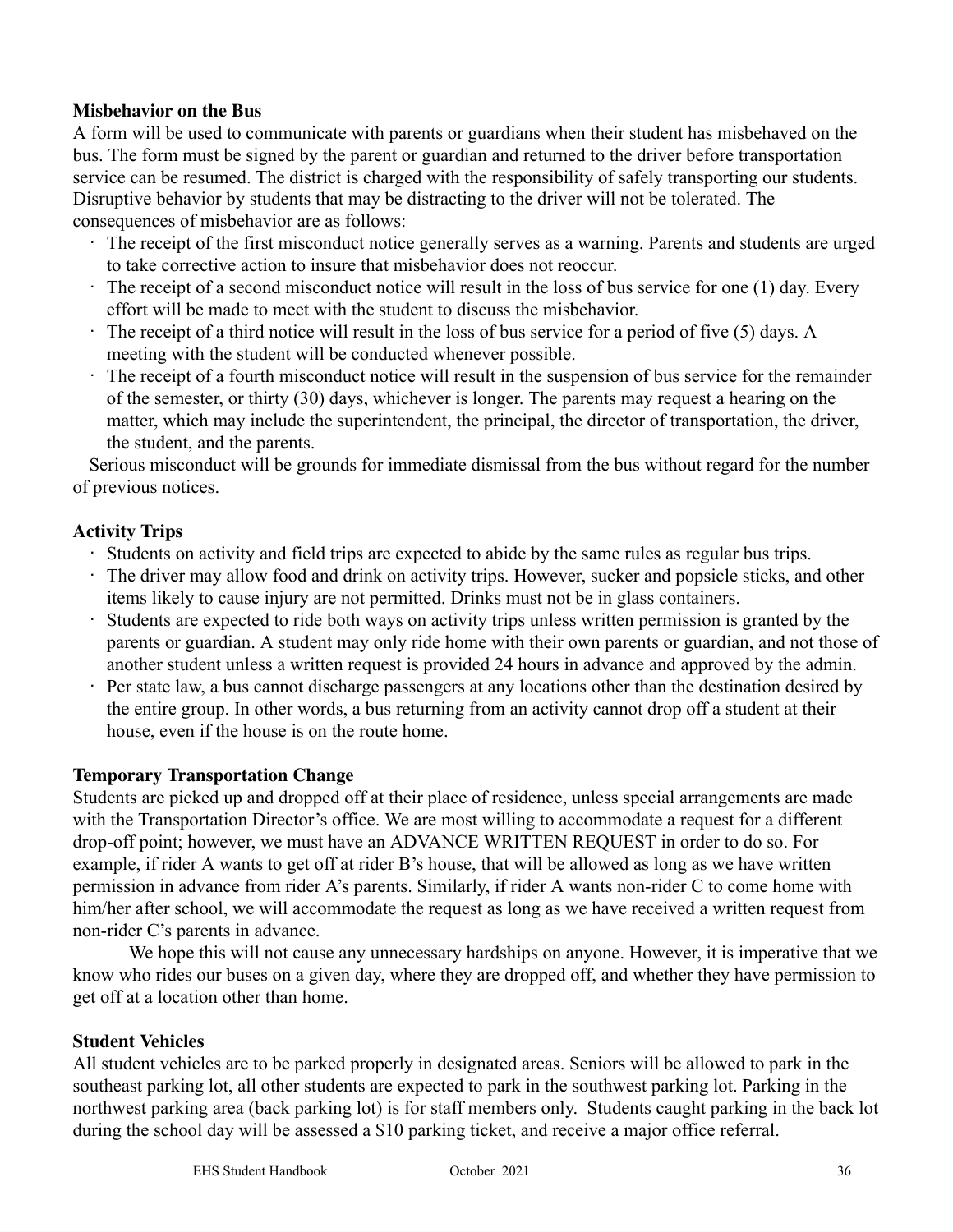## **SAFETY**

#### **School Closings Due To Weather**

When the decision is made to close schools for weather, information will be announced by the automated phone-calling system, on the district website, by the Lawrence area media, and by the Eudora Schools news listserv. To receive information alerts and other district news by email, sign up for the Eudora Schools news listserv at www.eudoraschools.org.

#### **Tornado Drills/Warnings**

Tornado Drills are conducted several times during the school year and are conducted as if they were an actual emergency. Upon receipt of information that a tornado threatens, public warnings will be sounded. Details of the warning will be broadcast on commercial radio and television. As information on the progress of the storm becomes available, it will be broadcast promptly.

- · Upon receipt of a tornado warning in the area, the principal or person designated to act in his/her absence shall sound the alarm. When the alarm sounds, classes will proceed as a group to the designated shelter area. Routes are posted in each room
- · If time does not permit going to the designated shelter area, students and teachers should get into the safest area of the room. This will normally be the inside wall of the room, farthest away from any opening, windows, or doors. Students should be directed to crawl under desks or other large pieces of furniture that will afford some protection. Upon reaching the shelter area or safest place in the room, as the storm approaches, draw up the knees and rest head on knees and clasp hands over neck or head.
- · Everyone will remain in the shelter area until the "all clear" signal of two short rings of the class bell has been given.

#### **Fire Drills**

Fire drills are conducted monthly during the school year. When a fire siren is sounded, pupils will evacuate the building in a rapid but orderly manner. Instructions and route to be taken will be explained in each room before the first fire drill. Evacuation routes will be posted in each room.

#### **Student Release In Time Of Crisis**

If the district has activated its crisis plan and enacts the Student Safety and Release procedure, parents will receive a message through the automated phone-calling system. This message will include information about where and when students may be picked up and other critical details. Regardless of the circumstances, students will be released only to parent/guardian or a previously identified emergency contact person; all adults will be required to provide a driver's license or other form of photo ID.

#### **Emergency Safety Interventions (ESI)**

## (The following are excerpts from the USD #491 Board Policy. The complete document can be found on the *eudoraschools website.)*

The board of education is committed to limiting the use of Emergency Safety Interventions ("ESI"), such as seclusion and restraint, with all students. Seclusion and restraint shall be used only when a student's conduct necessitates the use of an emergency safety intervention as defined below. The board of education encourages all employees to utilize other behavioral management tools, including prevention techniques, de-escalation techniques, and positive behavioral intervention strategies.

 This policy shall be made available on the district website with links to the policy available on any individual school pages. In addition, this policy shall be included in at least one of the following: each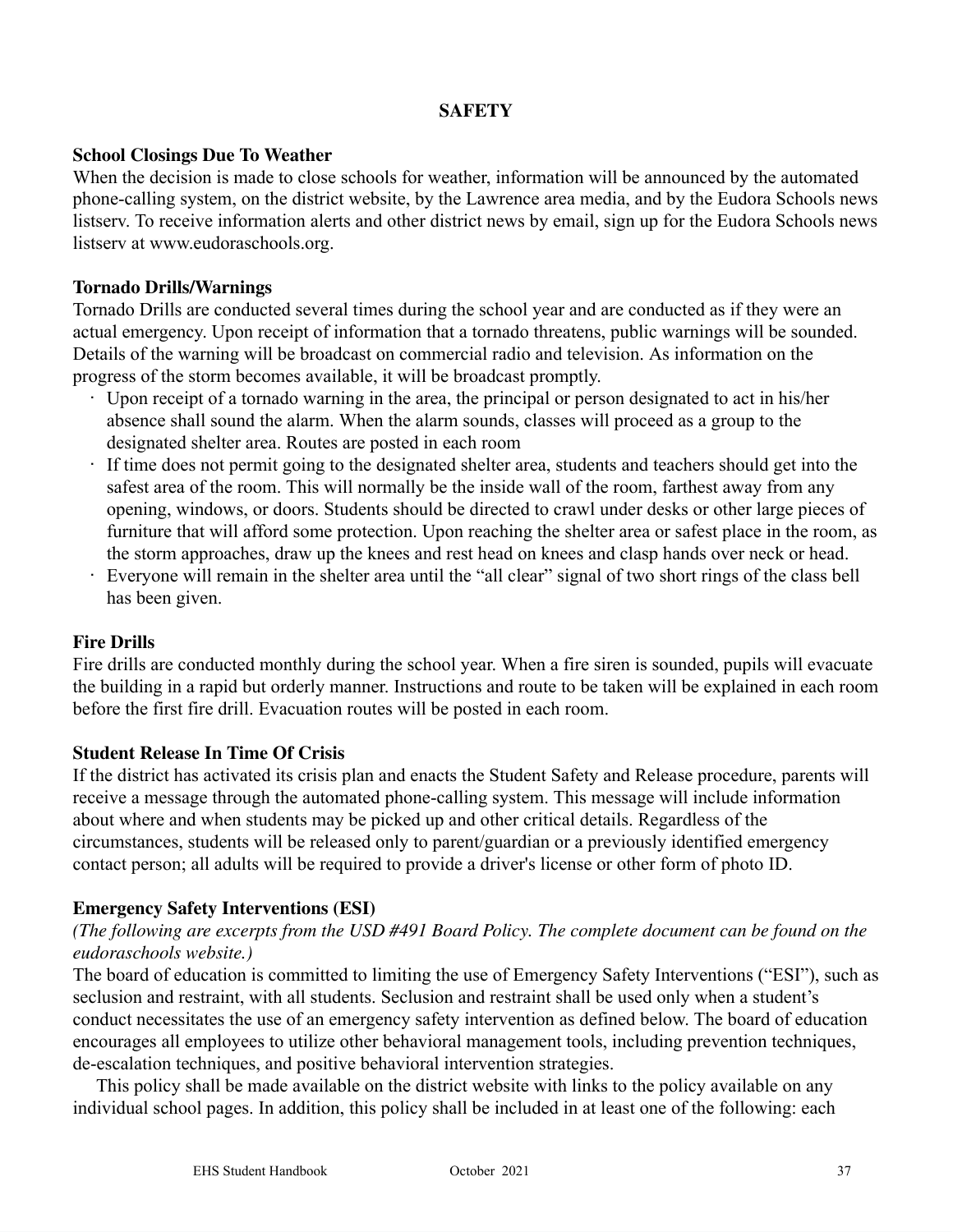school's code of conduct, school safety plan, or student handbook. Notice of the online availability of this policy shall be provided to parents during enrollment each year.

# Definition

"Emergency Safety Intervention" is the use of seclusion or physical restraint, but does not include physical escort or the use of time-out.

## Use of Emergency Safety Interventions

ESI shall be used only when a student presents a reasonable and immediate danger of physical harm to such student or others with the present ability to effect such physical harm. Less restrictive alternatives to ESI, such as positive behavior interventions support, shall be deemed inappropriate or ineffective under the circumstances by the school employee witnessing the student's behavior prior to the use of any ESI. The use of ESI shall cease as soon as the immediate danger of physical harm ceases to exist. Violent action that is destructive of property may necessitate the use of an ESI. Use of an ESI for purposes of discipline, punishment, or for the convenience of a school employee shall not meet the standard of immediate danger of physical harm.

## **Training**

All staff members shall be trained regarding the use of positive behavioral intervention strategies, de-escalation techniques, and prevention techniques. Such training shall be consistent with nationally recognized training programs on ESI. The intensity of the training provided will depend upon the employee's position. Administrators, licensed staff members, and other staff deemed most likely to need to restrain a student will be provided more intense training than staff who do not work directly with students in the classroom. District and building administration shall make the determination of the intensity of training required by each position.

 Each school building shall maintain written or electronic documentation regarding the training that was provided and a list of participants, which shall be made available for inspection by the state board of education upon request.

## Notification and Documentation

The principal or designee shall notify the parent the same day as an incident. The same-day notification requirement of this subsection shall be deemed satisfied if the school attempts at least two methods of contacting the parent. A parent may designate a preferred method of contact to receive the same-day notification. Also, a parent may agree, in writing, to receive only one same-day notification from the school for multiple incidents occurring on the same day.

 Documentation of the ESI shall be completed and provided to the student's parents no later than the school day following the day of the incident.

# Reporting Data

District administration shall report ESI data to the state department of education as required. Parent Right to Meeting on ESI Use

After each incident, a parent may request a meeting with the school to discuss and debrief the incident. A parent may request such meeting verbally, in writing, or by electronic means. A school shall hold a meeting requested under this subsection with 10 school days of the parent's request. The focus of any such meeting shall be to discuss proactive ways to prevent the need for emergency safety interventions and to reduce incidents in the future.

# **Internet Safety Policy of USD #491**

It is the policy of USD 491 to: (a) prevent user access over its computer network to, or transmission of, inappropriate material via Internet, electronic mail, or other forms of direct electronic communications; (b) prevent unauthorized access and other unlawful online activity; (c) prevent unauthorized online disclosure, use, or dissemination of personal identification information of minors; and (d) comply with the Children's Internet Protection Act (CIPA).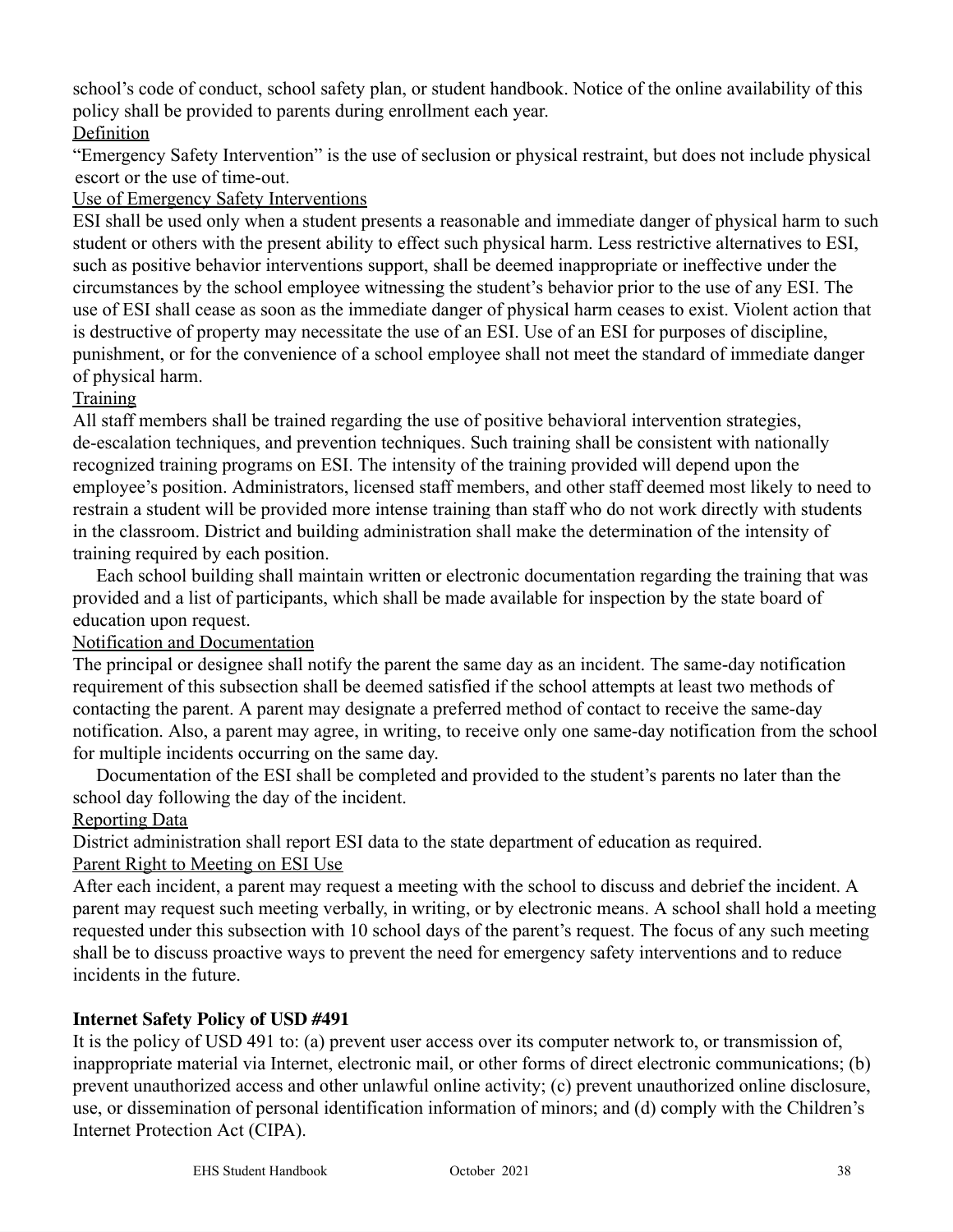## Access to Inappropriate Material

To the extent practical, technology protection measures (or "Internet Filters") shall be used to block or filter Internet, or other forms of electronic communications, access to inappropriate information. Specifically, as required by the Children's Internet Protection Act, blocking shall be applied to visual depictions of material deemed obscene or child pornography, or to any material deemed harmful to minors. Subject to staff supervision, technology protection measures may be disabled for adults or, in the case of minors, minimized only for bona fide research or other lawful purposes.

#### Inappropriate Network Usage

To the extent practical, steps shall be taken to promote the safety and security of users of the USD 491 online computer network when using electronic mail, chat rooms, instant messaging, and other forms of direct electronic communications. Specifically, as required by the Children's Internet Protection Act, prevention of inappropriate network usage includes: (a) unauthorized access, including so-called 'hacking,' and other unlawful activities; and (b) unauthorized disclosure, use, and dissemination of personal identification information regarding minors.

#### Education, Supervision and Monitoring

It shall be the responsibility of all members of the USD 491 staff to educate, supervise and monitor appropriate usage of the online computer network and access to the Internet in accordance with this policy, the Children's Internet Protection Act, the Neighborhood Children's Internet Protection Act, and the Protecting Children in the 21st Century Act. Procedures for the disabling or otherwise modifying any technology protection measures shall be the responsibility of the Technology Director or designated representatives. The Director of Curriculum and Instruction or designated representatives will provide age appropriate training for students who use the USD 491 Internet facilities. The training provided will be designed to promote the USD 491 commitment to: a. The standards and acceptable use of Internet services as set forth in the USD 491 Internet Safety Policy; b. Student safety with regard to: b.a. safety on the Internet; b.b. appropriate behavior while online, on social networking Web sites, and in chat rooms; and b.c. cyberbullying awareness and response. c. Compliance with the E-rate requirements of the Children's Internet Protection Act ("CIPA") The student will acknowledge that he/she has read the Internet Safety Policy, understood it and will follow the provisions of the District's acceptable use policies.

*Eudora USD 491 Internet Safety Policy Version 1.0*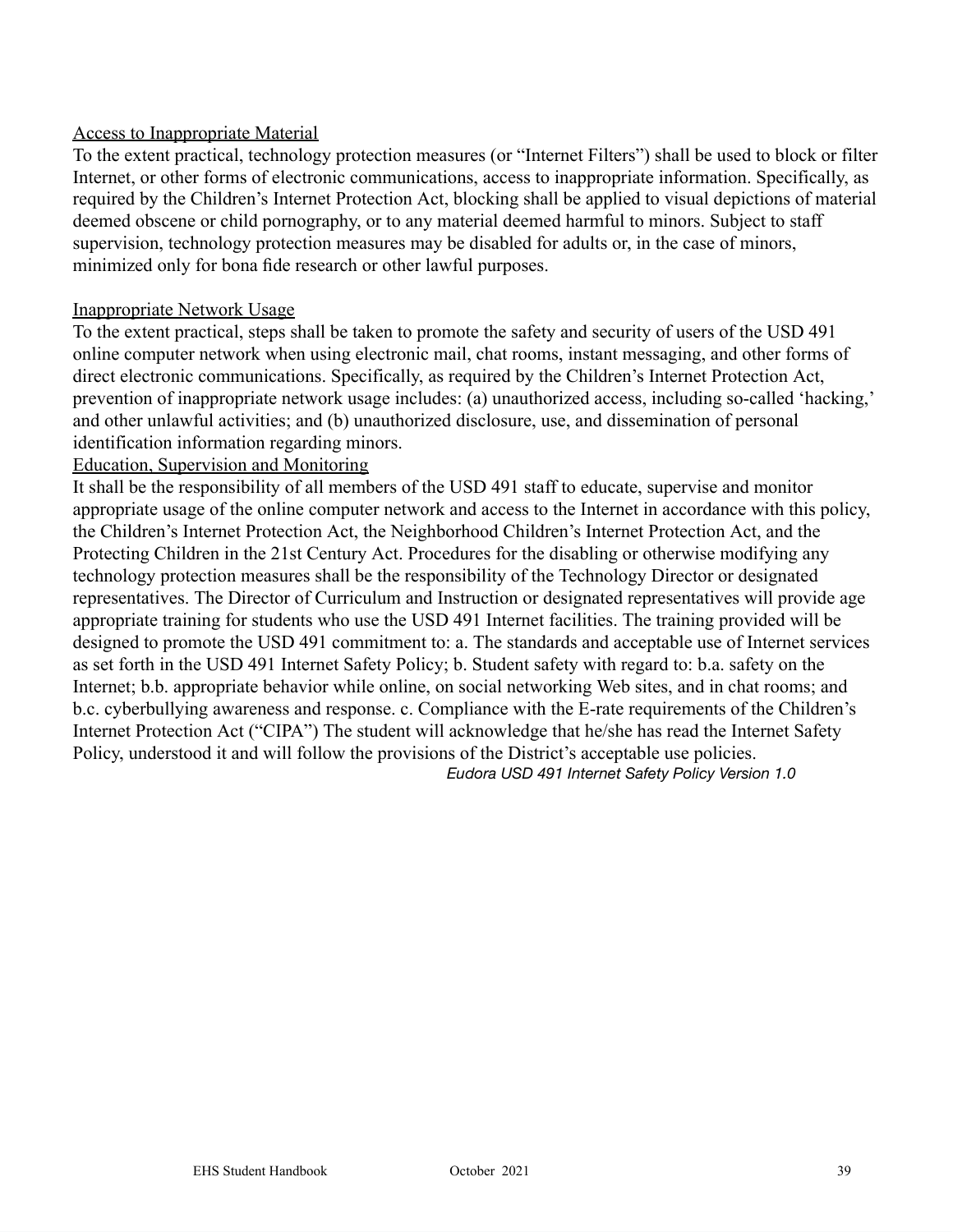# **APPENDIX**

## **Sexual Harassment Policy**

Sexual harassment will not be tolerated in USD #491. Sexual harassment of employees or students of the district by board members, administrators, certified and support personnel, students, vendors, and any others having business or other contact with the school district is strictly prohibited.

Sexual harassment shall include, but not be limited to, unwelcome sexual advances, requests for sexual favors, and other verbal or physical conduct of a sexual nature when: (1) submission to such conduct is made either explicitly or implicitly a term or condition of an individual's employment; (2) submission to or rejection of such conduct by an individual is used as the basis for employment decisions affecting such individual; or (3) such conduct has the purpose or effect of unreasonable interference with an individual's work performance or creating an intimidating, hostile, or offensive working environment.

No district employee shall sexually harass, be sexually harassed, or fail to investigate or refer a complaint of sexual harassment for investigation. Complaints of sexual harassment by employees will be promptly investigated and resolved. Initiation of a complaint of sexual harassment will not adversely affect the job security or status of an employee, nor will it affect his or her compensation or work assignment. Violation of this policy shall result in disciplinary action, up to and including termination, against any employee

## **Formal Complaint Procedures**

- A formal complaint should be filed in writing and contain the name and address of the person filing the complaint. The complaint should briefly describe the alleged violation. If an individual does not wish to file a written complaint, and the matter has not been adequately resolved, the building principal may initiate the complaint. Forms for filing written complaints are available in each school building office and the central office.
- A complaint should be filed as soon as possible after the conduct occurs but not later than 180 days after the complainant becomes aware of the alleged violation, unless the conduct forming the basis for the complaint is ongoing.
- If appropriate, an investigation shall follow the filing of the complaint. If the complaint is against the superintendent, the board shall appoint an investigating officer. In other instances, the investigation shall be conducted by the building principal, the compliance coordinator, or another individual appointed by the board. The investigation shall be informal but thorough. All interested persons, including the complainant and the person against whom the complaint is lodged, will be afforded an opportunity to submit written or oral evidence relevant to the complaint.
- A written determination of the complaint's validity and a description of the resolution shall be issued by the investigator, and a copy forwarded to the complainant and the accused no later than 30 days after the filing of the complaint.
- If the investigation results in a recommendation that a student be suspended or expelled, procedures outlined in board policy and state law governing student suspension and expulsion will be followed.
- If the investigation results in a recommendation that an employee be suspended without pay or terminated, procedures outlined in board policy, the negotiated agreement (as applicable), and state law will be followed.
- Records relating to complaints filed and their resolution shall be forwarded to and maintained in a confidential manner by the district compliance coordinator.
- The complainant may appeal the determination of the complaint. Appeals shall be heard by the district compliance coordinator, a hearing officer appointed by the board, or by the board itself as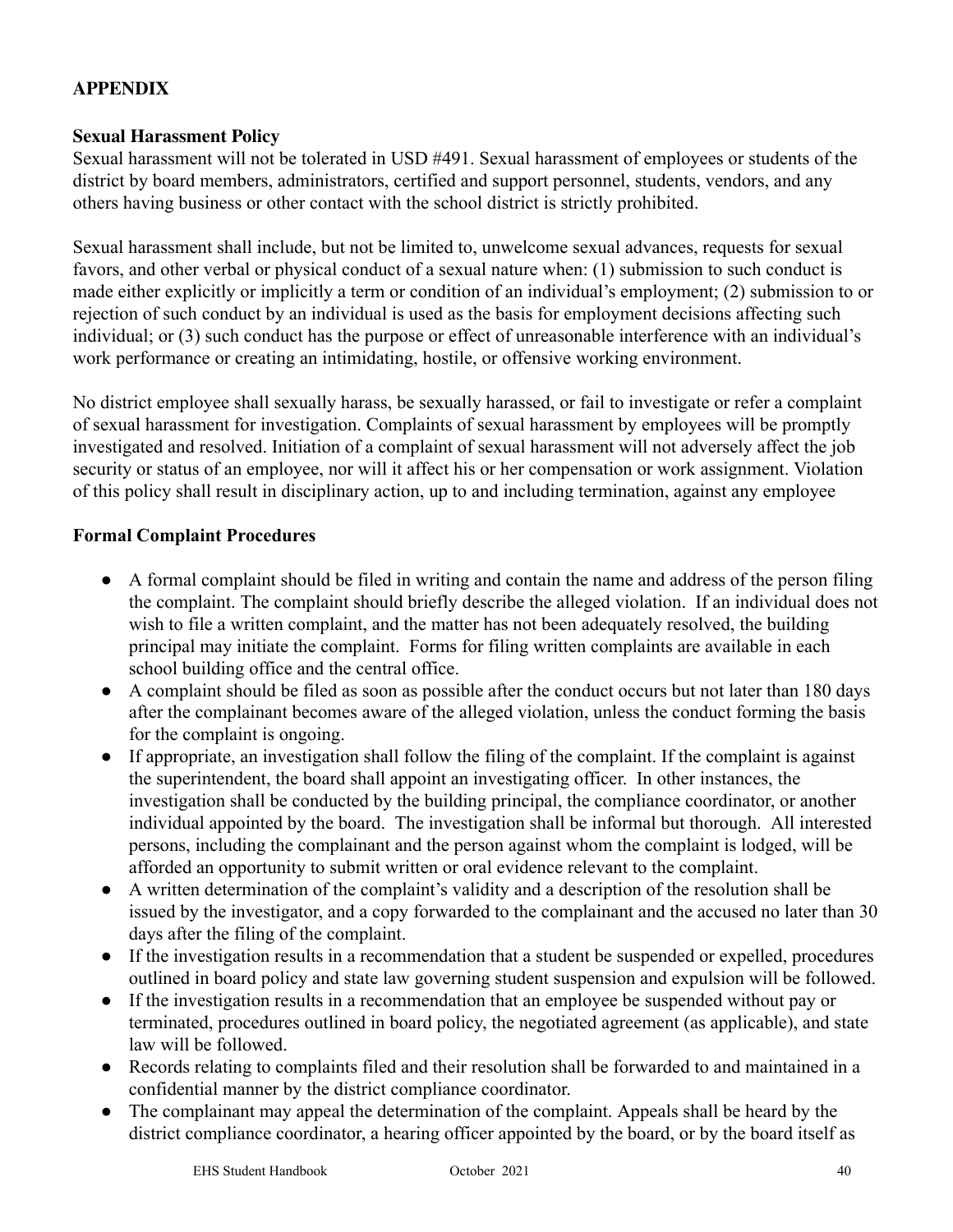determined by the board. The request to appeal the resolution shall be made within 20 days after the date of the written resolution of the complaint at the lower level. The appeal officer shall review the evidence gathered by the investigator and the investigator's report and shall afford the complainant and the person against whom the complaint is filed an opportunity to submit further evidence, orally or in writing, within 10 days after the appeal is filed. The appeal officer will issue a written determination of the complaint's validity and a description of its resolution within 30 days after the appeal is filed.

- If discrimination or harassment has occurred, the district will take prompt, remedial action to prevent its reoccurrence. The district prohibits retaliation or discrimination against any person for opposing discrimination, including harassment; for participating in the complaint process; or making a complaint, testifying, assisting, or participating in any investigation, proceeding, or hearing.
- Use of this complaint procedure is not a prerequisite to the pursuit of any other remedies including the right to file a complaint with the Office for Civil Rights of the U.S. Department of Education, the Equal Employment Opportunity Commission, or the Kansas Human Rights Commission.

To complete a complaint form, please click here: **KN [Complaint](https://www.eudoraschools.org/cms/lib/KS01906911/Centricity/Domain/480/Upated_KN-complaints_form.dotx) Form.** 

Amended July 9, 2020

## **Copyright**

It is the intent of Eudora USD #491 to enforce and abide by the provisions of the current copyright laws. This district does not sanction illegal duplication in any form, and students who willfully violate the copyright position do so at their own risk and assume all liability and responsibility. The legal or insurance protection of the district will not be extended to a student who violates copyright laws. In the event said student is found guilty of violating existing copyright law by administrative law judge, judge or jury, or a combination thereof, the student will be required to remunerate the district in the event of loss due to litigation. (Subject to revision as deemed appropriate.)

Copyright protection is for the life of the author plus fifty years and exists from the time of the work's inception until the end. The copyright of the work immediately becomes the property of the author who created it. Copyright protection for an original work of authorship does not extend to any idea, procedure, process, system, or discovery. It is not necessary to register the work in the copyright office in order to secure a copyright. An author has copyright as soon as the work is in fixed form. Under the law, persons must assume that any work created after 1978 is copyrighted and permission to copy should always be requested from the creator.

Congress has given five exclusive rights to the copyright holder:

- · The right to reproduce the work.
- · The right to prepare derivative works.
- · The right to perform the work.
- · The right to display the work.
- · The right to distribute the work.

There are however, limitations placed on the owner's rights by Congress. Other limits are relegated to the broad interpretations under the Fair Use Law. Fair Use is often used as an excuse for copying rather than a reason for copying. There are four factors that determine whether copying can be done legally. All four criteria must be met before copying of any material is allowed. The law does not give one factor more weight over another. The courts normally place the most emphasis on the last factor while the second factor is given the least importance.

The purpose and character of the use, including whether such use is of a commercial nature or is for nonprofit educational purposes.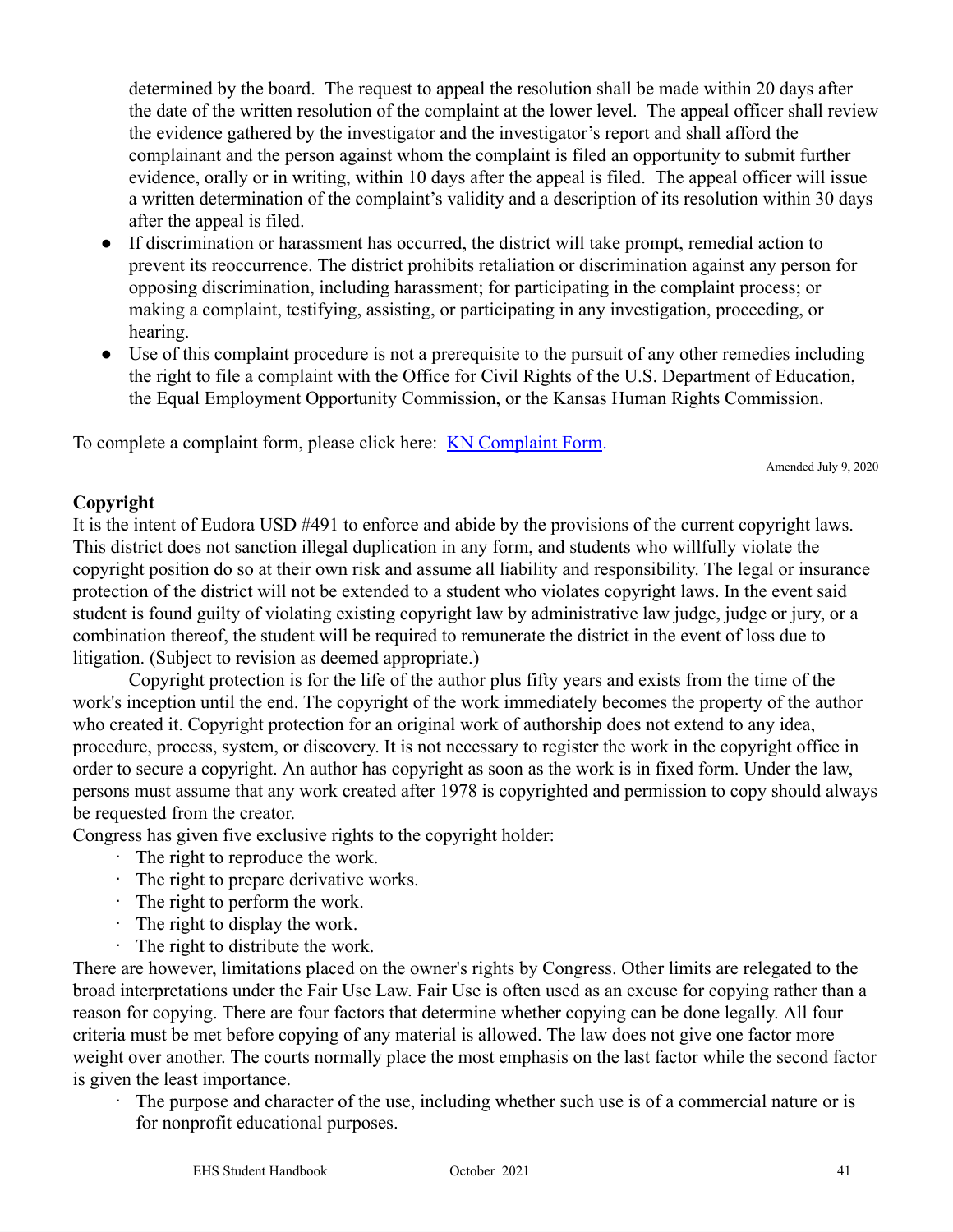- · The nature of the copyrighted work.
- · The amount and substantiality of the portion used in relation to the copyrighted work as a whole.
- · The effect of the use upon the potential market for or value of the copyrighted work.

## *Printed Materials*

The copying of a news magazine article (a factual work) is more likely to be allowed under Fair Use than copying a short story (creative). All permitted copying must bear an appropriate reference (e.g., author, title, date, source, etc.). Also, the copying must be at the "instance and inspiration" of the individual teacher; and the inspiration and decision to use the work and the moment of its use for maximum teaching effectiveness must be "so close in time that it would be unreasonable to expect a timely reply to a request for permission."

An individual may make single copies of:

- · A chapter from a book.
- · An article from a periodical or newspaper.
- · A short story, short essay, or short poem, whether or not from a collective work.
- · A chart, graph, diagram, drawing, cartoon, or picture from a book, periodical, or newspaper.

Multiple copies (one copy per pupil in a course) can be made if it meets the criteria of brevity,

spontaneity, and cumulative effect and if each copy contains a notice of copyright.

- · Brevity complete poem printed on no more than two pages or an excerpt from a longer poem not to exceed 250 words copied in either case. A complete article, story, or essay of less than 2,500 words or an excerpt from prose less than 1,000 words or 10% of the work, whichever is less, but in either event a minimum of 500 words to be copied. One chart, graph, diagram, drawing, cartoon, or picture per book or periodical issue.
- Spontaneity copying is done by the teacher when there is not a reasonable length of time to request and receive permission to copy.
- · Cumulative Effect the copying is only for one course and only nine instances of multiple copying per course during one class term is allowed. Not more than one short poem, article, story, essay, or two excerpts may be copied from the same author, nor more than three from the same collective work or periodical volume during one class term.

The following are prohibited uses; an individual may **not**:

- · Copy more than one work or two excerpts from a single author during one class term.
- · Copy more than three works from a collective work or periodical volume during one class term.
- · Reproduce more than nine sets of multiple copies for distribution to students in one class term.
- · Copy to create or replace or substitute for anthologies or collective works.
- · Copy "consumable" works, such as workbooks, exercises, standardized tests, answer sheets, and so forth.
- · Copy the same work from term to term.
- · Copy the same material for more than one course being offered in the school.
- · Copy to avoid purchase.

To request permission to duplicate copyrighted materials, send a self-addressed return envelope to the permissions department of the publisher or directly to the copyright holder and include the following information:

- · Title, author and/or editor, and edition of materials to be duplicated.
- · Exact material to be used, giving amount, page numbers, and possibly a photocopy of the material.
- · Number of copies to be made.
- · Use to be made of duplicated materials.
- · Form of distribution (classroom, newsletter, etc.).
- · Whether or not the material is to be sold.
- · Type of reprint (ditto, photocopy, offset, typeset).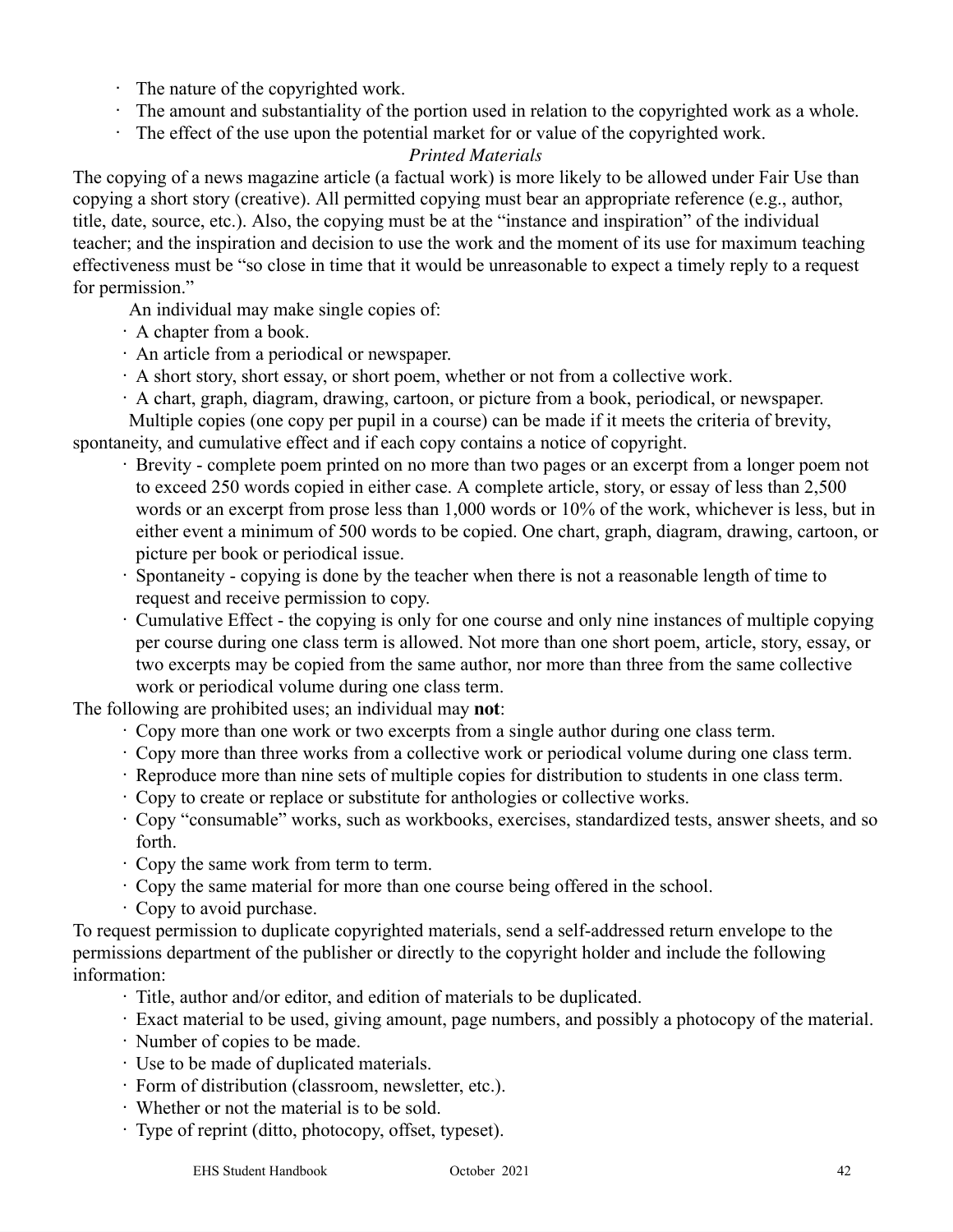Do not ask for blanket permission to copy.

## *Computer Software*

- · Students may make an archival or backup copy of a software program that is legally owned. Only one copy of the program may be used; it is not permissible to use both original and backup copies simultaneously.
- · Students need to purchase either:
	- *a.* One program for each computer used *or*
	- b. A site license that covers all of the computers that will be used for said program
- · The ethical and practical problems caused by computer software piracy will be addressed in all computer instruction in the schools of the district.
- · Illegal copies of copyrighted programs will not be made or used on district equipment.
- The following are prohibited uses; an individual may **not**:
- · Make multiple backup copies.
- · Make one copy for home and one for school.
- · Load one program into the memory of several computers to be used simultaneously.
- · Copy to avoid purchase.

#### *Music*

- · Emergency copying is allowed only if the purchased copies are not available for a performance. The photocopies must then be destroyed.
- Single or multiple copies of excerpts may be made if less than 10% of the whole work and if it is not a performable unit such as a selection movement, or aria.
- · Purchased music may be edited if the fundamental character of the work is not distorted or the lyrics altered or added if none exist.
- · A single copy of an entire performable unit can be made if it is out of print or unavailable except in a larger work. It cannot be used for performance.
- · A single recording may be made for aural exercises or tests and may be retained by the school or teacher.
- · A single copy may be made as a free service for the blind.
- · A single copy of a student performance may be made for study and for the archives.
- · A single copy may be made for preservation or replacement in the library when copies are not available for purchase.

The following are prohibited uses; an individual may **not**:

- · Copy to create, replace, or substitute for anthologies, compilations, or collective works.
- · Copy to avoid purchase.

Approved June 10, 1993

## **East Central Kansas Cooperative in Education**

Federal and state laws guarantee "a free appropriate public education" to all children with disabilities, regardless of the severity. These laws apply to all children who have visual, auditory, health or physical impairments as well as to those who have speech and language, emotional and learning disabilities and to those who are mentally retarded. The law also requires that, "to the maximum extent appropriate, handicapped children . . . are educated with children who are not handicapped".

The East Central Kansas Cooperative in Education provides special education to students aged three (3) to 21 with special needs in the Baldwin, Eudora, and Wellsville School Districts. The ECK Cooperative employs school psychologists, speech therapists, occupational and physical therapists, school social workers as well as a number of special education teachers trained to work with various exceptionalities. The Cooperative also serves children with high intellectual ability by providing enrichment and accelerated activities to augment the school's curriculum.

If you have questions or concerns about your child's needs, contact the East Central Kansas Cooperative in Education at 785-594-2737 or your school principal.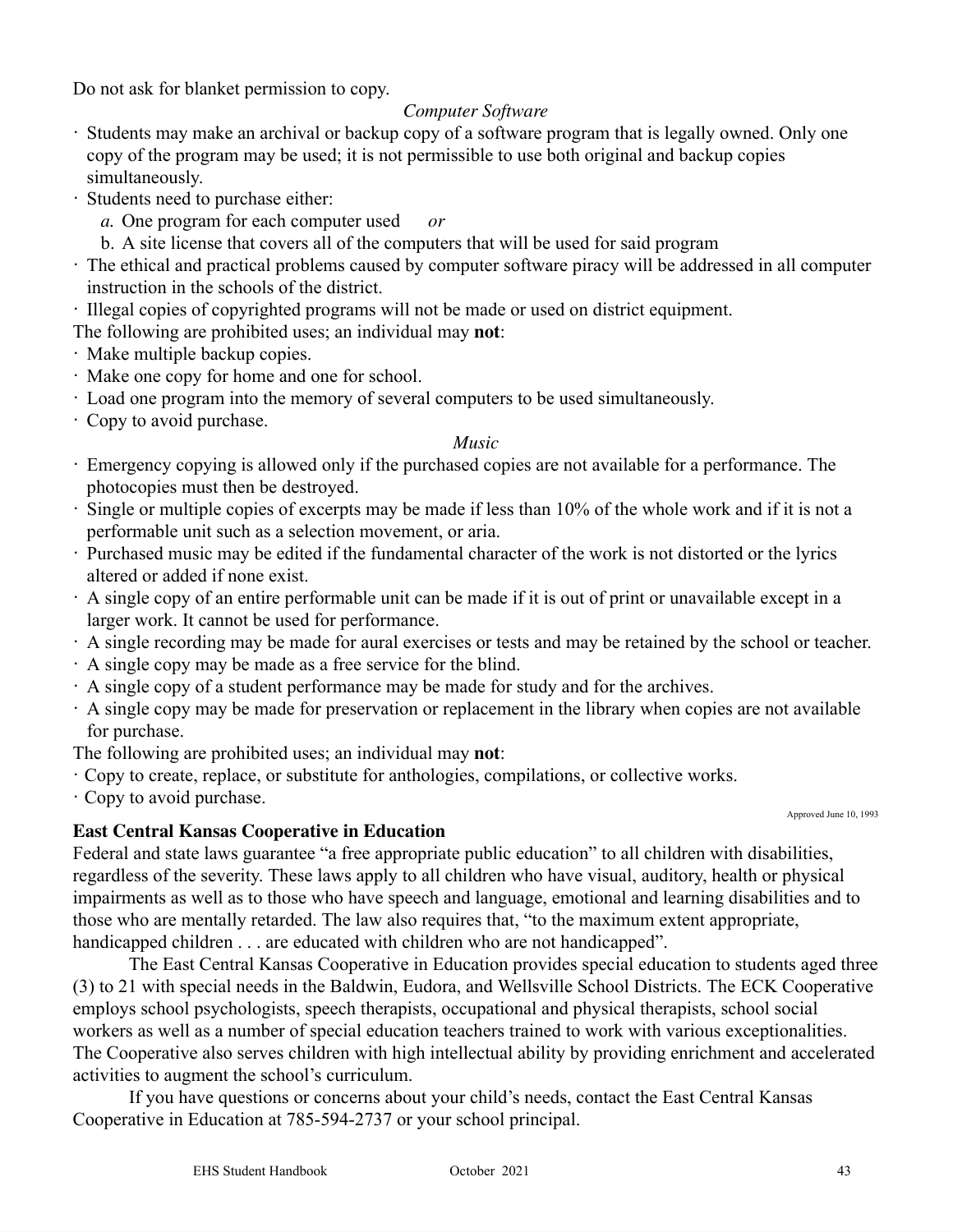## **Notice to Parents of Students With Disabilities**

Student's files maintained by the East Central Kansas Cooperative in Education are considered to be confidential. Safeguards and procedures to govern access of pupil records to all parties have been established within the schools and the Cooperative Office. These procedures are consistent with the intent of the Family Education Rights and Privacy Act of 1974 (FERPA) as amended and the Individuals with Disabilities Education Act (IDEA). Special education files are maintained at the Cooperative Office by the director of the Cooperative and in each of the schools of participating districts by building principals. A list of the types and locations of educational records collected, used and maintained by the Cooperative as well as the officials responsible is available to parents or eligible students upon request.

Records shall be released without prior consent only to the extent that FERPA authorizes disclosure without consent. One exception, which permits disclosure without consent, is to school officials with legitimate educational interests. A school official has a legitimate educational interest if the official needs to review an education record in order to fulfill his or her professional responsibility. Upon request, the Cooperative discloses education records without consent to officials of another school district in which a student intends or seeks to enroll. Under regulations of IDEA, parents or eligible students have the right to: a) inspect and review the student's record; b) request an amendment of the student's education records; c) refuse to consent to disclosure of personally identifiable information, except to the extent that federal laws authorized the Kansas State Board of Education or the U.S. Department of Education concerning alleged failures to comply with state and federal confidentiality requirements; and d) obtain a copy of the Cooperative's confidentiality policies and procedures. Policies are in English but may be translated if needed. Contact the Cooperative Office at 1-785-594-2737 for further information.

## **FERPA**

## *Family Education Rights and Privacy Act - Annual Notification*

Procedures in Educational Record Management (Annual Notice)

Under the provisions of the Family Educational Rights and Privacy Act (FERPA), parents of students and eligible students (those who are 18 or older) are afforded various rights with regard to educational records that are kept and maintained by USD #491. In accordance with FERPA, you are required to be notified of those rights, which include:

- 1. The right to review and inspect all of your student's or your own, if an eligible student, educational records, except those which are specifically exempt. Records will be available for your review within 45 days of the day the district receives your request for access.
- 2. The right to prevent disclosure of personally identifiable information contained in your student's or your own, if an eligible student, educational records to other persons, with certain limited exceptions. Disclosure of information from your educational records to others persons will occur only if:
- a. we have your prior written consent for disclosure;

b. the information is considered "directory information" and you have not objected to the release of such information; or

- c. disclosure without your prior consent is permitted by law.
	- The district may disclose, without your consent, personally identifiable student record information to school officials with a legitimate educational interest. A school official is a person employed by the school as an administrator, supervisor, instructor, or support staff member (including health or medical staff and law enforcement unit personnel); the school board (in executive session); a person or company with whom the school has contracted to perform a special task (such as an attorney, auditor, medical consultant, or therapist); or a parent or student serving on an official committee such as a disciplinary or grievance committee, or assisting another school official in performing his or her tasks. A school official has a legitimate educational interest if the official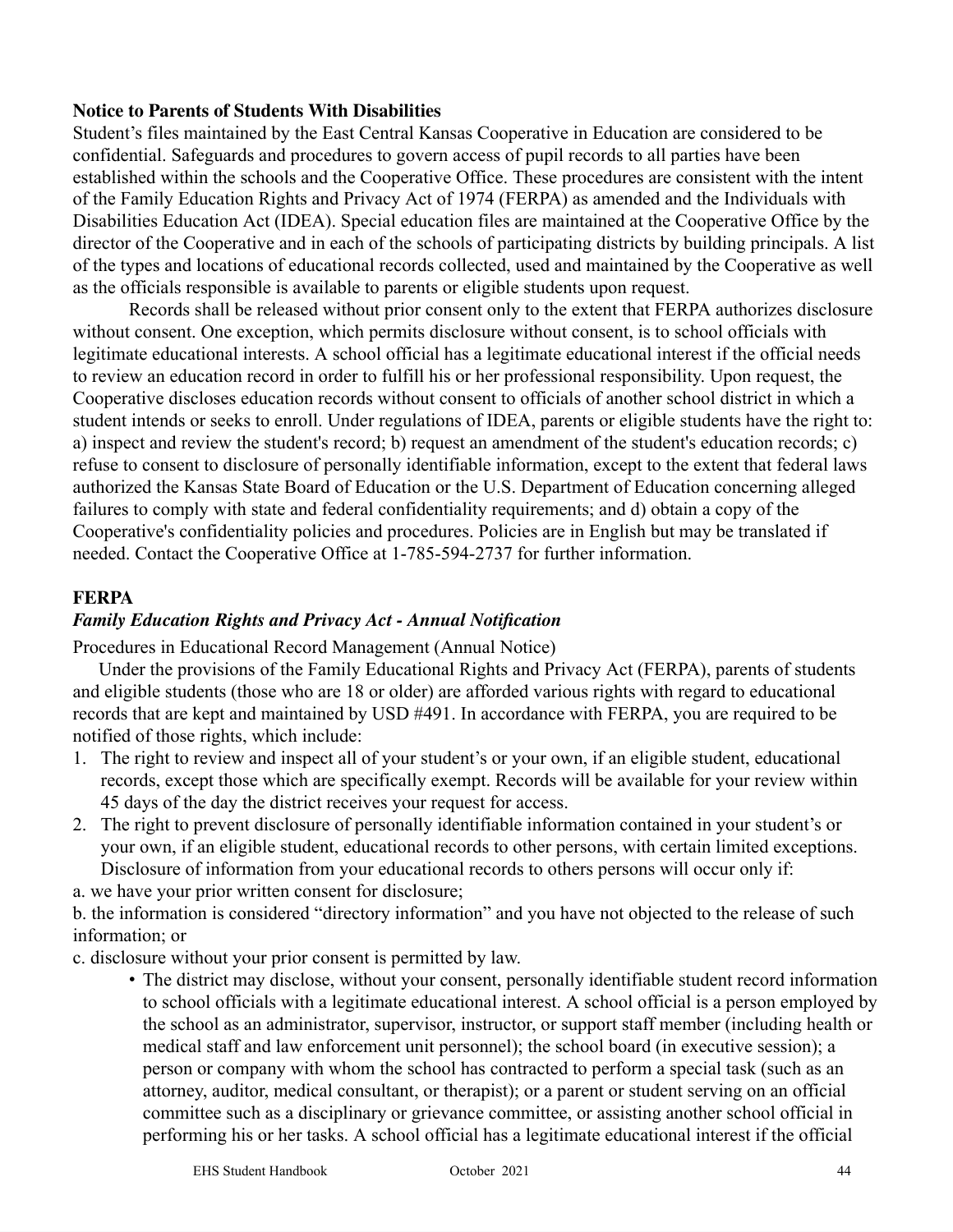needs to review an education record in order to fulfill his or her professional responsibility or duties.

- The district will disclose a student's education records to officials of another school district in which the student seeks or intends to enroll without your consent and without further notice that the records have been requested or forwarded.
- 3. The right to request that your educational records be amended if you believe the records are misleading, inaccurate, or otherwise in violation of your rights. This right includes the right to request a hearing at which you may present evidence to show why the record should be changed if your request for an amendment to your records is denied in the first instance.
- 4. The right to file a complaint with the Family Policy and Regulations Office at the U.S. Department of Education if you believe that USD #491 has failed to comply with FERPA's requirements. The address of this office is 400 Maryland Avenue SW, Room 4074, Washington, DC 20202-4605.
- 5. The right to obtain a copy of USD #491 policies for complying with FERPA. A copy may be obtained from the building principal or the superintendent's office.

**Directory Information:** For purposes of FERPA, USD #491 has designated certain information contained in educational records as directory information. This information may be disclosed for any purpose without your consent. This information can be disclosed without consent because it is the type of information that would not generally be considered harmful or an invasion of privacy if disclosed. The following information is considered directory information: name, address, telephone number, electronic mail address, date and place of birth, participation in officially recognized activities and sports, weight and height of members of athletic teams, dates of attendance, degrees, honors and awards received, the most recent previous school attended by the student, class designation or grade level, enrollment status (e.g., full-time or part-time), photographs, and video recordings.

 You have a right to refuse to permit the designation of any or all of the above information as directory information. If you refuse, you must file written notification to this effect with USD #491 Superintendent's Office, 1310 Winchester Rd., Box 500, Eudora, KS 66025 on or before August 15th of each school year. If a refusal is not filed, USD #491 assumes you have no objection to the release of the directory information designated.

*(Updated 4/24/14)*

## **Equal Employment/Educational Opportunity Agency**

Eudora Unified School District No. 491 does not discriminate on the basis of sex, race, color, national origin, disability, or age in admission or access to, or treatment or employment in, its programs or activities. Any questions regarding the District's compliance with Title VI, Title IX, or Section 504 may be directed to the Superintendent of Schools, who can be reached at (785) 542-4910, 1002 Elm, Eudora, Kansas 66025, or to the Assistant Secretary for Civil Rights, U.S. Department of Education.

#### PROCESS FOR DETERMINING SERVICES

The Section 504/ADA coordinator should ensure that the following process has occurred: INITIAL INTERVENTION

- · If a student experiences educational difficulties, a Student Problem Solving Team (SPST) meets to discuss the concerns.
- · The SPST suggests intervention strategies to help correct the difficulties. The primary function of the SPST is to offer assistance to teachers.
- · If the strategies are unsuccessful, the team can make a referral for evaluation to Section 504/ADA, Special Education or Title I.

REFERRAL

· Referrals are accepted from parents, professional staff, students, and/or community agencies.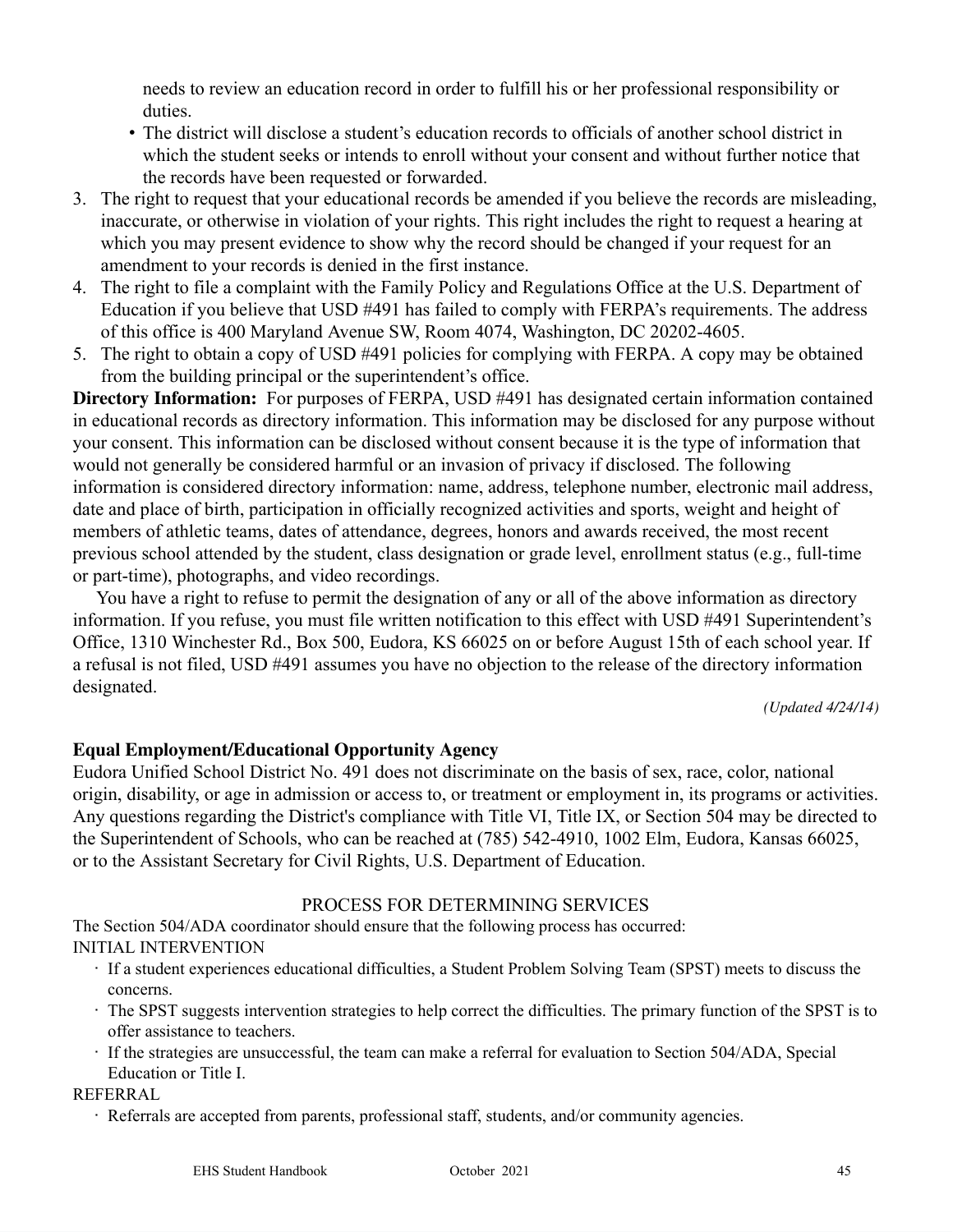· The presenting problem(s) and previous remedies are considered and reviewed. The summary should include all current information and recommendations.

#### **NOTIFICATION**

· The school notifies the parents or guardians, in writing, of the school's reason and intent to conduct an evaluation. The notice should include a description of the evaluation and of procedural safeguards.

#### WRITTEN CONSENT

· Even though Section 504/ADA does not require written consent before the initial evaluation, consent should always be considered a best practice. (IDEA requires consent.)

#### EVALUATION

· The school evaluates a student suspected of having a disability before making an initial provision for services or any subsequent, significant change in his or her services.

#### **ELIGIBILITY**

· Section 504/ADA Team - a recommended strategy is to use the Student Problem Solving Team as the Section 504/ ADA Team. The team meets and analyzes the evaluation data to determine if the individual has a mental or physical impairment which substantially impairs a major life activity and is in need of special accommodations/services.

#### WRITTEN CONSENT

· Even though Section 504/ADA does not require written consent before the initial service, consent should always be considered a best practice. (IDEA requires consent.)

#### SERVICES

- · These factors were considered by a group of individuals knowledgeable about the student, disability, evaluation, and service options:
	- evaluation results;

Section 504/ADA eligibility;

the student's unmet needs;

services and/or accommodations based on eligibility; and

discuss and plan possible staff inservice

#### IMPLEMENTATION

- · The school staff makes the necessary accommodations/services to allow for the student's disability. Parents should be consulted and given opportunity for input regarding the accommodations.
- · The accommodations and/or services are implements.

#### REVIEW

· Each student's accommodations and/or services are reviewed periodically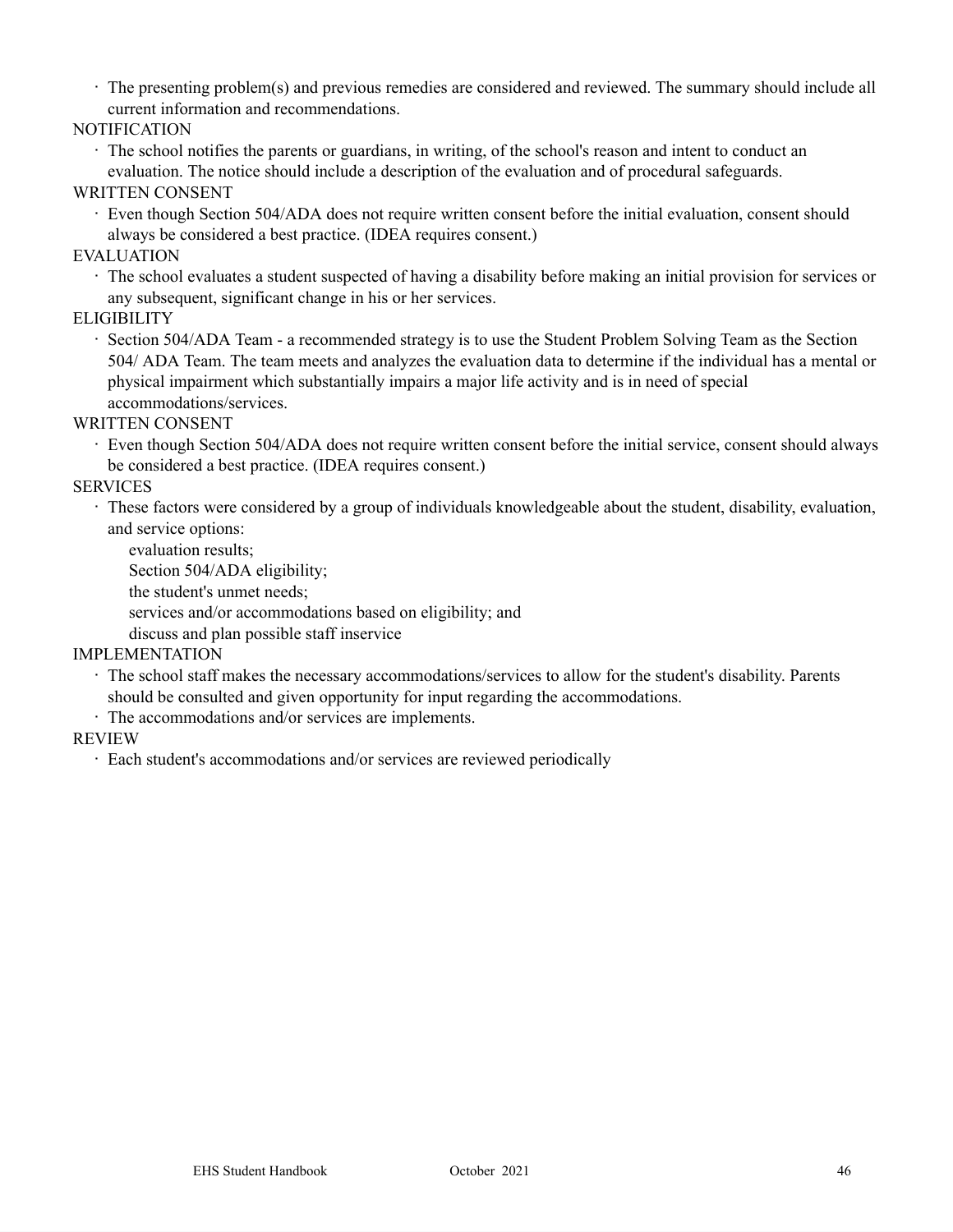#### **Grievance Procedures**

The Board of Education has adopted the following resolution relating to Grievance Procedures:

The Local Education Agency recognizes the right of employees and students to express their grievances and to seek a solution concerning disagreements arising from working conditions, employment practices or differences of interpretation of policy which might arise between the LEA and its employees.

The procedures for processing grievances shall be as follows:

- 1.Should a grievant or the representative feel, after oral discussion with the supervisor, that the grievant's rights under LEA Policy have been violated, they may originate a grievance. The grievant and/or the representative shall, within 180 days of the date the grievance occurred, present the facts, in writing, to the proper supervisor, department head or a designated representative of the LEA. The decision of such official shall be made, in writing to the grievant within ten  $(10)$  working days.
- 2.Should the grievant decide that the reply of the supervisor, department head or representative is unsatisfactory, the grievant shall, within ten (10) working days, submit an appeal to the chief school officer. The decision of the chief school officer shall be made, in writing, to the grievant or the representative within ten (10) days.
- 3.Should the grievant decide that the reply of the chief school officer is unsatisfactory, the matter may be appealed, within (10) working days, to a Grievance Committee which shall be established as follows:
	- a.The grievant or the representative may designate one (1) member.
	- b.The chief school officer or the representative shall appoint one (1) member.
	- c.The two members appointed, as provided in 1 and 2 above, shall agree upon a third member.
	- d.In the event the grievant representative and the LEA representative cannot agree upon a third member of the Grievance Committee within a period of ten (10) working days, the President of the local board shall designate a third member.
	- e.The Grievance Committee, as provided in "c." shall meet within a period of ten (l0) working days after the appointment of the third member of the Committee and set the matter for hearing and shall render its decision as promptly as possible. A decision of the Grievance Committee may be reached upon the concurrence of any two (2) of the three members.
	- f. The Grievance Committee shall keep a complete record of any hearing before it, including any exhibits or papers submitted to it in connection with the hearing and a complete transcript of any testimony taken. Upon rendering its decision, the complete record shall be filed in the office of the chief school officer and shall be available to the grievant, the grievance representative or the LEA's representative. In the event the decision of the Grievance Committee is unsatisfactory either the grievant or the chief school officer, either may, within ten (10) days after receipt of the decision of the Grievance Committee, file a written notice of appeal to the local Board of Education. Upon receipt of the decision of the Grievance Committee is unsatisfactory either the grievant or the chief school officer, either may, within ten (10) days after receipt of the decision of the Grievance Committee to be filed with the local Board of Education who shall review such record. The decision of the local Board of Education, upon such review, shall be final.
- 4.In the event the decision of the Grievance Committee is unsatisfactory either the grievant or the chief school officer, either may, within ten (10) days after receipt of the decision of the Grievance Committee, file a written notice of appeal to the local Board of Education.
- 5.Upon receipt of the decision of the Grievance Committee is unsatisfactory either the grievant of the chief school officer, either may, within ten (10) days after receipts of the decision of the Grievance committee to be filed with the local Board of Education who shall review such records. The decision of the local Board of Education, upon such review, shall be final.
- 6.If the decision is deemed unsatisfactory by the complainant(s), a complaint of alleged discrimination may be filed with the:

Kansas Commission on Civil Rights Equal Employment Opportunity Landon State Office Building, 8th Floor 911 Walnut, 10th Floor 900 Jackson, Suite 851 South Kansas City, Missouri 64106 Topeka, Kansas 66612-1258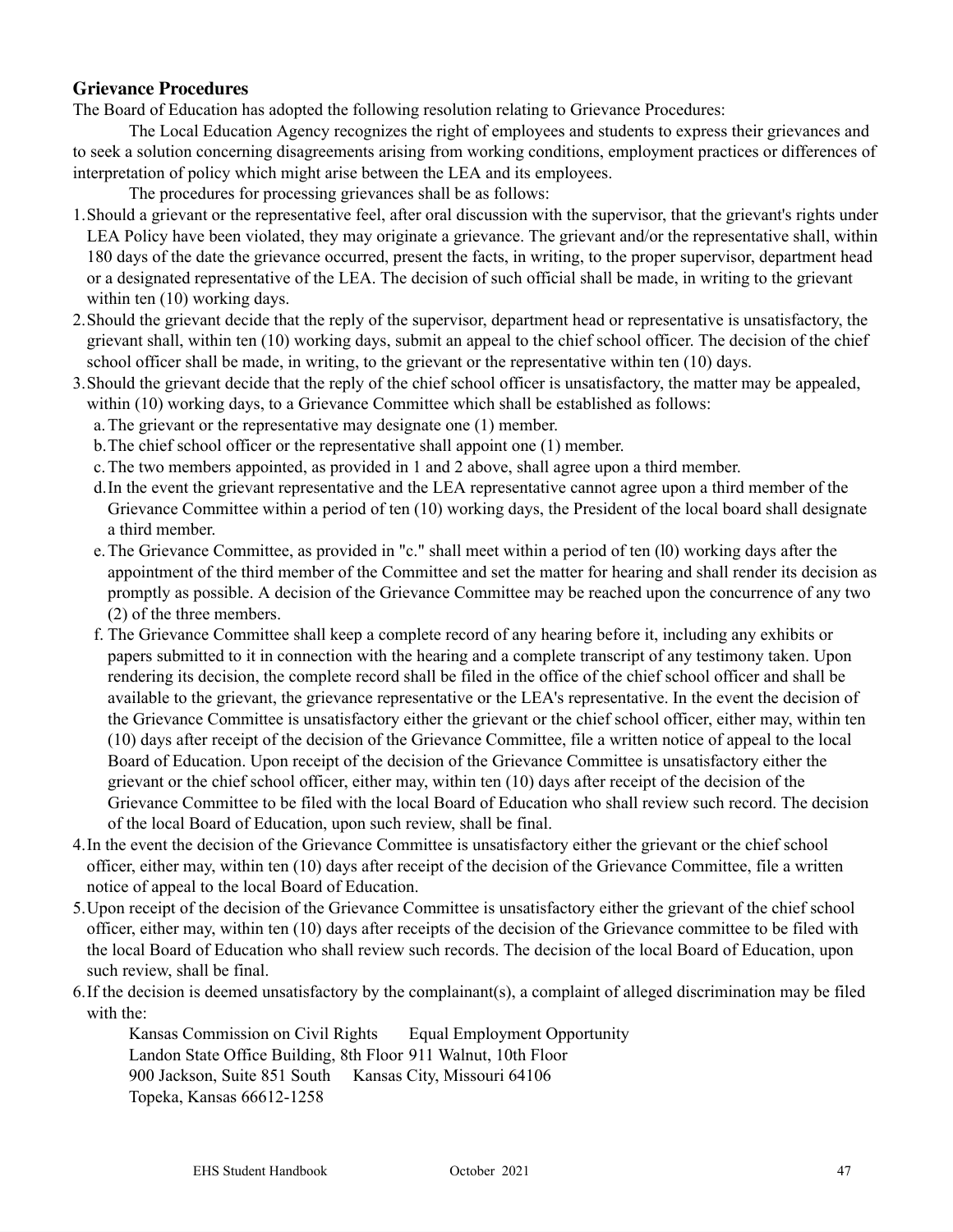#### **Writing Expectations**

TO: Eudora High Students FROM: Your English Teachers RE: Your writing and our expectations DATE: From now until further notice

The following are some very basic expectations we have for your writing at Eudora High School. In general, what we have put together here reflects our experiences with you and your writing. We obviously haven't touched on all the things you need to know when you write, but the things included here really stand out for a variety of reasons.

Most importantly, the expectations we've outlined here are in place because when you don't pay attention to them, your readers tend to form negative opinions about your writing. Your readers will find it hard to take your writing seriously and might easily ignore what you have to say simply because you make a series of relatively small errors.

So, in short, we have tried to limit what we've included here only to those items which we think are really glaring and which you should be able to easily learn to take care of on your own.

We have divided our expectations into three parts:

#### **Part One. EHS Format for Formal Papers:**

All of your English teachers will expect you to know and follow this basic format for formal essays you hand in to us. We will tell you when you need to follow this format for formal papers, but generally formal essays have four basic things in common: 1) We will require that you type them. 2) We will require that you produce multiple drafts. 3) We will require your best effort and attention to correctness. 4) We will count formal papers as a major part of your grade.

#### **Part Two. EHS Handy List of Common Errors in Writing:**

The items in this section are common mistakes. We'd like you to review this list and be sure to avoid these errors. Thank you.

#### **Part Three. EHS Handy List of Usage Rules:**

There are a lot of usage rules to pay attention to, and there are many reference books available when you need to understand a usage rule. What we have tried to do here is identify the usage rules that seem most important to students at Eudora High School.

We selected these rules because questions about them come up frequently in our classes or because when you don't follow the rules, your errors really stand out. This can cause people to think that you don't know how to write or you don't care very much about how you present yourself.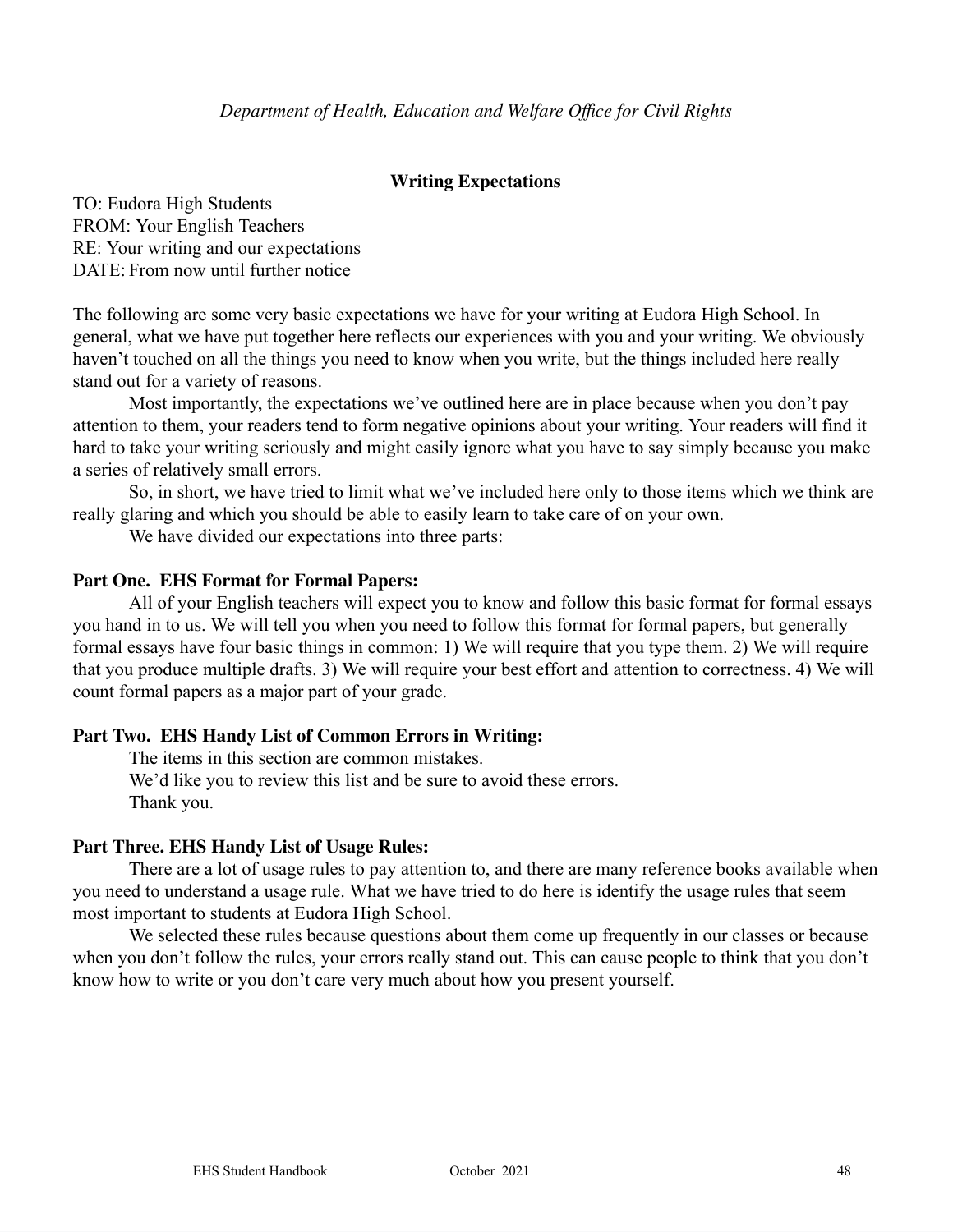## Part One MLA FORMAT FORMAL PAPER FORMAT

- 1. Formal papers are always typed.
- 2. Always use 12 pt. font.
- 3. Always use Times New Roman.
- 4. Always double-space your entire paper. Do not put extra spaces between paragraphs.
- 5. On your first page there will be specific information that your instructor will ask you to put in the left hand corner. You will also need an original title. Below is an example of what your first page should look like when you are asked to produce a formal paper in MLA (Modern Language Association) format.
- 6. All pages will have your last name only with page number in the upper right hand corner.

Cardinal 1

Mary Cardinal

Mrs. My Teacher

English I

12 November 2011

My Most Amazing Experience

When I was a young man, barely 17, I went out to Hollywood to chase my dreams. Dusty

Oklahoma was all I'd ever seen, and I was getting older . . .

#### Part Two

## EHS HANDY LIST FOR COMMON ERRORS IN WRITING

#### **ABOUT WORDS:**

#### **A. Ten words that shouldn't confuse you:**

- 1. To, Two, Too *To* refers to direction. *Two* refers to the number. *Too* is the same as "also" or "very."
- 2.There, Their, They're *There* is for location. *Their* is for people and shows ownership. *They're* means "they are."
- 3.Were, Where *Were* is a verb referring to the past. *Where* is only used to refer to a place.
- 4. Alot, A lot *A lot* is two words, always two words.
- 5.Could of, Should of *Could of* does not exist. Neither does *should of*.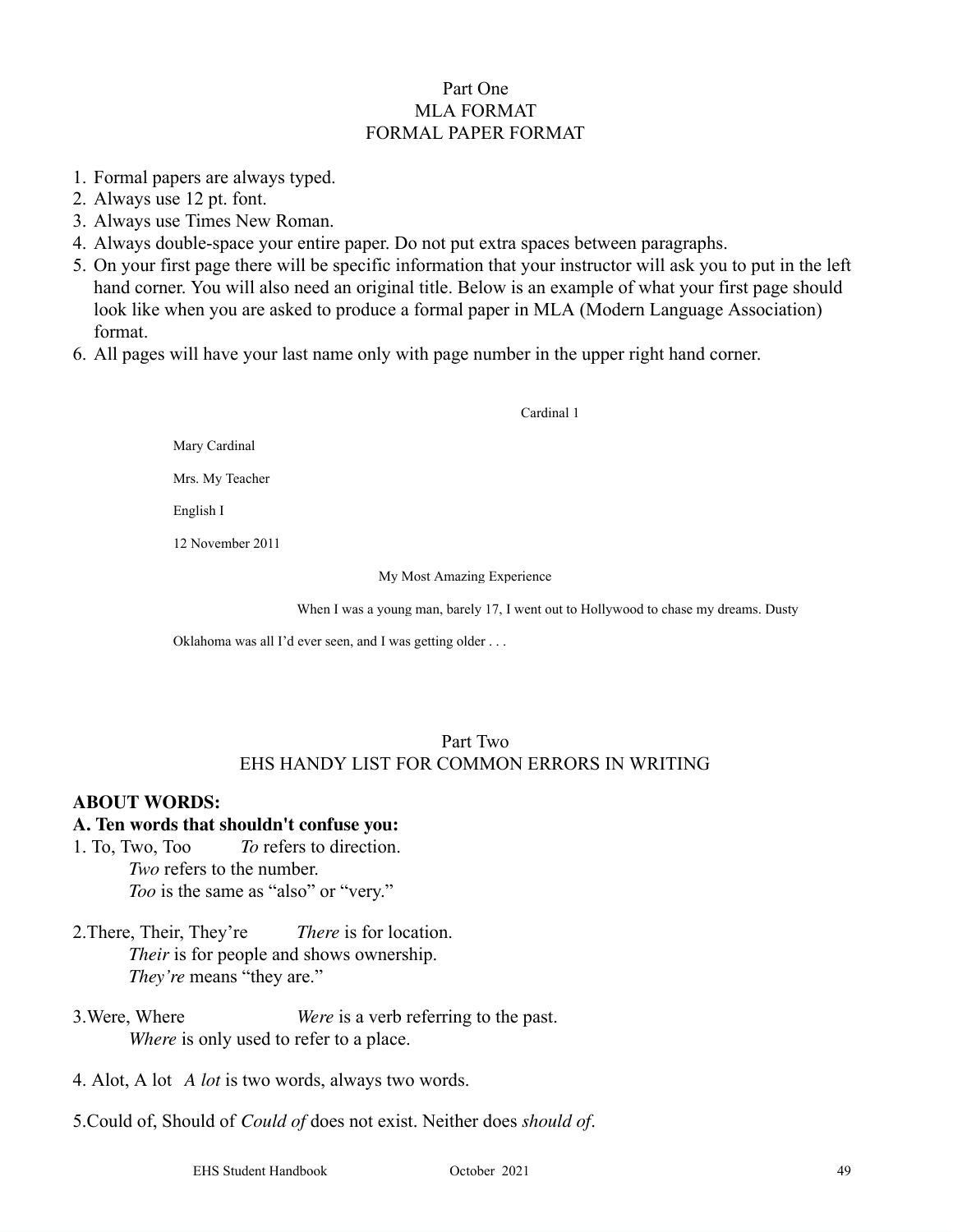They are the incorrect forms of could have or should have.

- 6.Its, It's *Its* is the possessive form of "it." *It's* is the contraction of "it is."
- 7.Than, Then *Than* is used to compare. *Then* tells when.

| 8. Affect, Effect | The verb <i>affect</i> means "to influence."                     |
|-------------------|------------------------------------------------------------------|
|                   | The verb <i>effect</i> means "to produce, accomplish, complete." |
|                   | As a noun, <i>effect</i> means the "result."                     |
|                   |                                                                  |

9.Except, Accept *Except* means "other than." *Accept* means "to receive."

10. Alright, All right *Alright* does not exist. *Alright* is the incorrect form of *all right*.

**B. Nine words we never, ever want to see in your writing**: cuz, yo, majorly, probly *or* prolly, dude, liberry, ok, i, gonna

## **ABOUT SENTENCES:**

- Do not start your sentences with the same word over and over again.
- Do recognize that a sentence is a complete thought and there are rules for punctuating complete thoughts.
- Always use complete sentences.

## **ABOUT PARAGRAPHS:**

- · You begin a new paragraph when you begin a new topic.
- · Use paragraphs! Even if you don't know why, use paragraphs. If you don't know how to use paragraphs, we will teach you.
- · Paragraphs are strange and intimidating things for some writers. They don't need to be; you begin a new paragraph when you begin a new topic. But if you find it hard to figure out where to paragraph, just put them where they look good and feel right. Or just close your eyes and put your finger on your paper, but do not hand in a long piece of writing that looks like a single block of text!

## **ABOUT ESSAYS:**

Essays should not be like phone calls, emails, or text messages to your friends. Formal Standard English is required when writing a formal paper. Here are some "no-nos" when essay writing:

- · Generally, do not refer directly to the reader as "you"; that is, do not say something like, "As you can see.  $\cdot$  .  $\cdot$
- · Do not introduce your paper by saying, "I'm writing this paper about. . ." or "In this paper I am going to talk about..."
- · Do not end your essays by writing "goodbye," "see ya later," "your favorite student," "the end."
- · Do not begin your conclusion with, "In conclusion."